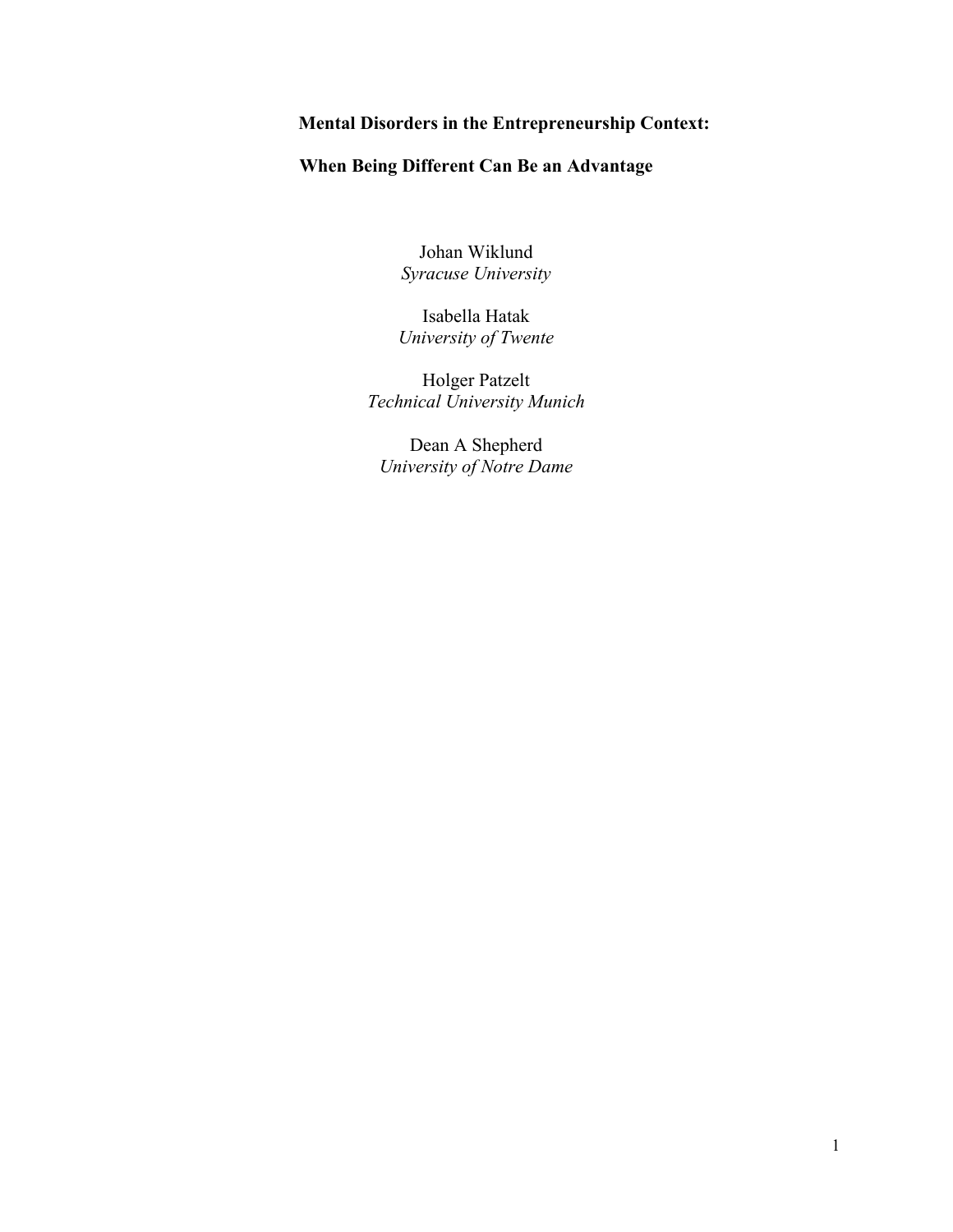#### **INTRODUCTION**

Given the prevalence of mental disorders in society and their far-reaching implications, improving mental health is one of the grand challenges of our time (Grand Challenges Canada, 2016). Estimates show that around the world, more than one-quarter of the population has some form of mental health problem at some point in life, and this number is increasing, with mental health issues forecasted to be the second leading illness (behind heart disease) by 2020 (WHO, 2001). For example, mental disorders were identified as the most significant cause of unemployment in Sweden and are a major factor hampering economic growth in the country (OECD, 2013). As this example shows, the costs of mental disorders to society appear to be substantial (Kessler et al., 2009).

While mental disorders place a considerable burden on a nation's healthcare system and economy, the costs are more acutely felt by the individual suffering from the mental disorder and his or her loved ones. Individuals with mental disorders not only face reduced psychological wellbeing directly from their disorder, but also feel the consequences indirectly through the disorder's negative impact on their careers, relationships, and opportunities for personal growth.

The evidence above paints a gloomy picture for those with mental disorders, for their loved ones, and for society as a whole. However, we propose, as a counterweight to the dominant perspective in the literature, a different picture—one that is light, hopeful, and valued—by considering mental disorders in entrepreneurship. We believe that exploring the link between mental disorders and entrepreneurship is worthwhile for several reasons.

First, what is functional and dysfunctional in terms of human characteristics and behavior is largely a matter of context. This is reflected in the person-environment (P-E) fit literature, which states that people are attracted to work environments that present work cultures, values, requirements, and demands that match their own personalities, needs and skills (Kristof, 1996; Kristof-Brown et al., 2005). For example, it is a common belief—supported by research evidence—that certain severe mental disorders are functional within creative professions (Kyaga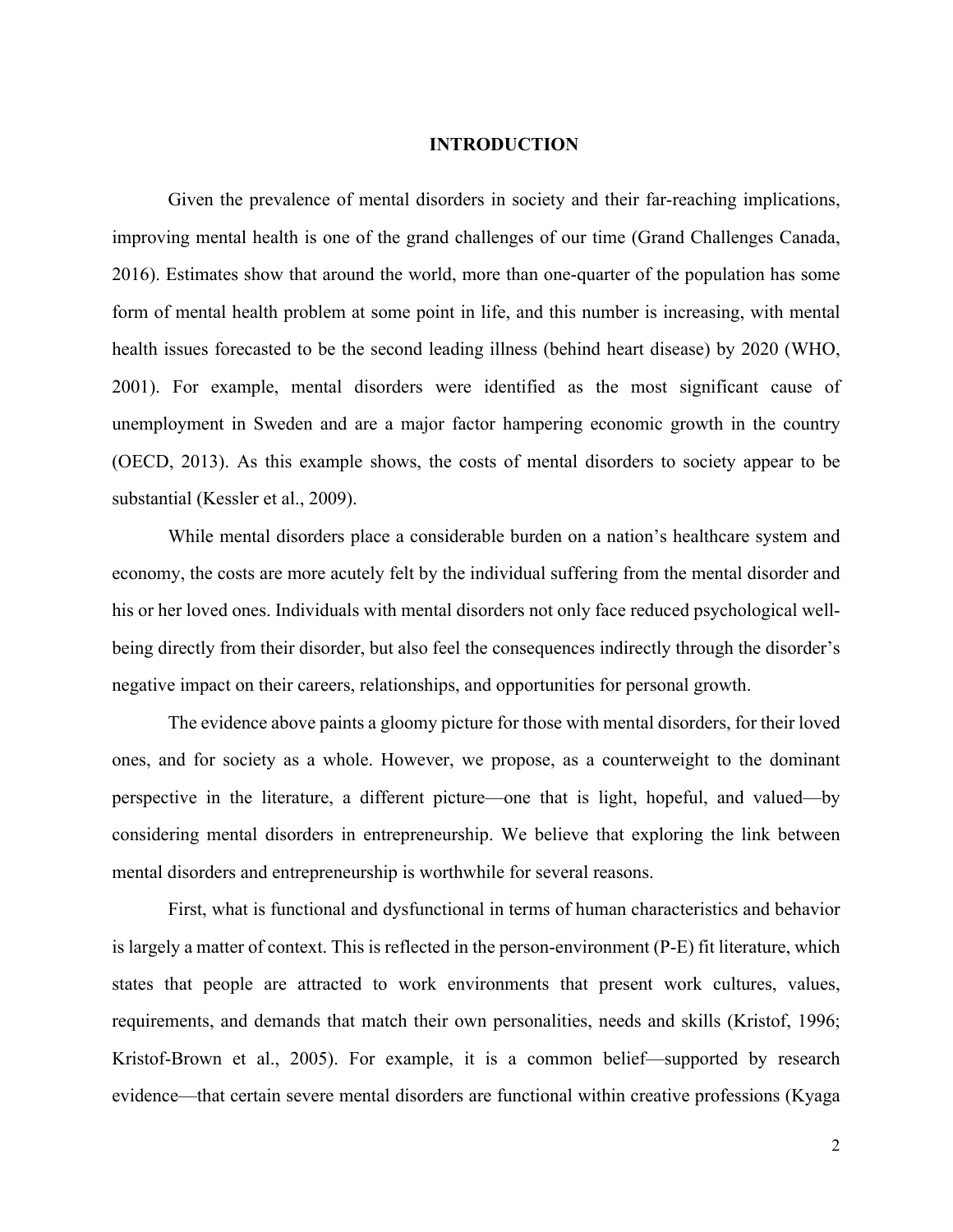et al., 2011). Many people excelling in the arts appear to show signs of mental disorders and may have underperformed if they had they chosen a different career.

Second, entrepreneurs have great leeway to craft their jobs to fit their own idiosyncratic needs and abilities (Miner, 1994; Baron, 2010). By undertaking an entrepreneurial endeavor, people can craft their work tasks and work environments to suit their personal needs and preferences in ways that may be difficult in regular employment. This is likely of particular importance for people whose needs and preferences deviate substantially from the norms, such as among those with mental disorders. For example, somebody suffering from agoraphobia may have to work from home, which would be hard to accommodate for many employers. Therefore, entrepreneurship may be a better job option than traditional employment for people with certain mental disorders.

Third, under some circumstances, people with certain mental disorder may even do better in entrepreneurship than individuals without these disorders Indeed, in a recent qualitative study entrepreneurs with ADHD diagnoses reported that they felt they fit better in self-employment than in regular employment and even believed their ADHD symptoms provided them an advantage over those without ADHD (Wiklund, Patzelt & Dimov, 2016). Similarly, a qualitative study by Lasky et al. (2016) revealed that highly stimulating work tasks—tasks that are novel, intrinsically interesting, and requiring multitasking in a fast-paced environment (consistent with the characteristics of entrepreneurial tasks)—ameliorate ADHD symptoms among young adults. It appears possible that the very symptoms and traits associated with certain disorders may be advantageous and provide benefits in the performance of some entrepreneurial tasks. Indeed, that disorders can be associated with strengths as well as weaknesses is not totally new. For example, psychologists have associated dyslexia with more original thinking (Tafti et al., 2009), ADHD with sensation seeking (White & Shah, 2011), bipolar disorder with perseverance (Hayden et al., 2008), and autism with pattern identification (Baron-Cohen et al., 2009). Recently, scholars have directly examined the connection between psychological disorders and entrepreneurship, finding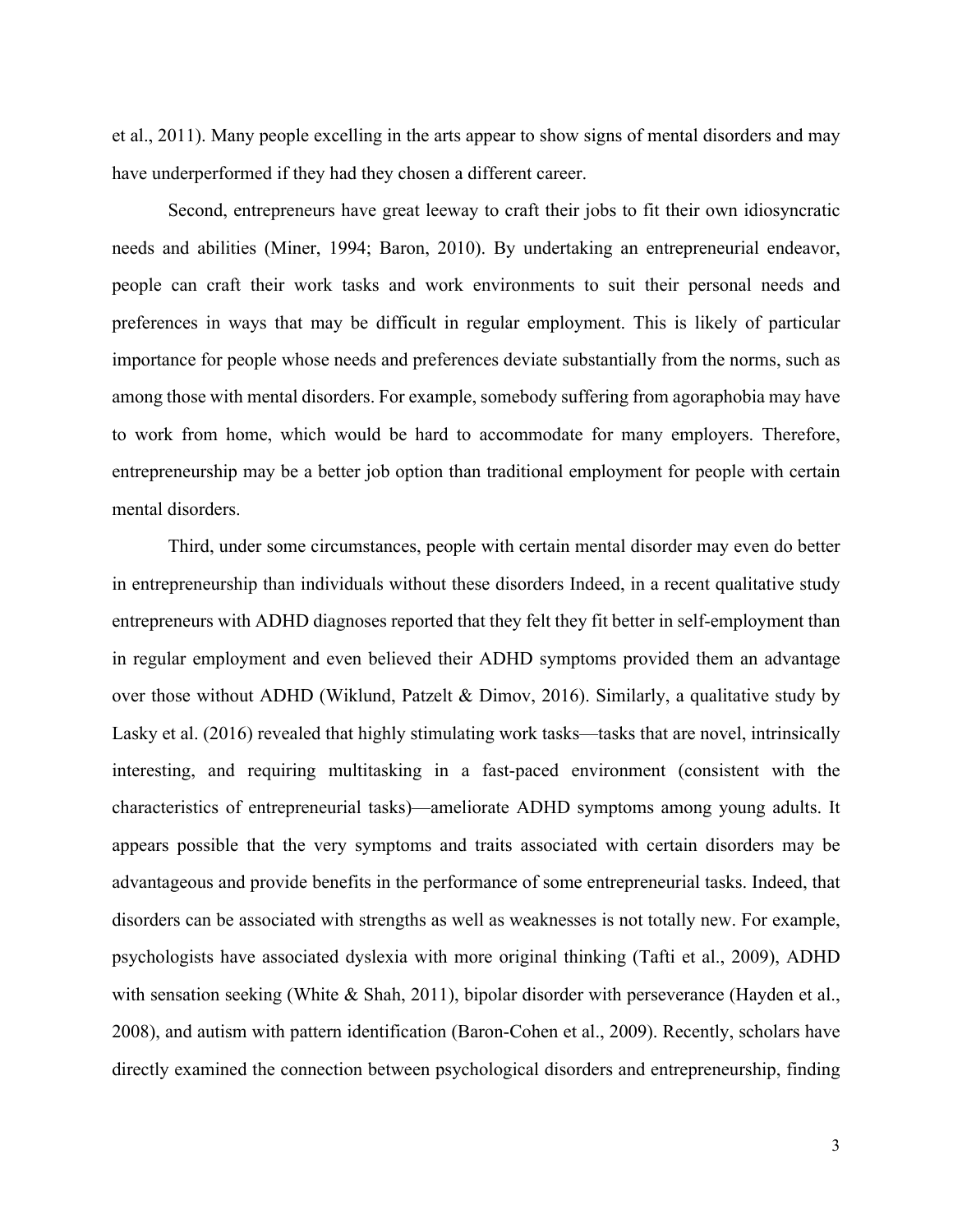positive associations between entrepreneurship and dyslexia (Logan, 2009), bipolar traits (Johnson et al., 2017), ADHD (Wiklund et al., 2017a), and mood disorders (Bogan et al., 2013).

In this paper, we build on the general tenets of the P-E fit literature that individuals can flourish in the appropriate environments, and believe that entrepreneurship can offer unique opportunities for workplace accommodations to accomplish environmental fit for people with a wide range of mental disorders. However, given the large number of mental disorders and their great heterogeneity (see APA, 2013), as well as the great heterogeneity in the tasks of an entrepreneurial endeavor (see Crawford et al., 2015), it is not possible to cover in detail all possible associations between mental disorders and entrepreneurship. The greatest contribution likely lies in exploring the most extreme (and the most interesting) cases when there could be a positive association between disorders and entrepreneurship. A focus on possible positive implications of otherwise negative individual characteristics stands to make novel contributions. Indeed, entrepreneurship research has overwhelmingly focused on positive implications of positive individual characteristics (e.g., Frese & Gielnik, 2014), whereas clinical psychology mainly focuses on the negative implications of mental disorders. Therefore, our intention with this paper is to propose that researchers explore the role of mental disorders in entrepreneurship to develop novel insights and theories in entrepreneurship and to contribute back to theories on the psychology of work, career choice, and perhaps clinical psychology. In focusing on what people with mental disorders can accomplish in entrepreneurship, we also hope to advance the strengthbased approach to mental disorders.

This paper proceeds as follows: First we provide a brief introduction of mental disorders and review the limited research on mental disorders in entrepreneurship. Second, we build on the previous section to offer opportunities for future research that we believe can make important contributions to the entrepreneurship literature and hopefully contributions to the literatures on psychology, decision making, affect, and career choice. In this regard, we also discuss methodological opportunities for investigating mental disorders in entrepreneurship. Finally, we offer concluding remarks.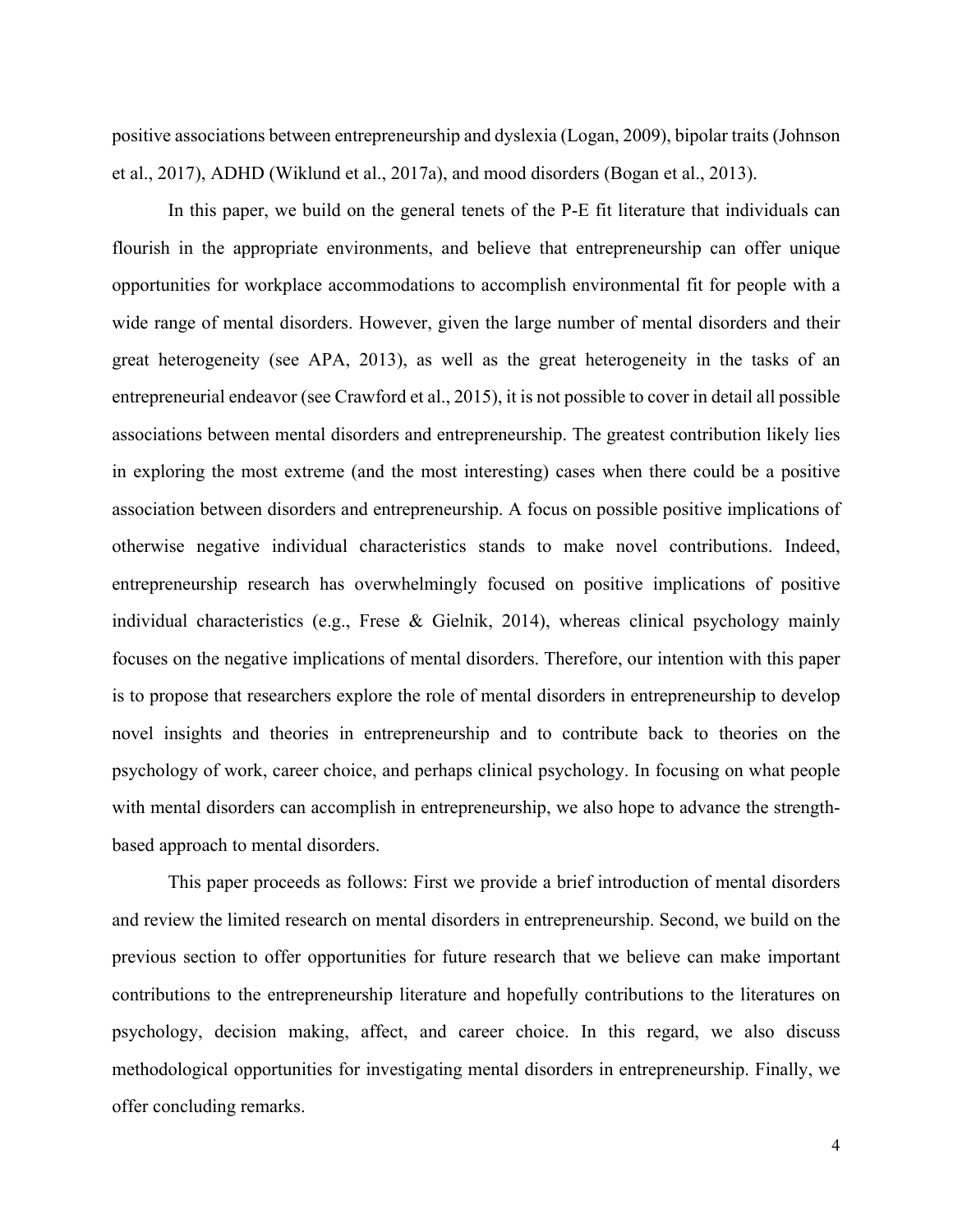#### **REVIEW: MENTAL DISORDERS IN ENTREPRENEURSHIP**

"*A mental disorder is a clinically significant disturbance in an individual's cognition, emotion regulation, or behavior that reflects a dysfunction in the psychological, biological, or developmental processes underlying mental functioning. Mental disorders are usually associated with significant distress in social, occupational, or other important activities."* [The American Psychiatric Association (APA)]

The range of conditions that meet the criteria for a mental disorder are extensive. The Diagnostic and Statistical Manual of Mental Disorders 5<sup>th</sup> Edition (DSM-5 [APA, 2013]) lists 157 different mental disorders that vary in severity, permanency, treatment, and responsiveness to therapy. The diagnoses of mental disorders are based on interviews; behavior observations; and various special assessment tools, including questionnaires and behavioral tests (APA, 2013) used by psychiatrists, psychologists, pediatricians, and/or social workers. Unlike in many other fields of medicine, mental disorders are conceived of in terms of syndromes, i.e., clusters of correlated symptoms rather than their underlying causes, which often remain unknown. There is a limited number of studies that have investigated mental disorders in entrepreneurship, which we categorize in terms of job design, occupational choice, neuroscience, and coping/resilience.

#### **Job Design, Mental Disorders, and Entrepreneurship**

Stress has implications for mental health (D'Angelo & Wierzbicki, 2003; Parrish et al., 2011; Schoenfeld et al., 2016). The Job-Demand-Control (JDC) model highlights how job demands and job control influence stress (Karasek, 1979). Entrepreneurship is often associated with high job demands, but because entrepreneurs have high job control, these demands may not lead to high stress (Stephan & Roesler, 2010). Therefore, entrepreneurs may experience less stress over the long run, which can potentially reduce the onset of some mental disorders (see Stephan & Roesler, 2010) or make entrepreneurs otherwise resilient to stress-related mental disorders (Baron et al., 2016).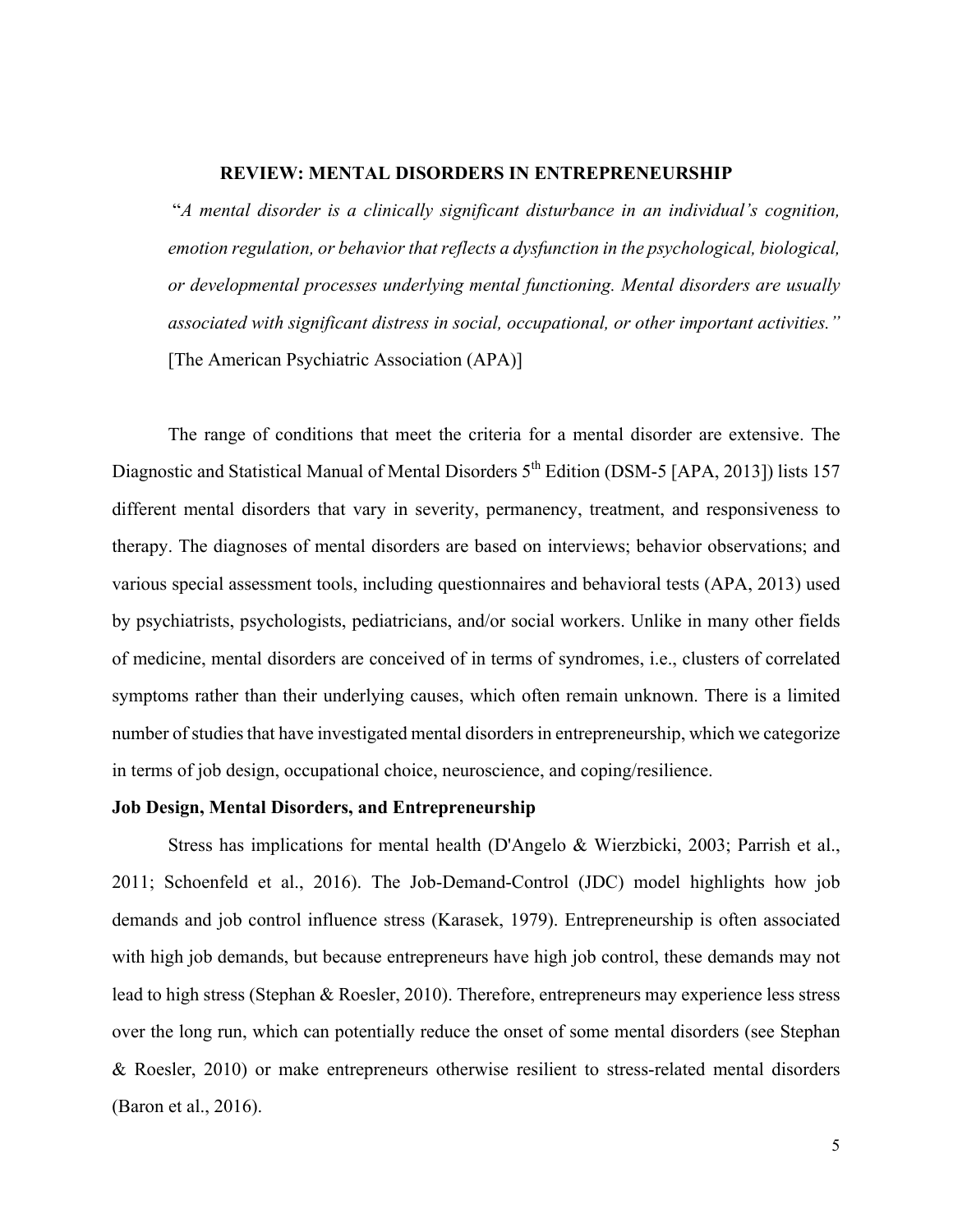Empirical studies have largely focused on stress-related mental disorders, such as anxiety and depression. Evidence appears mixed regarding whether entrepreneurs experience more or less stress then employees and show more or less signs of anxiety and depression (Rauch et al., 2017; Stephan, 2017). For example, it appears that stress is higher for entrepreneurs after entry into selfemployment than before entry as indicated by increased use of sedative/hypnotic medication (Dahl et al., 2010). However, this literature has not examined other, non-stress related, disorders that may be particularly relevant for entrepreneurship.

#### **Occupational Choice, Mental Disorders, and Entrepreneurship**

Some recent research on the prevalence of mental disorders in entrepreneurship has attempted to separate the "selection" effect into entrepreneurship from the "treatment" effect of working as an entrepreneur by applying an occupational choice lens (e.g., Bogan et al., 2013; Rietveld et al., 2015). An occupational choice lens highlights how people maximize utility by comparing the expected present value of different occupational alternatives' economic and psychic benefits and then choose the occupation that gives them the greatest utility (e.g., Becker, 1976). Applied to the entrepreneurship context, this theory has been used to explain individuals' choice between self-employment and paid employment (e.g., Eisenhauer, 1995; Douglas & Shepherd, 2002; Lévesque et al., 2002). In the case of people with mental disorders, similar to the job-design approach reviewed above, the argument can be made that entrepreneurship offers individuals greater latitude in crafting their work in ways that suit their individual special needs (Haynie  $\&$ Shepherd, 2011; Bogan et al., 2013). Indeed, because of greater job control and flexibility, entrepreneurship likely offers people with mental disorders the chance to better capitalize on their strengths while balancing their weaknesses, thereby increasing the relative utility of entrepreneurship for such individuals. Moreover, the opportunity cost of foregoing paid employment could be expected to be lower among people with mental disorders because such jobs are poorly adapted to their needs, which further increases the relative utility of entrepreneurship. Applying a similar logic, Bogan and colleagues (2013) found that women with a mood-related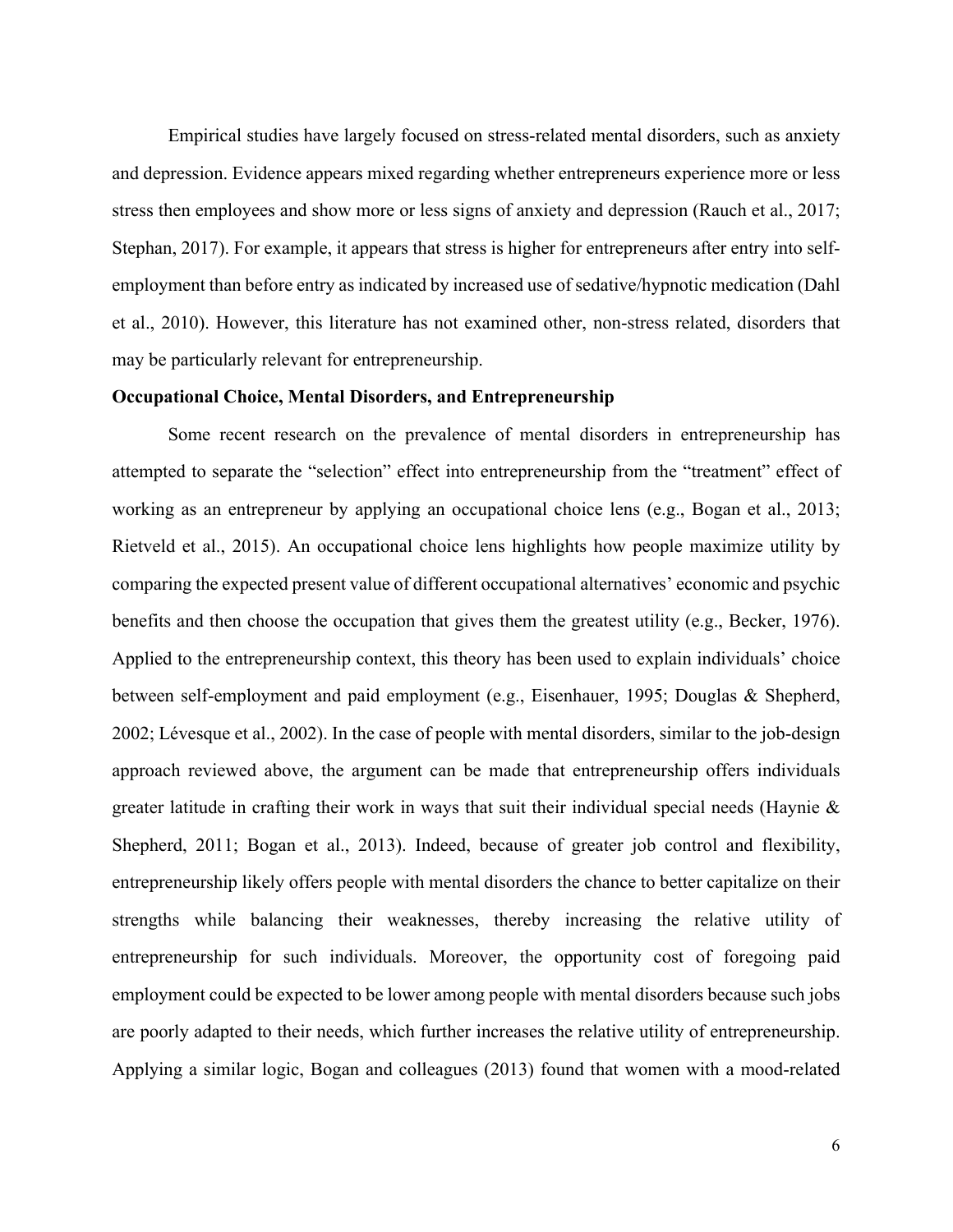diagnosis, such as depression or bipolar disorder, were more likely to select into entrepreneurship by starting unincorporated businesses.

However, there are doubts about the nature of the relationship between mental disorders and self-selection into entrepreneurship. For example, most Western countries have some form of collective bargaining, such that salaries in paid employment are not necessarily a direct reflection of a worker's productivity (Iversen et al., 2010). In entrepreneurship, however, rewards are often more reflective of an individual's performance (Douglas & Shepherd, 2000). Moreover, pension benefits and social security are typically more generous for individuals in employment than for those in entrepreneurship (Hatak et al., 2013). For these reasons, paid employment may be relatively more attractive to low performers in the labor market, whereas entrepreneurship is more attractive to high performers. Furthermore, health problems, including mental disorders, are likely to lead to reduced labor market productivity, which may increase the attractiveness of the buffers and shelters provided by paid employment relative to the more vulnerable position of selfemployment. Although there is some evidence that healthier individuals select into selfemployment, the findings for mental health have not been statistically significant (Rietveld et al., 2015).

These early studies have not distinguished between the different symptoms associated with different mental disorders and the ways these differences impact the utility of different career alternatives. For example, the work implications of substance abuse, depression, anxiety, ADHD, and autism are likely very different and thus likely impact the choice between paid employment and entrepreneurship. The type of disorder will also likely influence the type of entrepreneurship (e.g., opportunity-driven versus necessity-driven entrepreneurship, lifestyle firm versus highgrowth venture) or industry chosen. Without sufficient consideration of the type of mental disorder and the fit of different disorders with the nature of different career alternatives, it is not surprising that empirical findings are generally quite weak and inconsistent. While we largely view entrepreneurship as a choice, societal norms can push some individuals into entrepreneurship. Specifically, while stigma appears to be a universal phenomenon (Link et al., 2004), the practices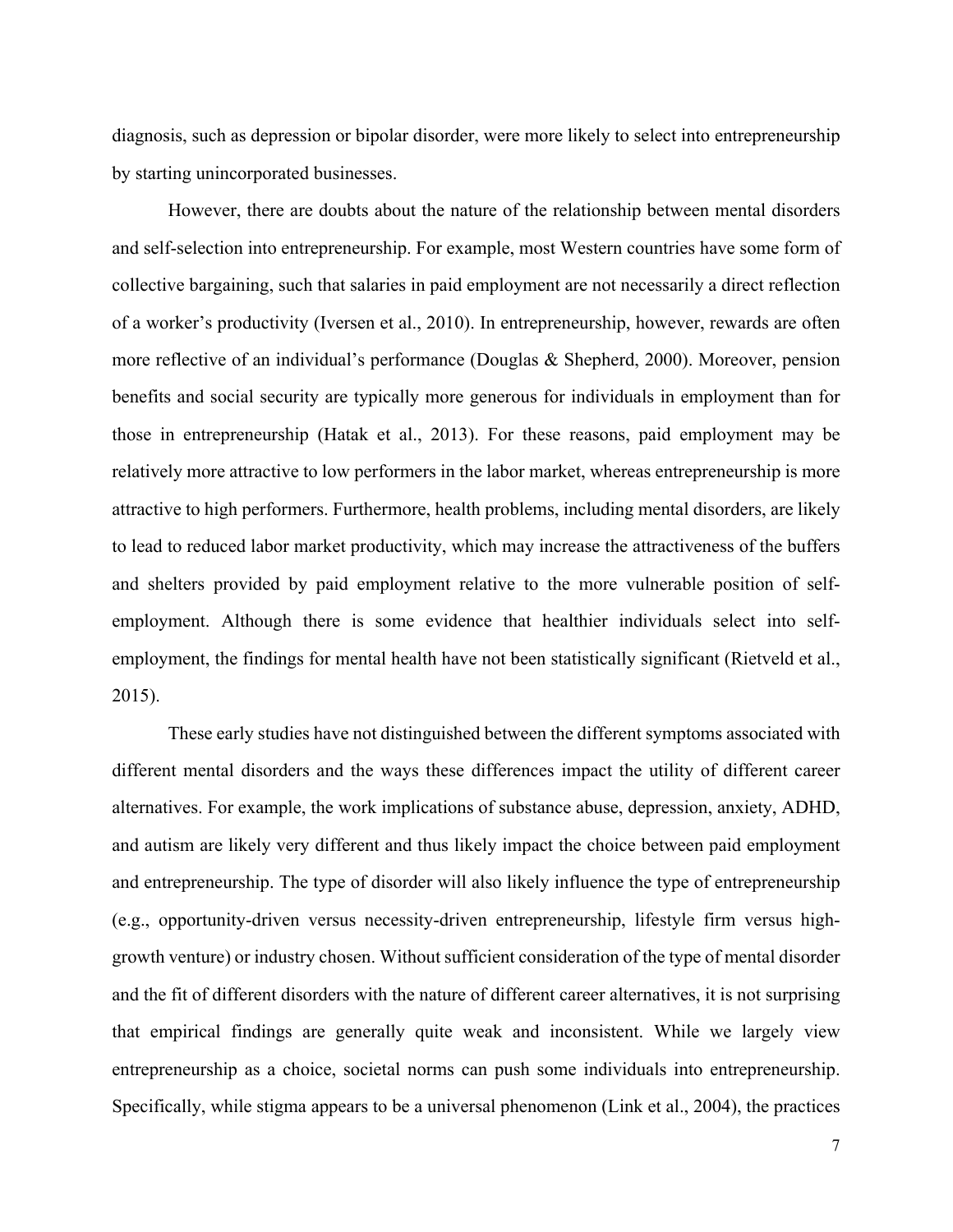and outcomes of stigmatization such as prejudice or discrimination differ across cultures (Yang et al., 2007; Overton & Medina, 2008). Consequently, employers that are embedded in cultures where it is normative behavior to perceive people with mental disorders as unpredictable or even dangerous are less likely to select such people as their employees, implying higher levels of necessity-driven entrepreneurship. Next, we highlight research more focused on specific mental disorders.

#### **Neuroscience, Mental Disorders, and Entrepreneurship**

Recent advances in neuroscience have suggested a neurological basis for several mental disorders. As such, some mental disorders are associated with structural brain differences (Hoogman et al., 2017), which have genetic origins (e.g., Katragadda & Schubiner, 2007). Some consider these structural differences to represent natural variation (e.g., Ortega, 2009; Jaarsma & Welin, 2012). Despite competitive pressures, these brain differences have remained in the gene pool throughout evolution, which has led to the coining of the concept of neurodiversity (Singer, 1999). According to this view, there are likely also positive implications of these brain differences because otherwise they would have been selected out through the process of evolution.

In the discussion about neurodiversity, there is an emerging strength-based approach to mental disorders. This approach centers on systematically examining the strengths of individuals with mental disorders and then modifying environments to lever these strengths. An interesting example of this strength-based approach occurred at the software company SAP. In 2013, SAP announced that they intended to hire hundreds of people with autism spectrum disorder to work as software testers. This recruitment strategy originated in the notion that people with autism have specific strengths and abilities that make them very well suited for specific work tasks. The company estimated that by 2020, 1% of its 65,000-person workforce would have some form of autism (Huffington Post, May 22, 2013).

While there has been little research taking a strength-based approach in the entrepreneurship context, there are exceptions. Nicolaou and colleagues (2011) proposed that dopamine receptors associated with increased novelty seeking and risk taking are directly related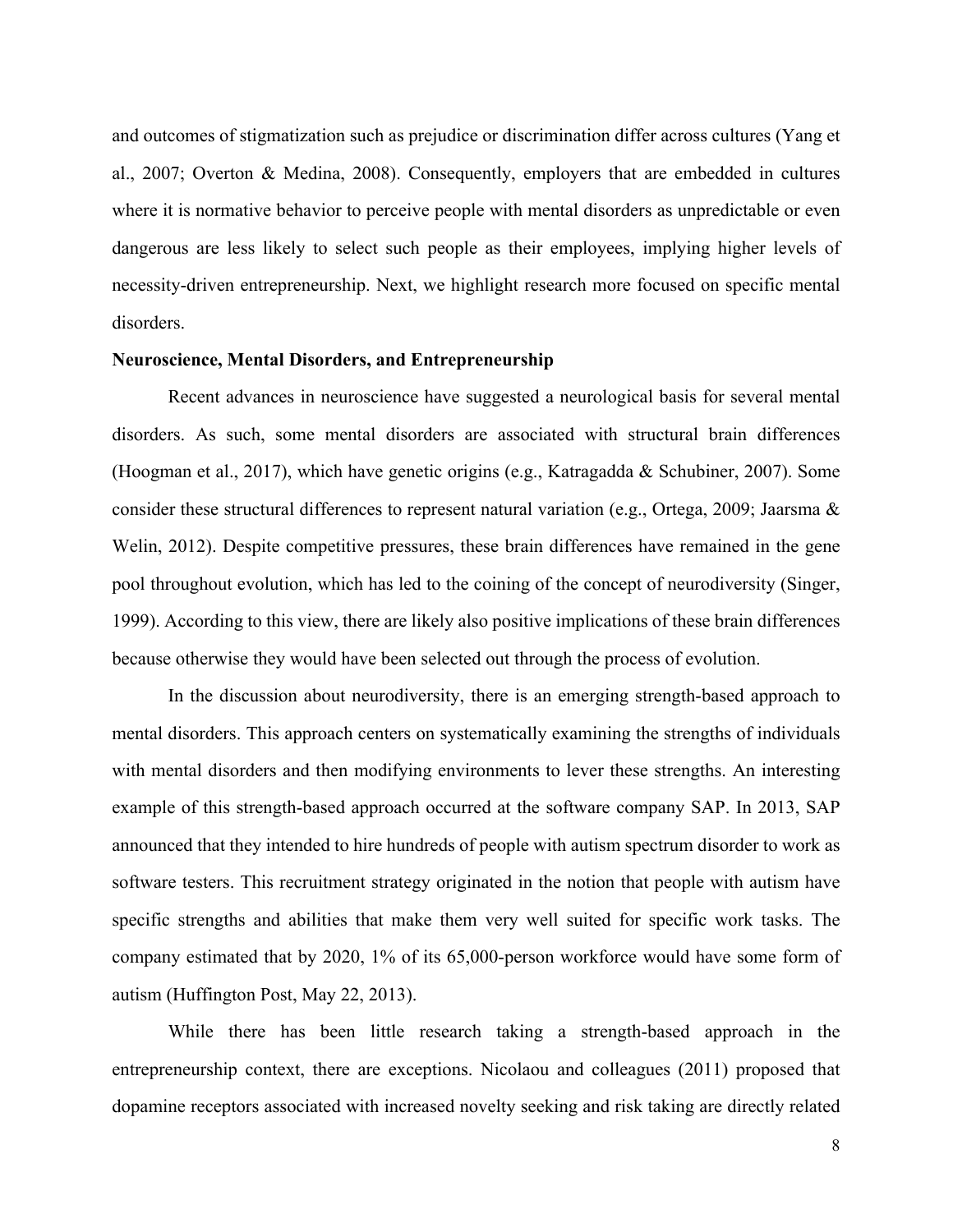to an increased propensity for choosing to become an entrepreneur because entrepreneurship involves novelty and risk taking. Other research has found that children with ADHD are more likely to be self-employed in adulthood (Mannuzza et al., 1993), that students exhibiting ADHD traits have higher entrepreneurial intentions (Verheul et al., 2015), and that small business owners with ADHD symptoms have a higher entrepreneurial orientation (Thurik et al., 2016).

Further, researchers have suggested that dyslexia is associated with inherited (Fisher & Francks, 2006) brain differences (Eden et al., 1996). It appears that in dyslexia, deficits in the left brain hemisphere are compensated by strengths in the right hemisphere (e.g., Karolyi et al., 2003), such as spatial ability, pattern recognition, and intuition (Galaburda, 1993). These righthemisphere brain strengths exhibited by dyslexics are likely valuable in business generally (Kirk & Reid, 2001) and in entrepreneurship specifically (Logan, 2001). Indeed, one study found that dyslexia was more common among entrepreneurs than among managers and that entrepreneurs with dyslexia grew their businesses faster than entrepreneurs without dyslexia (Logan, 2009). Although these findings support the notion of a positive relationship between dyslexia and entrepreneurial action, a more recent study with a larger sample found a small, statistically nonsignificant relationship between dyslexia and entrepreneurship (Hessels et al., 2014).

#### **Coping and Resilience, Mental Disorders, and Entrepreneurship**

To achieve success at school and in their social and professional lives, individuals with mental disorders must develop coping and compensatory strategies for overcoming adversity. These strategies can translate into skills that are transferable across contexts, including into entrepreneurship (Everatt et al., 1999; Miller & Le Breton-Miller, 2017). That is, individuals who overcome the challenges associated with mental disorders are likely to have developed skills and resources that enhance their resilience—defined as the process by which an individual builds and uses his or her capability endowments to interact with the environment in a way that positively adjusts and maintains functioning prior to, during, and following adversity (Williams et al., in press).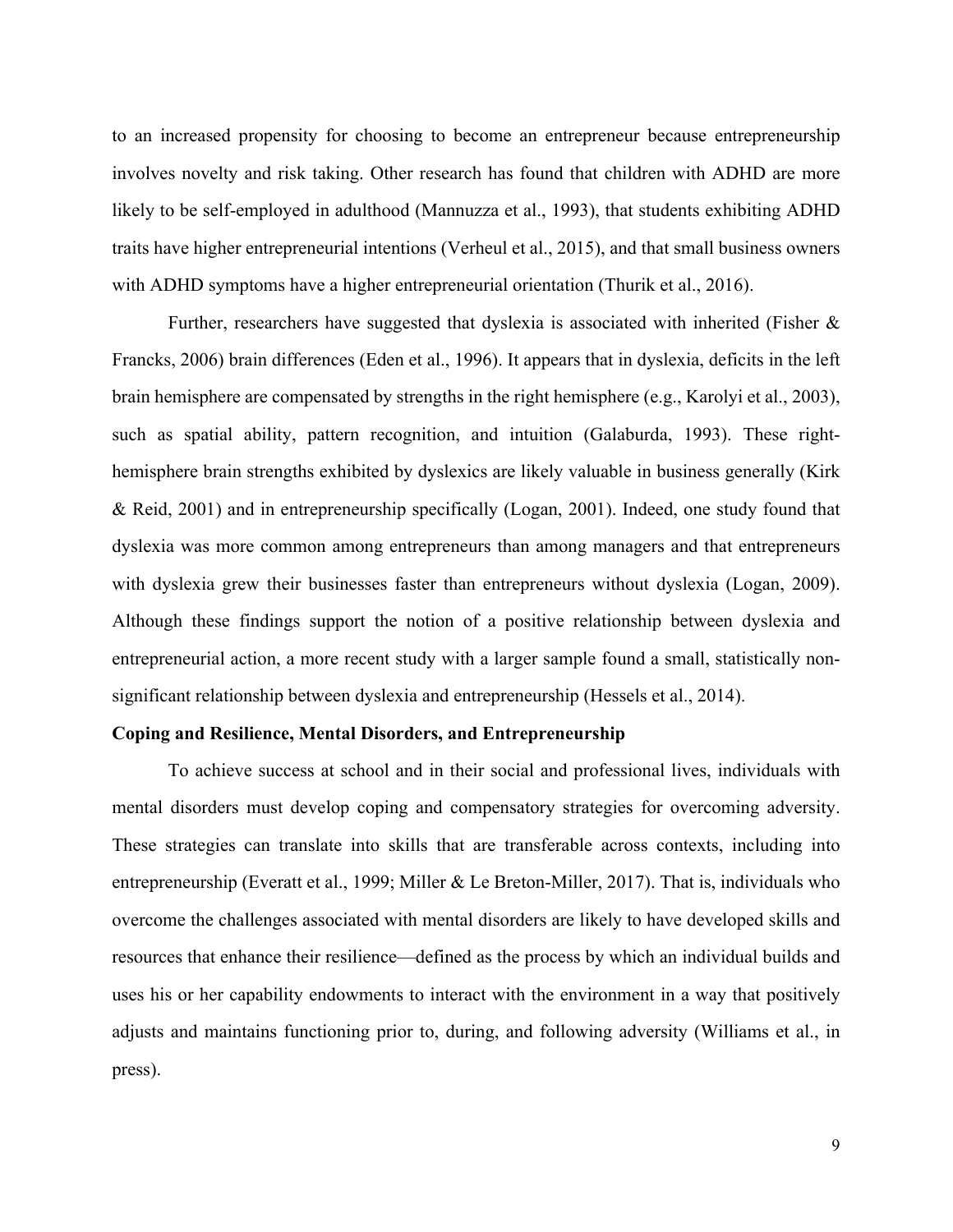Logan (2009) found that entrepreneurs with dyslexia used compensatory strategies developed early in life to successfully delegate, communicate with, and motivate employees as well as to make intuitive decisions. Thus, the coping skills individuals with dyslexia learn in their formative years can become important capabilities for engaging in entrepreneurial tasks (Logan & Martin, 2012), supporting self-belief in an ability to overcome challenges, and thus making them more tolerant of risk (Miller & Le Breton-Miller, 2017). Similarly, children with ADHD often struggle in school and those who make it into college exhibit greater resilience to adversity than students without the condition (Wilmhurst et al., 2011). Or, as Archer (2014) put it,

"*It's worth noting that some of [ADHD's] most common characteristics—creativity, multitasking, risk taking, high energy, and even resilience—are, in fact, strengths when leveraged in the right way and in the right career . . . [those with ADHD] are at their best in crisis mode, multi-tasking and free-associating to intuitively reach a solution*."

Resilience is valuable in entrepreneurship as individuals often need to persevere through the challenges and setbacks faced during the entrepreneurial process (Hmieleski & Carr, 2008; Hayward et al., 2010), thus making failure a less feared or traumatic experience (Miller & Le Breton-Miller, 2017). Given the challenges associated with the entrepreneurial process, being able to tolerate challenges and obstacles and having the energy to persist as a result of coping with a mental disorder may not only be beneficial but essential for entrepreneurial success.

#### **Recap of the Literature**

Mental disorders may impact entrepreneurial action by influencing individuals' preferences for an entrepreneurial career, by bestowing them with characteristics conducive to entrepreneurial tasks (e.g., creativity, risk tolerance), and by triggering coping and resilience to stressors associated with the entrepreneurial process. While some initial empirical support indicates a link between some mental disorders and entrepreneurship, this research is sparse, and the results are largely inconclusive. We will now highlight avenues for future research on mental disorders in entrepreneurship that we believe can make important contributions to the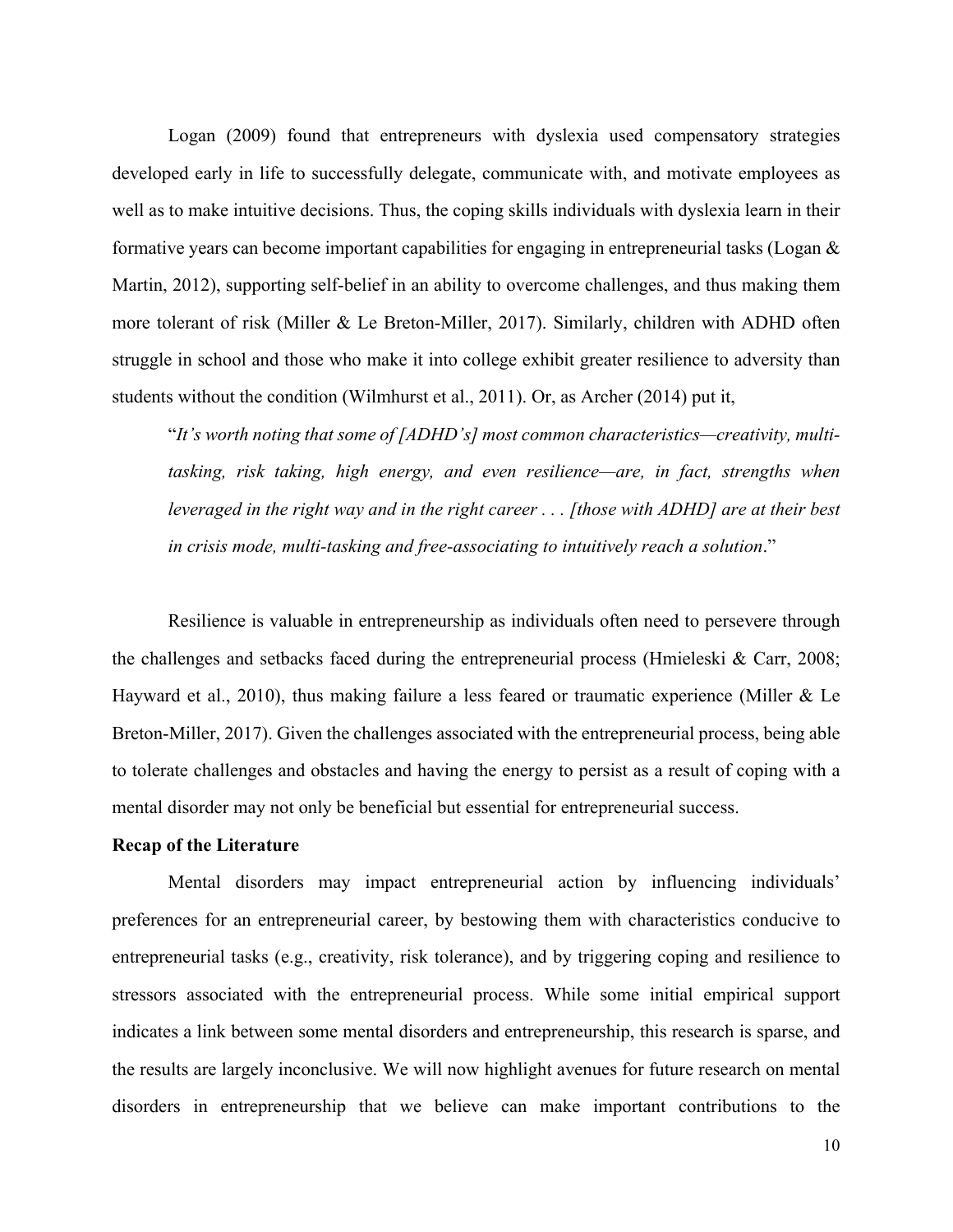entrepreneurship literature and beyond. As noted earlier, we focus mainly on disorders that may actually have *positive* implications in entrepreneurship. We summarize our reseach agenda in Figure 1.

\*\*\* Figure 1 about here \*\*\*

# **FUTURE RESEARCH: MENTAL DISORDERS IN ENTREPRENEURSHIP Research Opportunity 1: When Positive is Bad and Negative is Good for Entrepreneurs**

People with mental disorders are, by definition, psychological outliers. To some extent, entrepreneurs are also outliers, and more research is needed on the overlap between these two groups. For example, the energy levels, extraversion, risk taking, self-esteem, and optimism exhibited by individuals with bipolar disorder in the hypomanic state resonates with several variables that have received substantial attention in the entrepreneurship literature (see above and Frese & Gielnik, 2014). However, given that a focus on disorders typically involves outliers (i.e., extreme levels of specific variables), it is important to consider at what levels variables are beneficial in entrepreneurship and at what levels they become dysfunctional. For example, does "too much of a good thing" apply to some of the psychological variables previously considered to be generally positive when applied in entrepreneurship? Generally, it seems that when a strength is overplayed, there is a risk of diminished capacity on the opposite pole, with such overuse turning strengths into weaknesses (Kaplan & Kaiser, 2009). For instance, while self-efficacy generally shows positive associations with entrepreneurial outcomes such as business creation and performance (Rauch & Frese, 2007), there might be darker outcomes when we consider the highly optimistic self-perceptions that are characteristic of individuals with ADHD (Anthsel, 2017). The *investigation of extremely high or low levels of psychological variables* by studying individuals with mental disorders in conjunction with specific entrepreneurial outcomes, such as (incremental versus radical) product or service innovation, $\frac{1}{n}$  increase in turnover, and employee growth, or-in the course of venturing beyond the conventional outcome variables associated with generating

<u> 1989 - Johann Barn, mars eta bat erroman erroman erroman erroman erroman erroman erroman erroman erroman err</u>

<sup>&</sup>lt;sup>1</sup> We define innovation as "new ideas, novelty, experimentation and creative processes that may result in new products, services, and technological processes" (Lumpkin & Dess, 1996: 142).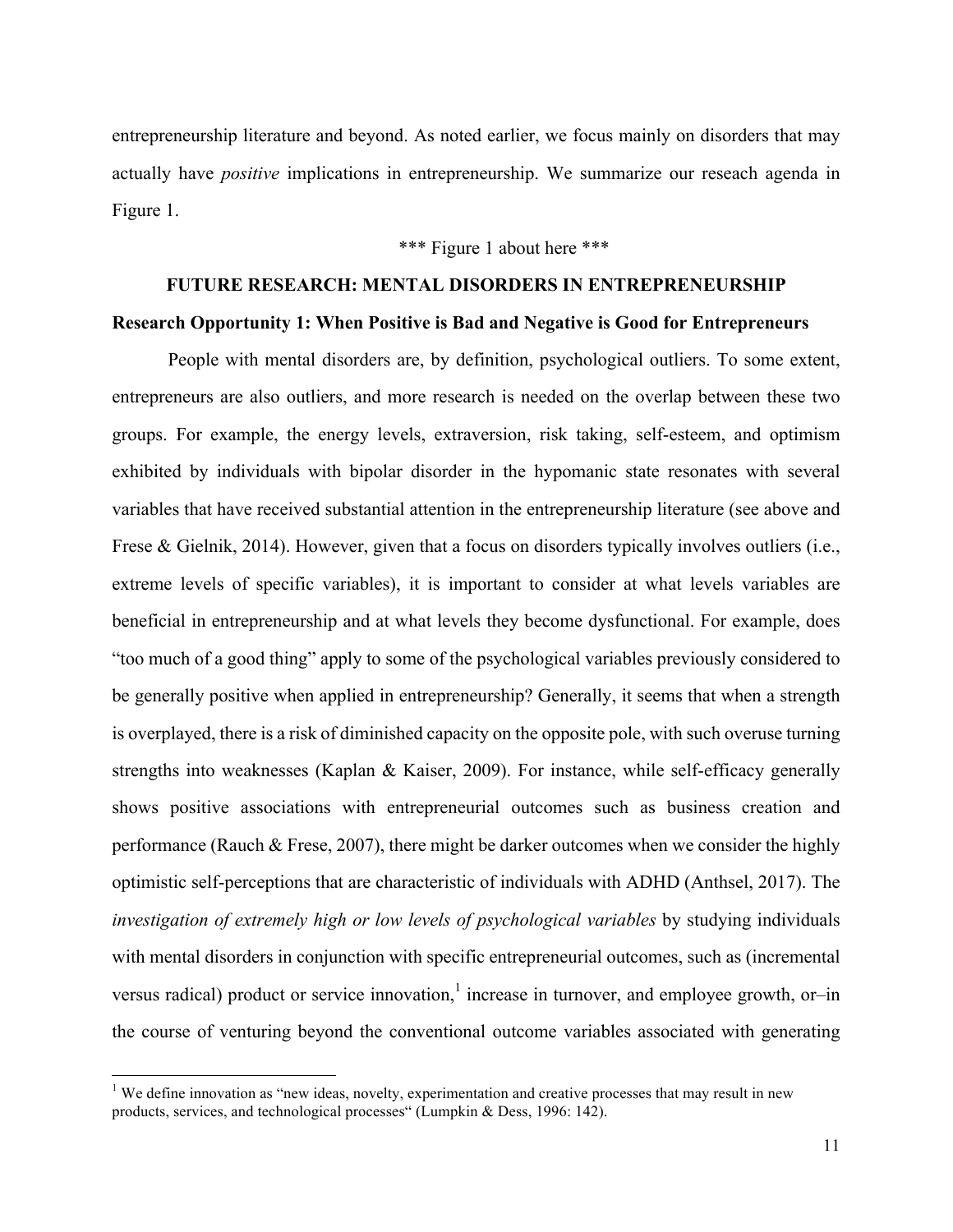economic gains for the entrepreneur, such as the generation of societal value or preservation of the natural environment–will enable the careful examination of the potentially *detrimental influences* of variables that have generally been viewed as positive in entrepreneurship. In addition, such an investigation will provide the opportunity to contribute to more general theory by establishing new boundary conditions or by altering theory to extend its boundary conditions.

Additionally, it seems likely that extreme values of well-researched psychological variables are positively associated with some activities essential to the entrepreneurial process, including identifying, and acting on potential opportunities, but are negatively associated with other aspects of the entrepreneurial process such as assessing the potential value of opportunities. In this regard, Lerner (2016) found that while action-promoting ADHD disinhibition positively affected potential resource providers' inferences about entrepreneurs' "generative qualities" (i.e., being creative, visionary, good at idea generation, and good at recognizing opportunities), it made potential resource providers wary of aspiring entrepreneurs' "administrative qualities" (i.e., being consistent, reliable, good at defining next steps, and implementing ideas). Moreover, extremely high self-esteem, such as associated with narcissism (Grijalva & Harms, 2014), may be excellent for taking the plunge to engage in entrepreneurial activity but may be detrimental to interpreting negative performance feedback, leading to an escalation of commitment to a losing course of action (Grijalva & Harms, 2014). For the leadership context, it has been shown that narcissism has a curvilinear association with leadership effectiveness (Grijalva et al., 2015), thus appearing to be neither wholly beneficial nor detrimental. Furthermore, while risk-taking propensities may foster business creation, extreme levels of risk-taking—as found among those with bipolar disorder (Johnson et al., 2017)—may conflict with financial stability and may be detrimental to financial firm performance (Kreiser et al., 2013). Do individual-level variables found to be positively associated with entrepreneurial outcomes *become negative* at extremely high or low levels for *different entrepreneurial activities*? In order to come up with sound implications regarding the link between individual-level variables and specific outcomes in entrepreneurship, not only should we distinguish between different dimensions of entrepreneurial success but also separate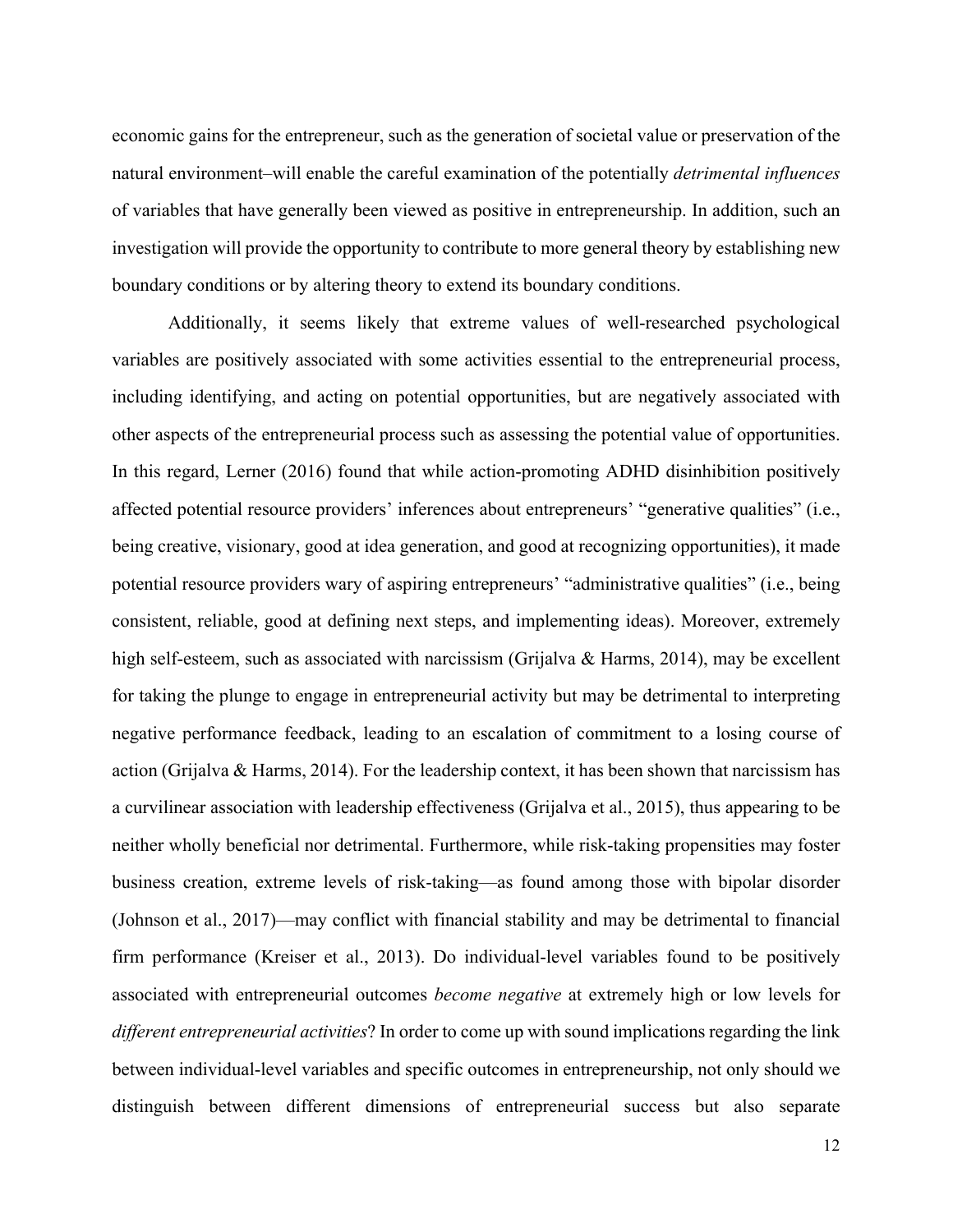entrepreneurial action into its key activities (i.e., thinking of entrepreneuring as a series of activities in the entrepreneurial process [Shepherd & Patzelt, 2017] such as such as obtaining financial backing, purchasing equipment, organizing teams, servicing customers, marketing and engaging in innovation). The more we challenge the assumption of a monolithic entrepreneurial action and begin to investigate the nature of different stages of the entrepreneurial process and the key activities in conjunction with individual-level variables, the better situated we will be to find the "best person-job fit," especially for entrepreneurs with mental disorders.

In turn, do individual-level variables shown to be negatively related to entrepreneurial outcomes *become positive* at extremely high or low levels of that variable for different entrepreneurial activities? At this stage, research in entrepreneurship has focused on the upside of being an entrepreneur and on psychological variables, but "the negative aspects of the entrepreneurial personality have been largely ignored" (Miller, 2015: p. 1). As such, we encourage researchers to pay greater attention to counterintuitive relationships that have the potential to make more substantial theoretical contributions (Davis, 1971) by investigating psychological variables that are generally considered to have *negative* implications for individuals, economies, and societies but may actually be *positive* in entrepreneurship. Therefore, explorations outside the set of variables positively related to general human endeavors that instead focus on the characteristics of mental *disorders* could provide an alternative route for increasing our understanding of the psychology of entrepreneurship. For example, while bipolar disorder has been associated with symptoms like aggression, disorganized thought, and recklessness that emerge as mania spirals upward (Johnson et al., 2017), those with bipolar disorder are generally very willing to persevere on difficult tasks (Hayden et al., 2008), a behavioral tendency that is critical to entrepreneurial success (Hmieleski & Carr, 2008; Hayward et al., 2010). We hope that future research will move from investigating normal levels of variables in moderate contexts to investigating non-normal levels of variables in extreme contexts to theorize and find matches and mismatches and thereby push the boundaries of existing theories and/or sow the seeds for the creation of new interesting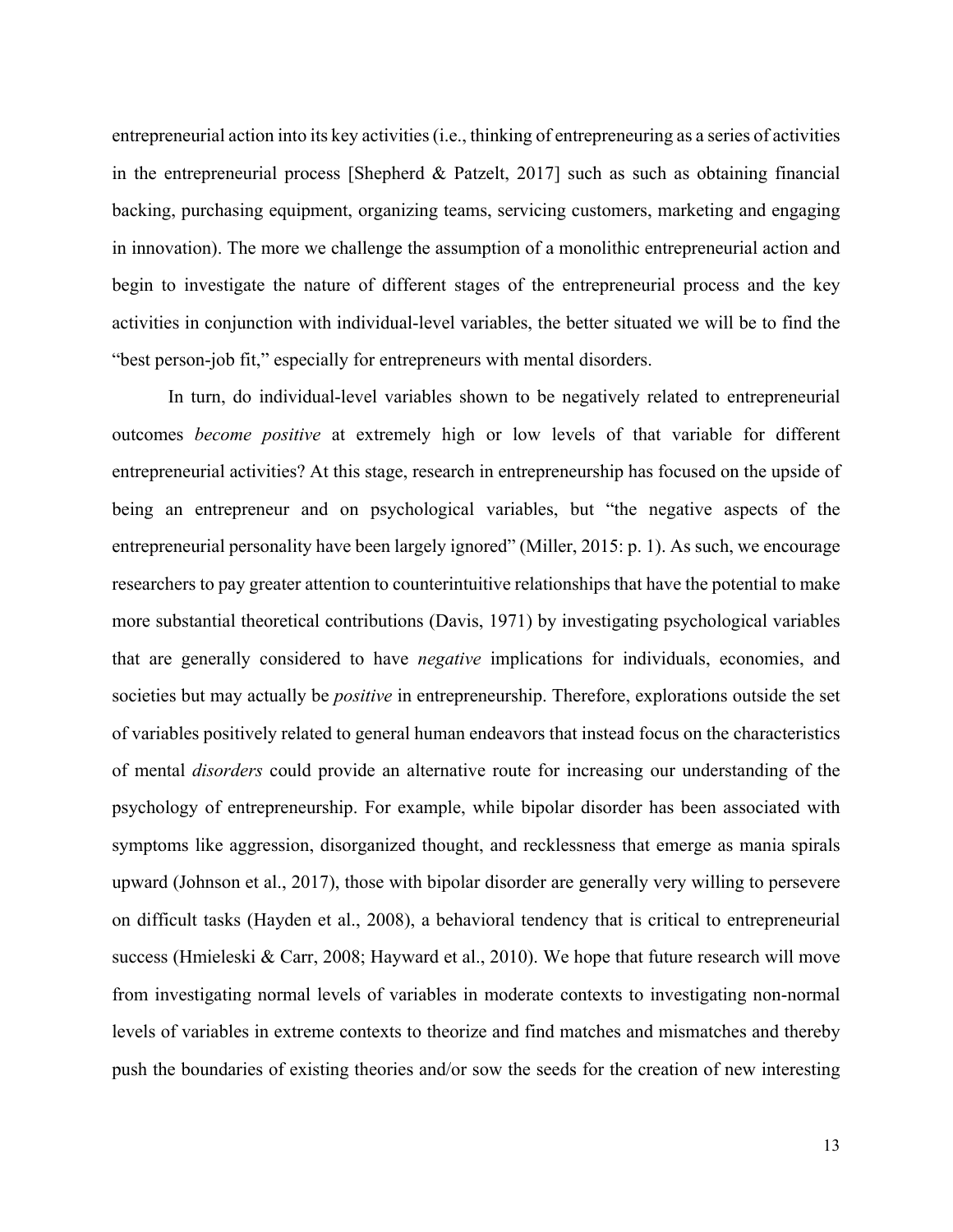and relevant theories of entrepreneurship. We also note that the boundaries outlined in this section also apply to the following research opportunities, to which we now turn.

#### **Research Opportunity 2: Mental Disorders and Entrepreneurial Career Decisions**

People with mental disorders make decisions in specific ways, which can influence the decisions they make regarding entrepreneurial entry and exit. For example, impulsivity is a defining feature of many disorders which might lead to unusually quick entry and exit decisions without much consideration of available information and/or the consequences of those actions (see e.g., Anthsel, 2017; Gunia, 2017; Johnson et al., 2017; Lerner & Verheul, 2017; Wiklund et al., 2017a; 2017b). Wiklund and colleagues (2017b) suggest that in high uncertainty entrepreneurial contexts, such rapid, impulsive decision making can be functional, which has been empirically corroborated (Wiklund et al., 2017a).

Moreover, impulsivity related to mental disorders might constitute an important boundary condition to known antecedents of entry and exit decisions. For example, a considerable body of research has highlighted that entrepreneurs often experience high levels of passion for their ventures (e.g., Cardon et al., 2009; Chen et al., 2009) and often persist with their ventures despite underperformance (Gimeno et al., 1997; Hoang & Gimeno, 2010). Such entrepreneurs tend to view their ventures as an expression of their identity or concept of self (Fauchart & Gruber, 2011), and persisting despite underperformance allows them to at least partly avoid the feelings of loss and negative emotions associated with exit (Byrne & Shepherd, 2015; Shepherd et al., 2016; Hessels et al., 2017). Exploring *how impulsivity related to mental disorders impacts passion, persistence, and/or feelings* can increase our understanding of the importance, role, and nature of mental disorders for *entrepreneurial career decisions* and for individuals' chosen entrepreneurial identity, thus helping to differentiate between those who start their firms because of economic self-interests and those who start their firms because of concern for others.

Further, given studies emphasizing the value of planning for entry (Shane & Delmar, 2004; Gruber, 2007), studying successful entrepreneurs with mental disorders might provide a unique context for exploring *counter-intuitive strategies for thinking about the future* that do not involve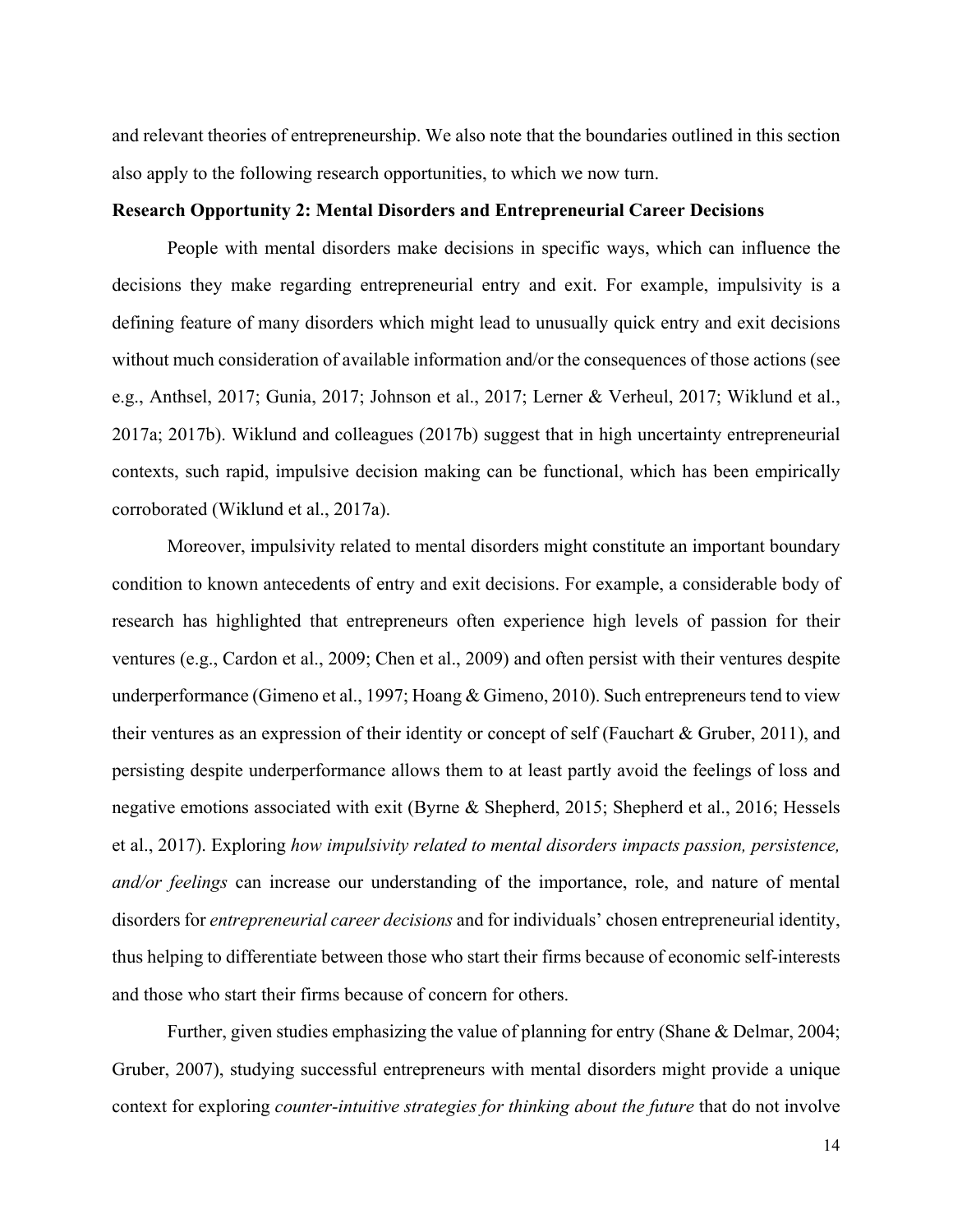planning (that involve very low levels of planning or no planning at all). Specifically for the decision to enter an entrepreneurial career, "typical" thinking involves anticipating different outcomes and the level of regret one may feel for an error of commission vis-à-vis an error of omission, which may reverse an otherwise rational decision (i.e., a decision based on the payoff matrix [Loomes & Sugden, 1982]) (for the relationship between anticipated regret and start-up behavior, see Hatak & Snellman, 2017). Do individuals with impulsivity caused by a mental disorder engage in the same thinking when anticipating feelings of regret over the different alternatives? If individuals with impulsivity-related mental disorders do not anticipate varying levels of regret for the different alternatives, it is possible that there are situations in which a reduced role of regret in the decision-making process leads to a better (more rational) decision. Indeed, there is some evidence that entrepreneurs engage in less counterfactual thinking than managers and, as a result, display less hindsight bias, thus enabling them to admit their mistakes and learn from them (Baron, 2000). Studying impulsivity might provide insights into why some engage in less counterfactual thinking and in which situations such impulsivity leads to superior decision and/or learning outcomes.

Furthermore, people with dyslexia (Galaburda, 1993), including entrepreneurs (Logan, 2009), tend to make decisions largely based on intuition rather than systematic analysis. Although the entrepreneurship literature has theorized on the important role of intuition in new venture creation (e.g., Mitchell, Friga, & Mitchell, 2005; Blume & Covin, 2011), Blume and Covin (2011, p: 138) concluded that because "of the difficulties associated with measuring intuition (Simon, 1987; Sinclair & Ashkanasy, 2005) throughout the venture founding process, examinations of the actual use of intuition among entrepreneurs will likely remain rare within the realm of entrepreneurship research." Studying those high on impulsivity could be a way to explore *intuition's role in entrepreneurial decisions* because these individuals may be more readily identifiable and more extreme in their reliance on intuition. Such research could thus provide an opportunity to extend the boundaries of current theories on intuition in entrepreneurship and on intuition more generally. For example, given the difficulty of communicating intuition to others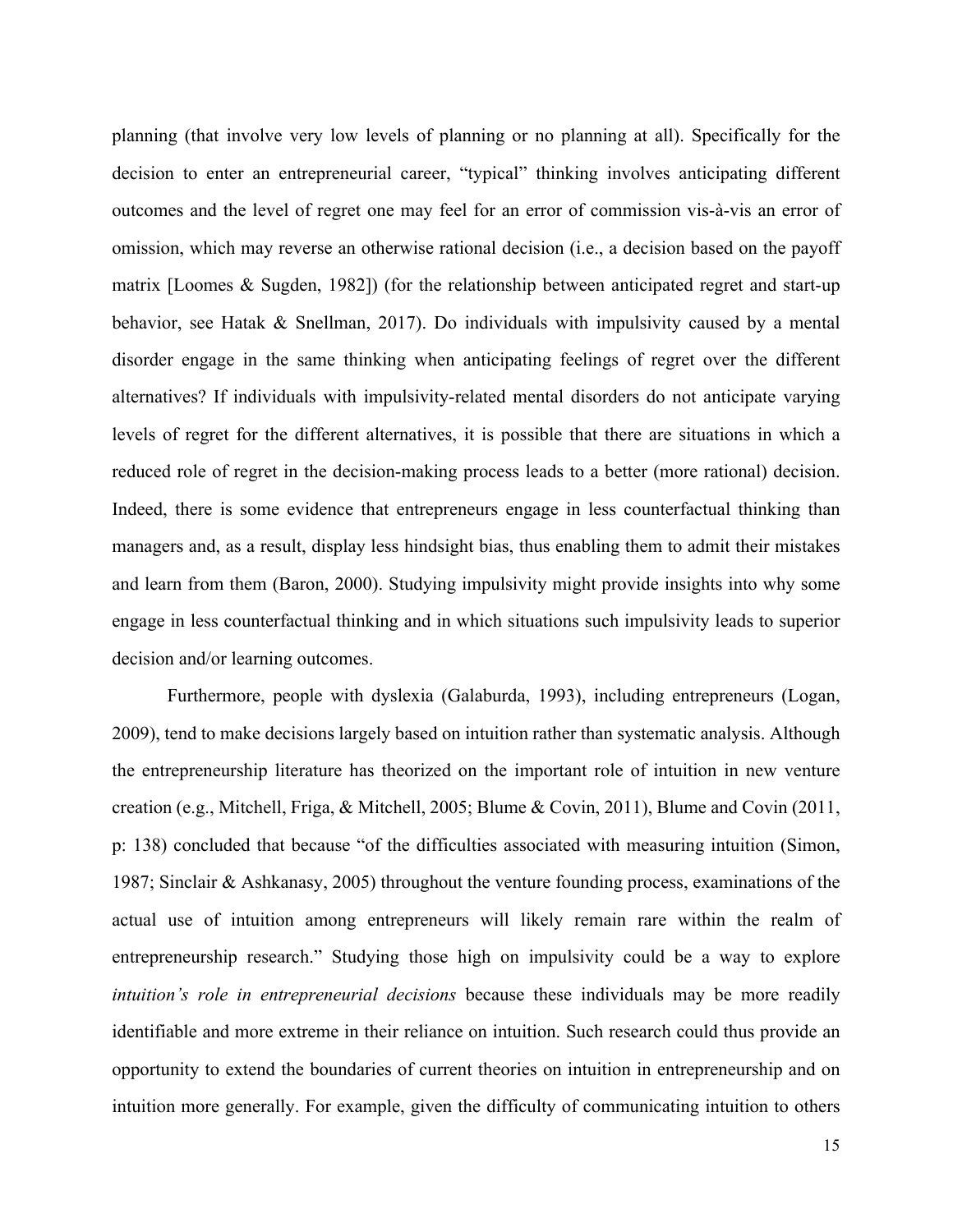(Dane & Pratt, 2007), it is likely useful to investigate those with high reliance on intuition (e.g., individuals with dyslexia) to determine if they use any special communication strategies for articulating their intuition or rallying others behind their intuitive thoughts and actions. These strategies for communicating intuition could become a useful tool for entrepreneurs who do not have a mental disorder and who at times need to communicate their intuition about potential opportunities or new venture strategies to stakeholders. As these theories are developed, there is the possibility that they will be generalizable to other individuals (with or without mental disorders) in contexts of high uncertainty, such as decision making by firefighters, basketball coaches, and parents.

#### **Research Opportunity 3: Mental Disorders and Opportunity Identification and Evaluation**

Mental disorders differ in how they influence individuals' allocation of attention to environmental stimuli. For example, ADHD is known to broaden individuals' attention (Kasof, 1997), which can facilitate the recognition of new entrepreneurial opportunities (Shepherd et al., 2007; Baron & Tang, 2011; Shepherd et al., 2017). Furthermore, individuals with some mental disorders, such as bipolar disorder (Eckblad & Chapman, 1986) and ADHD (Corbisiero et al., 2017), experience unusually high positive affect, which can also facilitate opportunity recognition (Baron, 2008). Given that other prerequisites for opportunity recognition are met (e.g., entrepreneurs possess the necessary knowledge and motivation [McMullen & Shepherd, 2006] and social networks [Ozgen & Baron, 2007]), studying entrepreneurs with ADHD or bipolar disorder might reveal insights into *how attention is generated, focused, and allocated to form large opportunity sets* (given broader attention, creativity, and/or positive affect), opportunity sets larger than those captured in prior entrepreneurship research based on typical entrepreneurs. Exploring the process of generating large opportunity sets could have substantial theoretical and practical implications. For example, larger opportunity sets at venture formation have been associated with superior performance and growth in the long run (Gruber et al., 2008; 2013). However, it is also possible that opportunity sets that are too large make it difficult to select (or slow the selection of) an opportunity for exploitation. When do opportunity sets become too large to be evaluated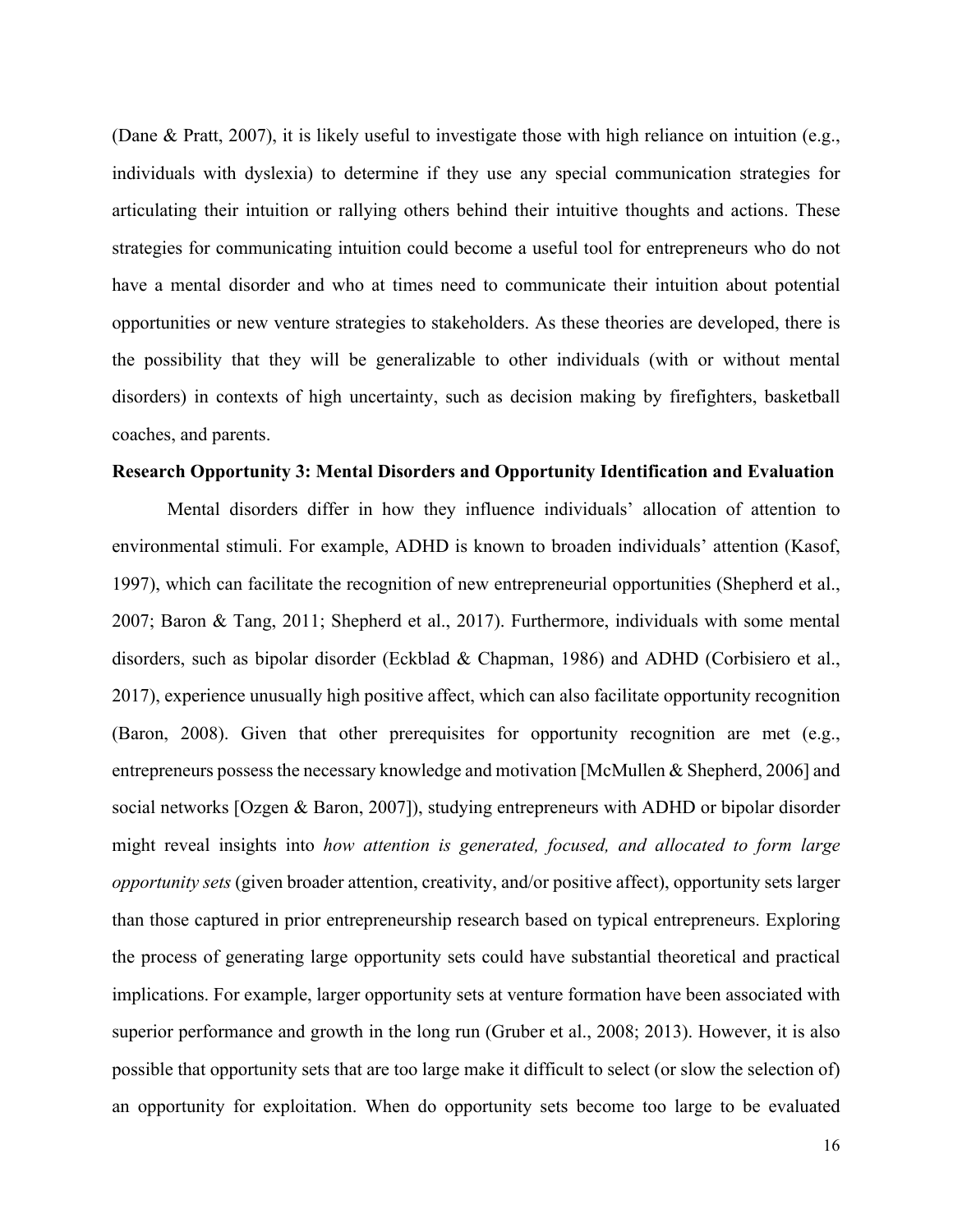effectively, and/or are they evaluated differently by those with mental disorders than by those without? Perhaps intuition, which is widely used for decision making by those with ADHD and individuals with dyslexia (Logan, 2009), is important to effectively deal with opportunity sets that are too large to be analyzed systematically within an appropriate amount of time. That is, perhaps one benefit from the symptom of a mental disorder (i.e., a larger opportunity set) is magnified by another symptom of the same or a different mental disorder (i.e., intuitive decision making) to enhance performance on an entrepreneurial task, such as opportunity identification and evaluation.

Over and above the size of an opportunity set, the *nature of the opportunities* within the set might be different for people with mental disorders. For example, both bipolar disorder (Jamison, 2005) and ADHD (Kasof, 1997) have been associated with higher levels of creativity, suggesting that people with these disorders may generate opportunities that are more novel. Similarly, many individuals with dyslexia develop unusual right-brain capabilities having to do with creativity and superior interpretive capability (Snowling, 2000), and they often generate original ways of questioning and redefining situations, which may enable them to identify opportunities others fail to even imagine (Logan & Martin, 2012). Similarly, the literature on sub-clinical psychology suggests that teams with medium levels of narcissism are more creative than those with low levels, and that there is an optimum number of narcissists on a team with respect to systematic thinking (Goncalo et al., 2010). Psychoticism has also been found to be associated with creativity (Eysenck, 1993). In short, the creativity associated with some mental disorders might be a valuable asset in entrepreneurial teams (see Johnson et al., 2017), enabling thinking that is unconstrained.

Indeed, studying the upper tail of the "creativity distribution" triggered by some mental disorders will likely reveal new theoretical insights into opportunity identification and evaluation processes. In this regard, adopting an interaction perspective of opportunity may be useful, allowing us to consider the potential opportunity as not only belonging to the domain of the initial entrepreneur's mind, but also to the domain of the environment (Shepherd, 2015; Shepherd & Patzelt, 2017). As such, opportunities are subject to modification as they enter and re-enter the environment, with the environment impacting their usefulness. For example, to what extent is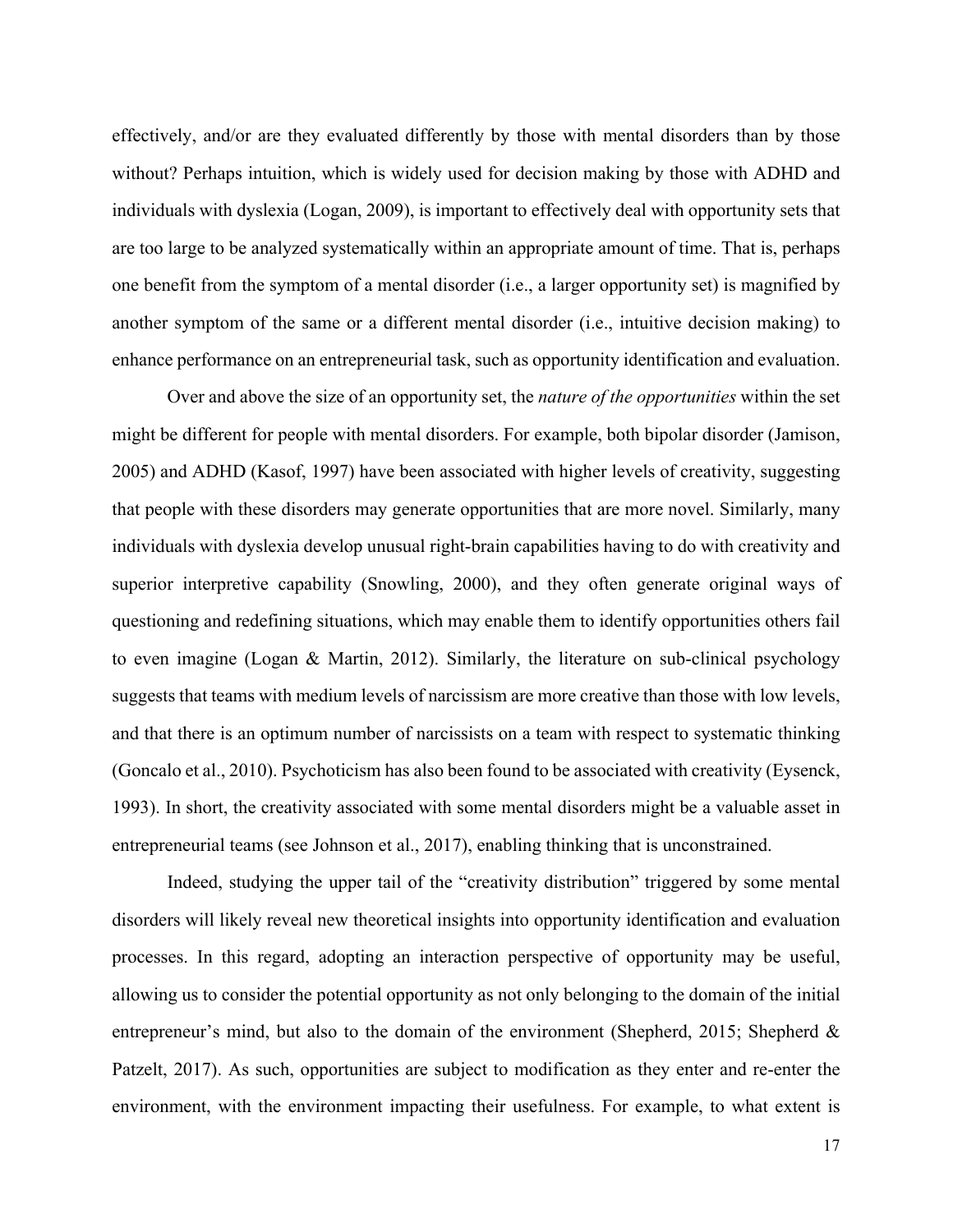having a set of highly novel opportunities useful? On the one hand, high novelty may lead to the identification of radical innovation opportunities. On the other hand, the potential opportunity might be so novel to the entrepreneur and his or her team that they have a difficult time evaluating and/or exploiting it. Although firms need a balance between *exploration and exploitation* and there is a tendency for firms to drift toward exploitation (March, 1991), it could be that mental disorders associated with creativity lead the entrepreneur's firm to drift toward exploration (and out of "balance"). A solution might be that entrepreneurs with the ability to generate highly novel potential opportunities enter industries in which radical innovations are rewarded and avoid industries in which incremental improvements or exploitation are key success factors.

The high-tech industry may constitute such an environment where the ability to identify radical innovation opportunities pays off. In general, industries that are less institutionalized and more open to behavioral differences (i.e., less stigmatization), are likely more suitable for entrepreneurs with mental disorders. New, rather than established industries (Aldrich & Fiol, 1994) may be more accommodating of entrepreneurs with mental disorders. Specifically, in the context of founding of a completely new activity, in an institutional void, the structural determinants of mental disorder stigma that would arise from economic, political, and historical sources are rather weak (Corrigan et al., 2004). Consequently, in new industries there is likely less institutional discrimination against entrepreneurs with mental disorders (Yang et al., 2007). More can be done to find the *right fit between the entrepreneur with a mental disorder and the business environment*  he or she chooses to enter*.* Moreover, studying mental disorders in conjunction with founder identity might provide insights into why some ventures put *strategic emphasis* on creating market disequilibrium while others focus on exploiting strategic resources.

#### **Research Opportunity 4: Mental Disorders and Organizing Entrepreneurial Activity**

People with mental disorders may also have specific ways of organizing. By organizing, we refer to entrepreneurs' dividing of tasks among venture members and the entrepreneurial team and integrating their efforts (Puranam et al., 2014). Entrepreneurs with some mental disorders have difficulties with tasks that require sustained mental effort, such as financial and strategic planning,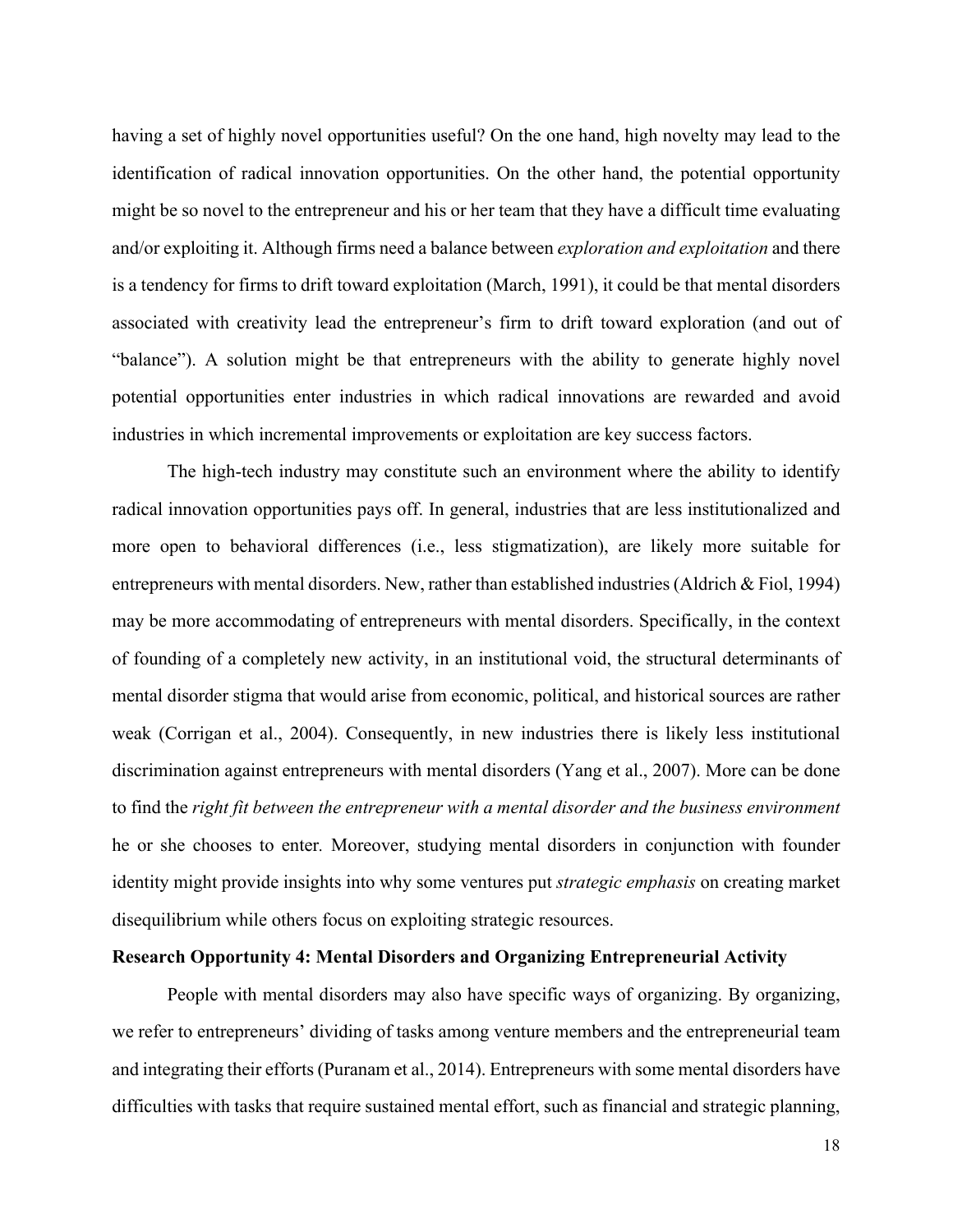systematic analysis of markets and competitors, or long and detailed negotiations with stakeholders. Entrepreneurs with limited ability to sustain mental effort will likely need to rely on other team members to perform such tasks for them (Lerner & Verheul, 2017; Miller & Le Breton Miller, 2017), even though such tasks are central to the development of the new venture. In turn, the literature on sub-clinical psychology has found that narcissists are effective in impression management (Back, Schmulke, & Egloff, 2010), which can help entrepreneurs secure the support of stakeholders (Zott & Huy, 2007).

The defining characteristics of narcissists, which include a "pervasive pattern of grandiosity" coupled with a "need for admiration and lack of empathy" (APA, 2000, p. 717), might seem intuitively negatively related to stakeholder support. However, the air of visionary boldness that is a hallmark of narcissism can inspire followers (e.g., employees, customers, venture capitalists) to support a narcissist (for an overview see e.g., Rosenthal & Pittinsky, 2006). Especially under high uncertainty, which characterizes entrepreneurship, people often long for someone communicating a clear sense of direction. Here, the narcissistic entrepreneurs' confidence and visionary boldness can be critical in garnering stakeholder support. Under such uncertain conditions, narcissistic entrepreneurs may be able to direct stakeholders' attention to opportunities for change, increase optimism regarding change, and mobilize their resources (Campbell, Hoffman, Campbell, & Marchisio, 2011). Consistent with previous theorizing in the narcissism literature (Robins & Beer, 2001), we therefore suggest that the positive characteristics associated with narcissism can yield short–term benefits in terms of stakeholder support. However, when the venture matures and the era of brief acquaintanceships is over, the narcissistic entrepreneurs' negative characteristics such as lack of empathy for others and thereby their attitude of 'working for themselves' instead of 'working for the firm' may come to the fore and are likely to harm long-term stakeholder support. Exploring the effects of narcissism under different conditions and over time is important when considering the extent to which narcissism in entrepreneurship is good or bad.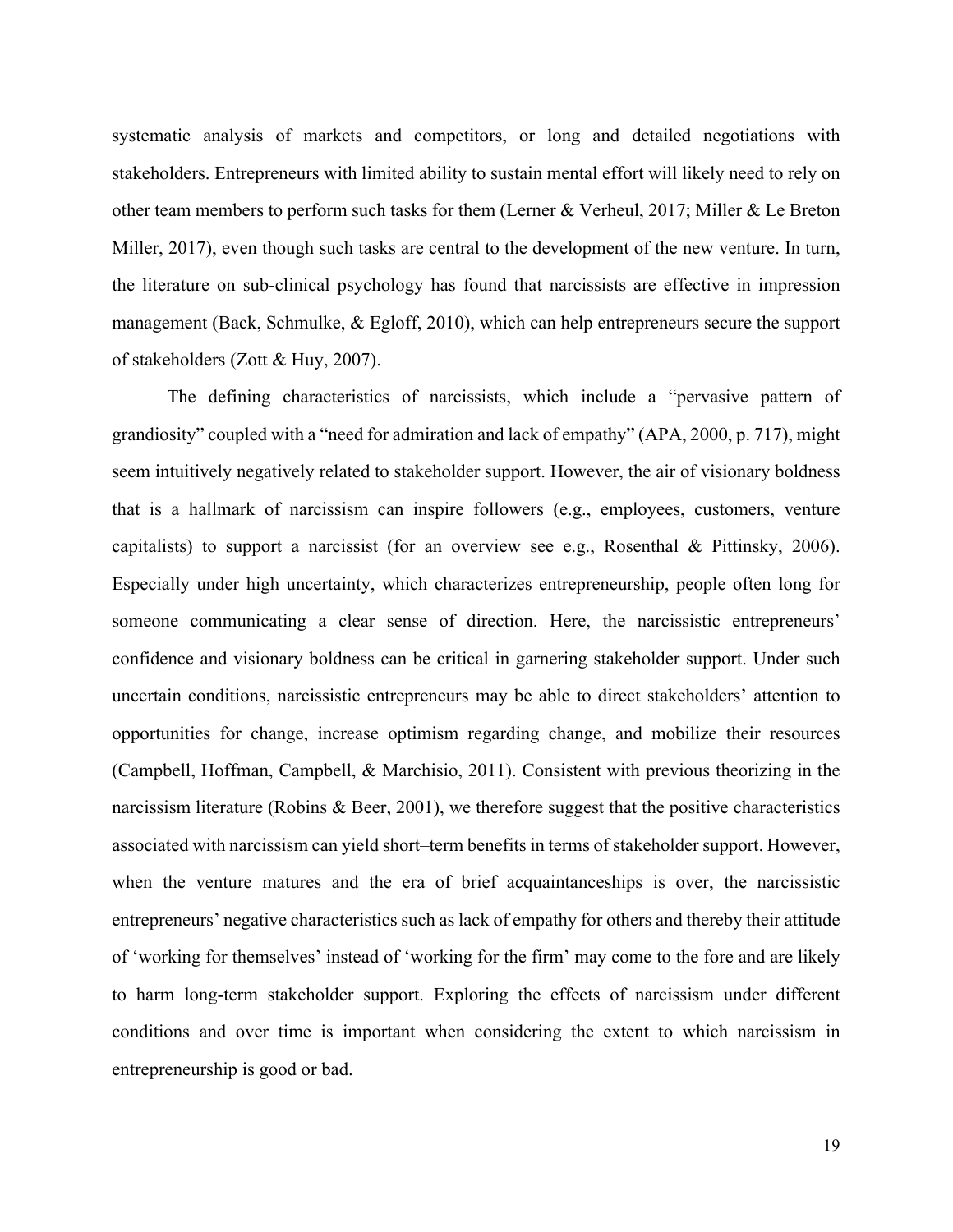To what extent do entrepreneurs with mental disorders understand and acknowledge their limitations and hire people to "fill in" their mental gaps? It would be interesting to understand the *hiring, selection, and other HR management strategies and practices of entrepreneurs with different mental disorders*. For example, what are the attributes of the person who complements an entrepreneur's particular mental disorder, how is his or her work strategically managed by the entrepreneur with a mental disorder (e.g., is there more emphasis on empowerment-enhancing HR practices to better balance the entrepreneur's specific weaknesses as compared to skill-enhancing or motivation-enhancing [rewards, bonuses] HR practices [Rauch & Hatak, 2016]), and what challenges do these "complementors" face? For instance, those working for an entrepreneur with a mental disorder may need to be highly adaptable to extremes in the entrepreneur's work effort (e.g., periods of working without sleeping for bipolars [Gardner et al., 2006]) and to his or her tendency to make impulsive and unpredictable decisions [Wiklund et al., 2017b]).

Indeed, integrating employees' efforts seems to be particularly challenging when the entrepreneur has a mental disorder because it is unlikely that the typical means of collaboration and coordination (described in the current literature and learned through education and typical experience) will work. Perhaps the complementor is someone in the middle of the distribution who can provide a typical perspective for the entrepreneur (at the tail) and provide typical interactions with the venture's stakeholders. However, perhaps the complementor is on the tail opposite the entrepreneur, and together, the mean is somewhat "normal." We suspect, however, that this averaging effect is unlikely to work because the two team members would be so different that there is insufficient common ground to understand each other. In this way, perhaps the complementor is at the upper bounds of "normal" on the aspect for which the entrepreneur is at the tail because the complementor can then understand and communicate well with the entrepreneur but is "typical enough" to help the venture overcome challenges stemming from the entrepreneur's mental disorder. Studying this dyadic (and even team-oriented) approach to "managing" mental disorders in entrepreneurial ventures is likely to make an important contribution to the entrepreneurship literature and hopefully also to the literatures on team diversity and management.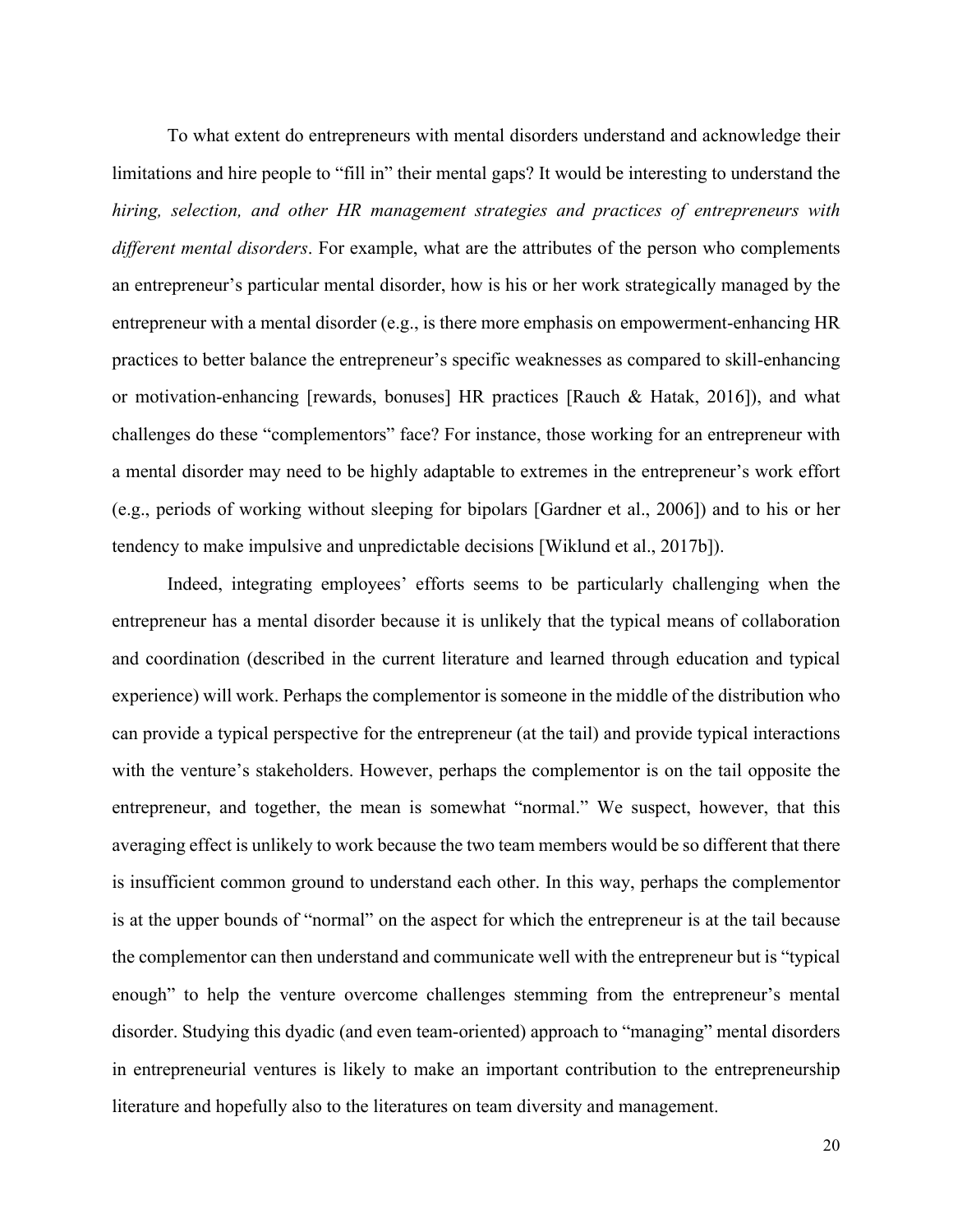Conversely, it would also be interesting to better understand which hiring, selection, and other HR management practices are useful for entrepreneurs without a mental disorder to hire people with mental disorders in order to effectively harness their strengths. A good example is Specialisterne—a software testing firm in which the majority of employees have a diagnosis on the autism spectrum. This firm appears to have special hiring working practices and a supportive, flexible organizational climate that effectively captures the benefits arising from its employees' high attention to detail, excellent memory, and ability to concentrate and work systematically. As the founder of Specialisterne, Thorkil Sonne, explains it,

"We believe in a model of human relations management that focuses on identifying market opportunities that match the talent of the personnel – not force-fitting employees into a defined culture or market niche. (…) It is a paradigm that demands entrepreneurial creativity of the manager to carve out space in the market that welcomes the talents of the employee that might otherwise be deemed unusable in a traditional company or industry." (Wareham & Sonne, 2008, 26-27)<sup>2</sup>

Returning to our focus on entrepreneurs with a mental disorder, they are likely to create alternate *mechanisms for achieving collaboration and coordination* (e.g., Klotz et al., 2014) or are likely to keep their ventures small to minimize the need for creating such alternate skills. Indeed, individuals with mental disorders often develop unique organizing capabilities that accommodate their specific weaknesses well. For example, Logan (2009) found that entrepreneurs with dyslexia used compensatory strategies developed early in their lives to successfully delegate, communicate with, and motivate employees. They learned at an early age to ask others for help with tasks they found difficult and to trust others, something that helped them as entrepreneurs when they needed to delegate when their growing ventures. Studying these entrepreneurs at the tail may reveal insights into novel ways of organizing entrepreneurial activity and inform entrepreneurship and

<u> 1989 - Johann Barn, mars eta bat erroman erroman erroman erroman erroman erroman erroman erroman erroman err</u>

 $2$  Entrepreneurial creativity refers to "the capacity to identify novel and useful solutions to problems in the form of new products or services" (Perry-Smith & Coff, 2011: 248).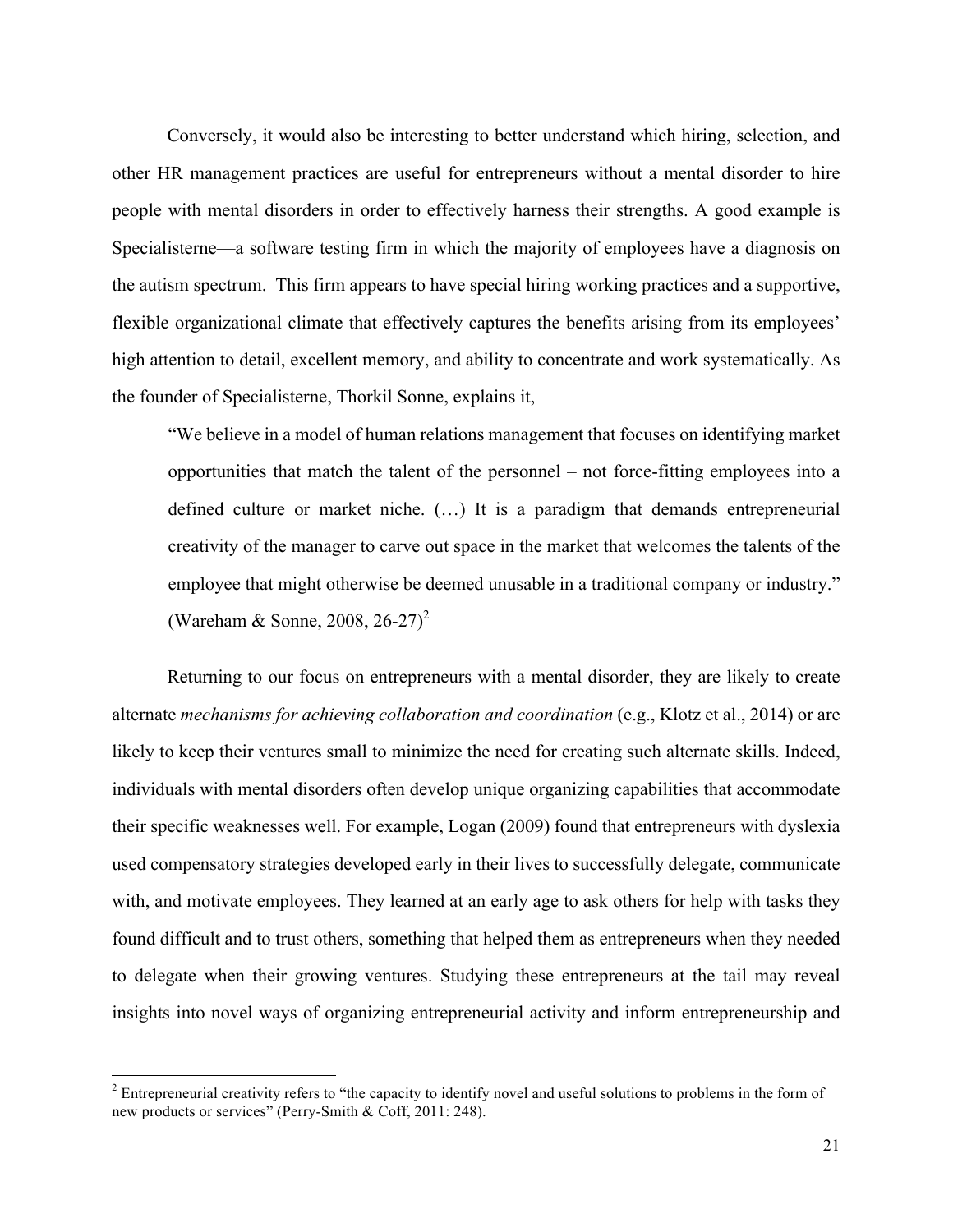organization theory alike. For those with mental disorders who choose to manage their symptoms by keeping their businesses small, these businesses likely represent an under-utilized resource in the economy and/or the extreme case of the founder's dilemma (Wasserman, 2008). That is, the entrepreneur with a mental disorder can maintain control of his or her venture (be the king/queen), or they can grow the venture (be rich), requiring them to develop special ways of coordinating their workforce, but they will find it difficult to do both. Understanding the aspects of the entrepreneurial process that benefit most from a mental disorder and those aspects that are constrained or diminished most by a mental disorder is going to be key to thinking about whether the entrepreneur wants to be rich—effectively coordinating his or her large HR base—or the king/queen—controlling his or her small empire (see Wasserman, 2008).

#### **Research Opportunity 5: Mental Disorders and Entrepreneurial Social Ties**

A large body of literature has emphasized the importance of social ties for entrepreneurs, in particular emphasizing their important role in providing access to essential resources for the foundation and development of new ventures (e.g., Florin, Lubatkin & Schulze, 2003; Maurer & Ebers, 2006). However, social integration in a strong network can also provide people with a sense of purpose, belonging, and security as well as recognition of self-worth (Thoits, 2011). In turn, functional aspects of social relationships (e.g., perceived support) are thought to buffer the effects of stress by enhancing an individual's coping abilities (Kawachi & Berkman, 2001). These benefits are especially important for people with mental disorders, such as those with depression, who struggle to find a sense of purpose and control and face impairments in terms of social functioning (Hessels et al., 2017). Thus, by providing behavioral guidance and confidence in one's ability to cope in the face of new challenges, strong social ties inside and outside the venture might be an even more important prerequisite for entrepreneurs with mental disorders than for those in the middle of the distribution, as such ties enhance their productivity and venture performance.

The need to depend on others might also lead to the development of a unique capability to build strong social ties, which appears to be useful for all individuals creating and growing a business. For example, Miller and Le Breton Miller (2017) reported that some individuals with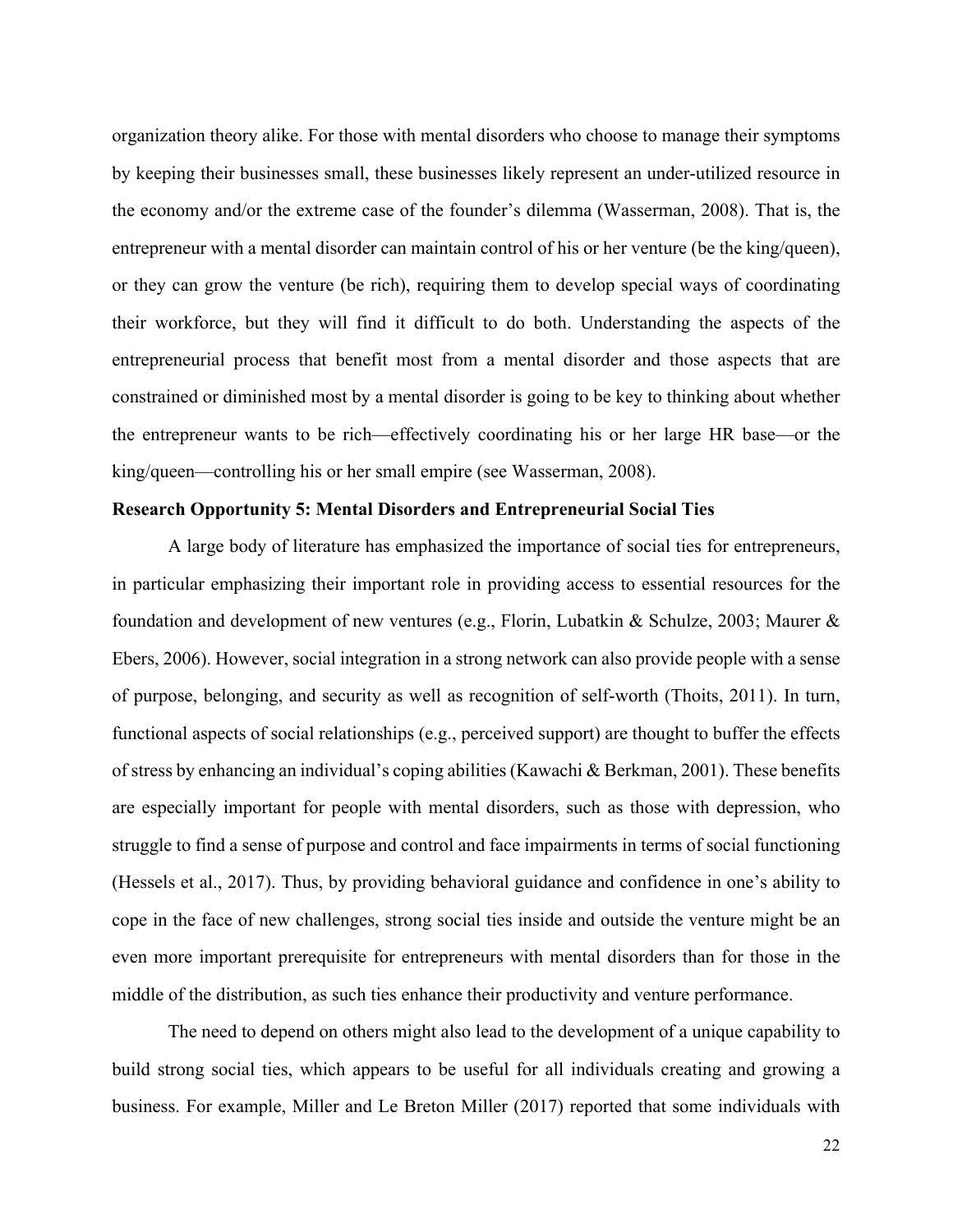dyslexia have been forced to work with and rely on other people to accomplish tasks; for example, these other people might help with parsing reading materials (Logan & Martin, 2012). Exploring the nature of these relationship-building capabilities and the ways they emerge (perhaps early in life [Logan, 2009; Miller & Le Breton Miller, 2017]) and understanding how and when they can best be used by entrepreneurs with mental disorders will likely facilitate new theorizing on the *role of strong social ties in entrepreneurship*. It could be that individuals with mental disorders who must rely on building strong ties may develop a broad repertoire of social competences. Yet, we need to know what they are, how they are developed (e.g., by levering strengths in other competences arising from their mental disorders), and which are most effective. Individuals with mental disorders may be able to stimulate prosocial motivation and behaviors in others – we need to know how to bring out the "prosocial" in others and to what effect for the helper, the helped, the relationship, and the venture. Finally, these individuals may engage in prosocial behaviors themselves to reciprocate others' help, generate help in the future, and/or "pay it forward." These are all important and interesting issues to be explored in future research.

Further, as people with mental disorders are often stigmatized, entrepreneurs might try to hide their mental disorders from others and/or build networks with those facing similar challenges (also consistent with the similarity principle [Bryne, 1971] and homophily [McPherson, Smith-Lovin, & Cook, 2001]). Some entrepreneurs with mental disorders have likely found ways to circumvent stigmatization, such as using impression management, to maintain and build social ties. Although it is interesting to explore the nature of these *impression-management strategies* and determine whether they are transferable to other aspects of the entrepreneurial task (e.g., managing stakeholders' impressions given negative performance feedback), it is also important that future research explores the implications of entrepreneurs' effectively hiding their mental disorders. We know that concealing stigmas can create additional strain and psychological challenges for the focal individual (Pachankis, 2007), and by hiding a disorder, an individual is likely to obtain less help in dealing with its symptoms (Schulze, 2007). Both of these situations can exacerbate the negative consequences of the mental disorder and further deteriorate well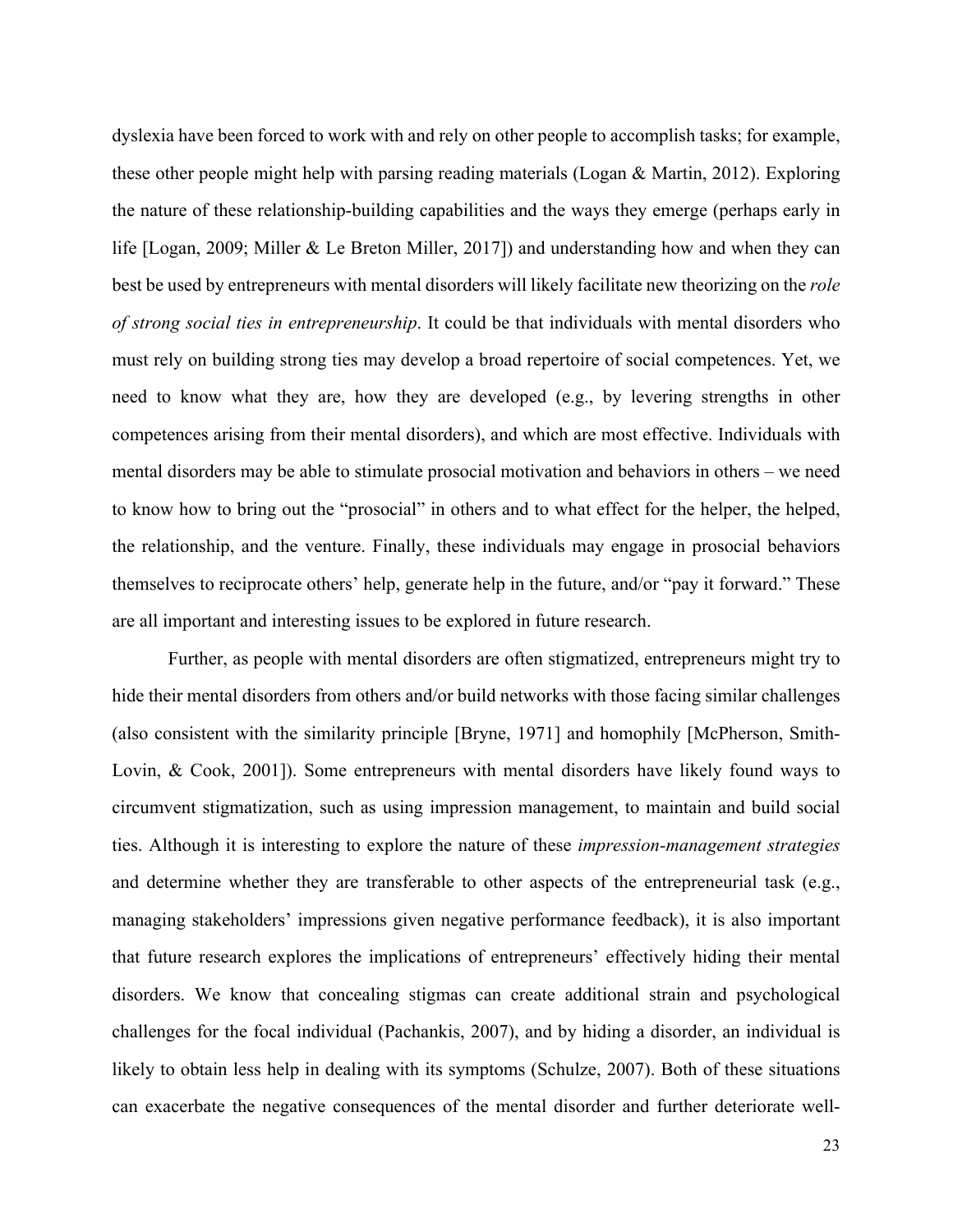being. Perhaps entrepreneurs who are less effective at impression management benefit more in terms of improved mental health in the long run.

For individuals with mental disorders, networking with others who have the same mental disorder or another form of stigmatization is likely difficult because appropriate partners are rare, difficult to identify, and may use impression management to avoid such connections. However, such networks may provide an important source of trusting relationships in which individuals can openly and honestly share information about the nature and effects of mental disorders in entrepreneurship as well as discuss tools, strategies, and routines that are most effective for capitalizing on the strengths and minimizing the weaknesses of particular mental disorders. Therefore, it is important for future research to explore to what extent entrepreneurs with mental disorders form new relationships and build networks (including whether they do so at all), how and with whom they form these relationships (i.e., network structure), and the nature of the resources that flow through these network structures. In addition, future research should compare and contrast these network functions and flows with those of other entrepreneurs (i.e., entrepreneurs without mental disorders or entrepreneurs with different mental disorders) and with those of other individuals with mental disorders (e.g., those in different forms of self-employment, traditional employment, or even unemployment). Research along these lines has considerable potential to make important contributions to the literatures on entrepreneurship, social networks, and social ties.

#### **Research Opportunity 6: The Entrepreneurial Process' Impact on Mental Disorders**

While is seems promising to study how mental disorders impact the entrepreneurial process, studying how the entrepreneurial process influences disorder symptoms is also important. For example, Lasky et al. (2016) found that work environments that are stimulating, challenging, busy, fast paced, intrinsically motivating, full of novelty, and requiring multitasking diminished the symptoms of people diagnosed with ADHD. Such work conditions resonate with entrepreneurship. Further, the entrepreneurial process can generate positive emotions (Fredrickson, 1998) and many entrepreneurs are highly passionate about specific aspects of the

24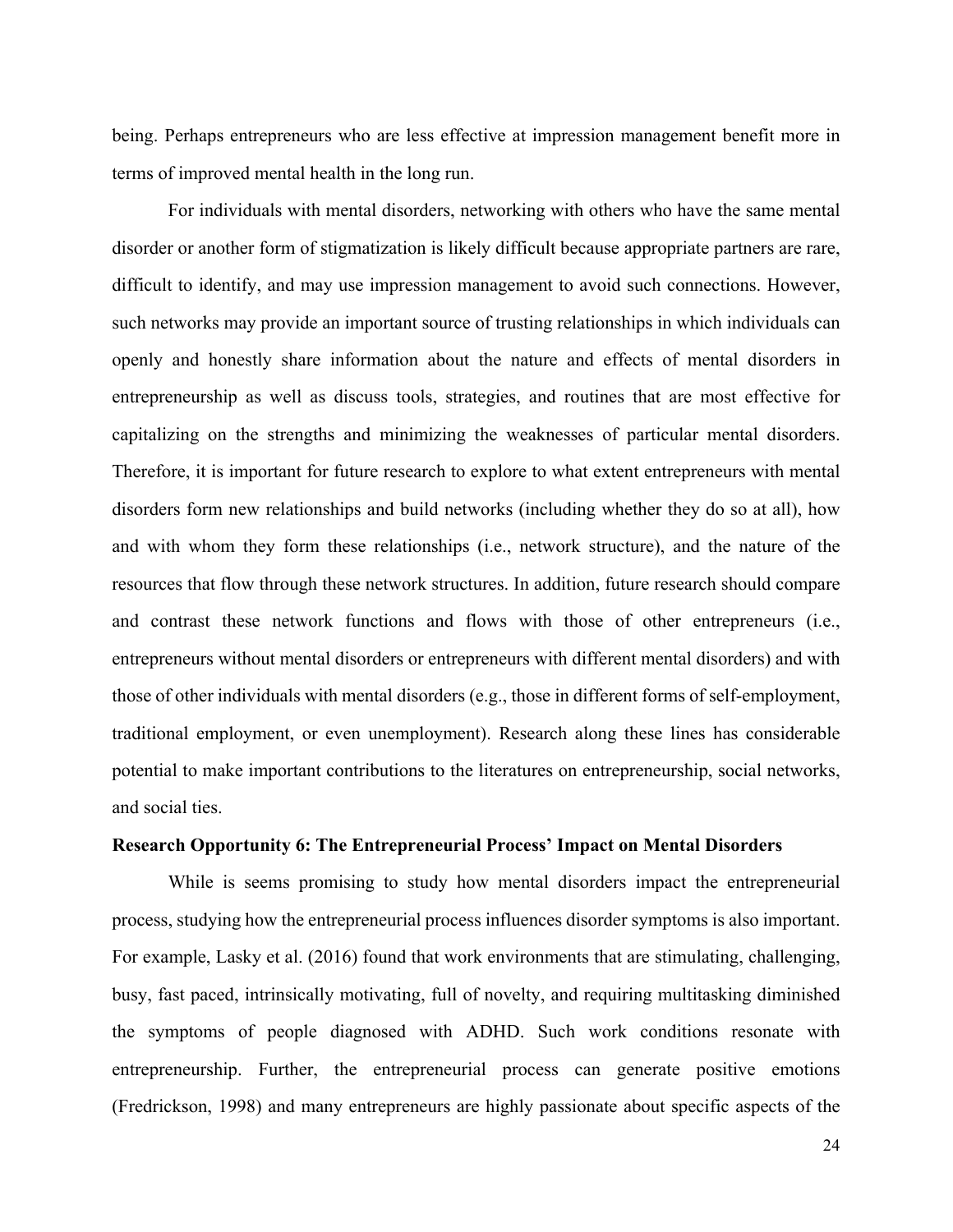entrepreneurial process (but not necessarily all aspects), resulting in positive emotional experiences (Cardon et al., 2009; Cardon, Foo, Shepherd, & Wiklund, 2012). For example, it has been shown that engaging in entrepreneurial behaviors such as developing new products or building new business networks can be seen as a means for inducing positive emotions (Kato & Wiklund, 2011), and that entrepreneurial action leads to passion (Gielnik et al., 2015), rather than passion promoting entrepreneurial action (Cardon, Wincent, Singh, & Drnovsek, 2009). These positive emotions generated through engagement in entrepreneurial tasks may also diminish symptoms of a mental disorder. More research is needed on *how entrepreneurship generates positive emotions (especially in those with specific mental disorders*) and *how these positive emotions minimize the effects of a mental disorder or minimize the mental disorder itself*. Interestingly, the relationship between emotions and disorders may introduce a paradox: a mental disability may enable an individual to successfully complete a challenging task (e.g., through heightened creativity), and the positive emotions generated from completing the challenging task may reduce the mental disorder that is critical to success. The question then becomes how can we have the best of both worlds: how does one keep the benefits of the mental disorder without the negative outcomes that are also typically bundled with it?

Over and above the "undoing" effect of positive emotions, *entrepreneurial activity may also directly reduce negative emotions* (Patzelt & Shepherd, 2011; Shepherd & Patzelt, 2015) by allowing people to avoid (or minimize exposure to) onerous tasks and situations. This is likely highly advantageous for entrepreneurs with mental disorders. For example, those suffering from social anxiety disorders can minimize their contact with strangers by using well-known partners to manage new external relationships for the venture. However, where do these "well-known partners" come from—they must have been new at some stage. Perhaps running one's own venture and having greater control of the situation helps entrepreneurs manage their anxiety over new social situations, thus diminishing their level of negative emotions. That is, perhaps entrepreneurial tasks provide some level of control over social exchanges such that there is less "new" in the exchange to generate anxiety (e.g., the meeting takes place in the entrepreneur's office, the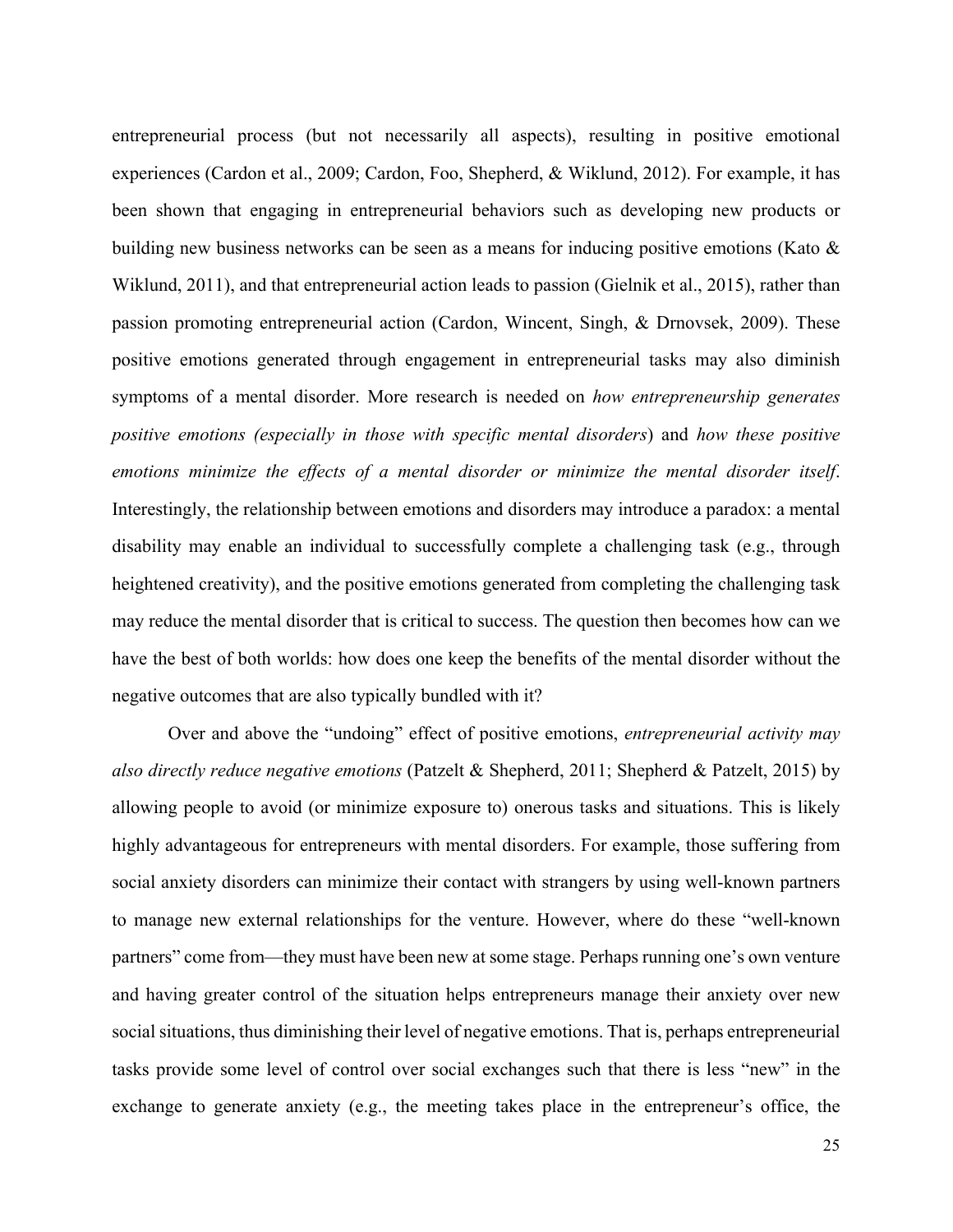stakeholders already likely know a great deal about the entrepreneur's business and the entrepreneur him- or herself, new stakeholders' motivations are likely known to or relatively easily anticipated by the entrepreneur, the points for discussion are likely known or can be anticipated, and so on). Over time, such exchanges may either desensitize these individuals to new social exchanges or enable them to build social skills, both of which are likely to reduce the severity of their mental disorder. Exploring *to what extent entrepreneurship can be a "therapeutic" career path for those with mental disorders* has the potential to substantially increase our understanding of the benefits of entrepreneurship for individuals, specifically those with mental disorders. For example, by engaging in entrepreneurial tasks, individuals may progress from the left tail of mental health toward the center of the distribution, and perhaps those in the center progress further to the right—that is, to even greater mental health.

On the downside, however, *entrepreneurship can trigger negative emotions that exacerbate or lead to mental disorders*. For example, negative emotions can arise from entrepreneurs' unpleasant social interactions such as those with state officials who employ power rituals when dealing with entrepreneurs' requests (Doern & Goss, 2014), or from the risk entrepreneurs perceive to be associated with the exploitation of an opportunity (Foo, 2009), and these feelings can further exacerbate some symptoms of mental disorders. Moreover, *failure* of their entrepreneurial endeavor might have disastrous effects on people with some types of mental disorders. Entrepreneurial failure often causes feelings of loss and negative emotions (i.e., grief) (Shepherd, 2003; Shepherd et al., 2016), and these feelings can further exacerbate some symptoms of mental disorders. Negative life events such as business failure are known antecedents of depression (Abramson et al., 1989) and substantially prolong the recovery from bipolar disorder (Johnson & Miller, 1997). For individuals at the tail of the distribution, the consequences of business failure appear more dramatic than suggested by current "entrepreneurial grief" studies, and failure may actually move them even more toward the distribution's tail. This creates somewhat of a paradox in that people with mental disorders (relative to those without mental disorders) may benefit more from a successful entrepreneurial endeavor but may suffer more from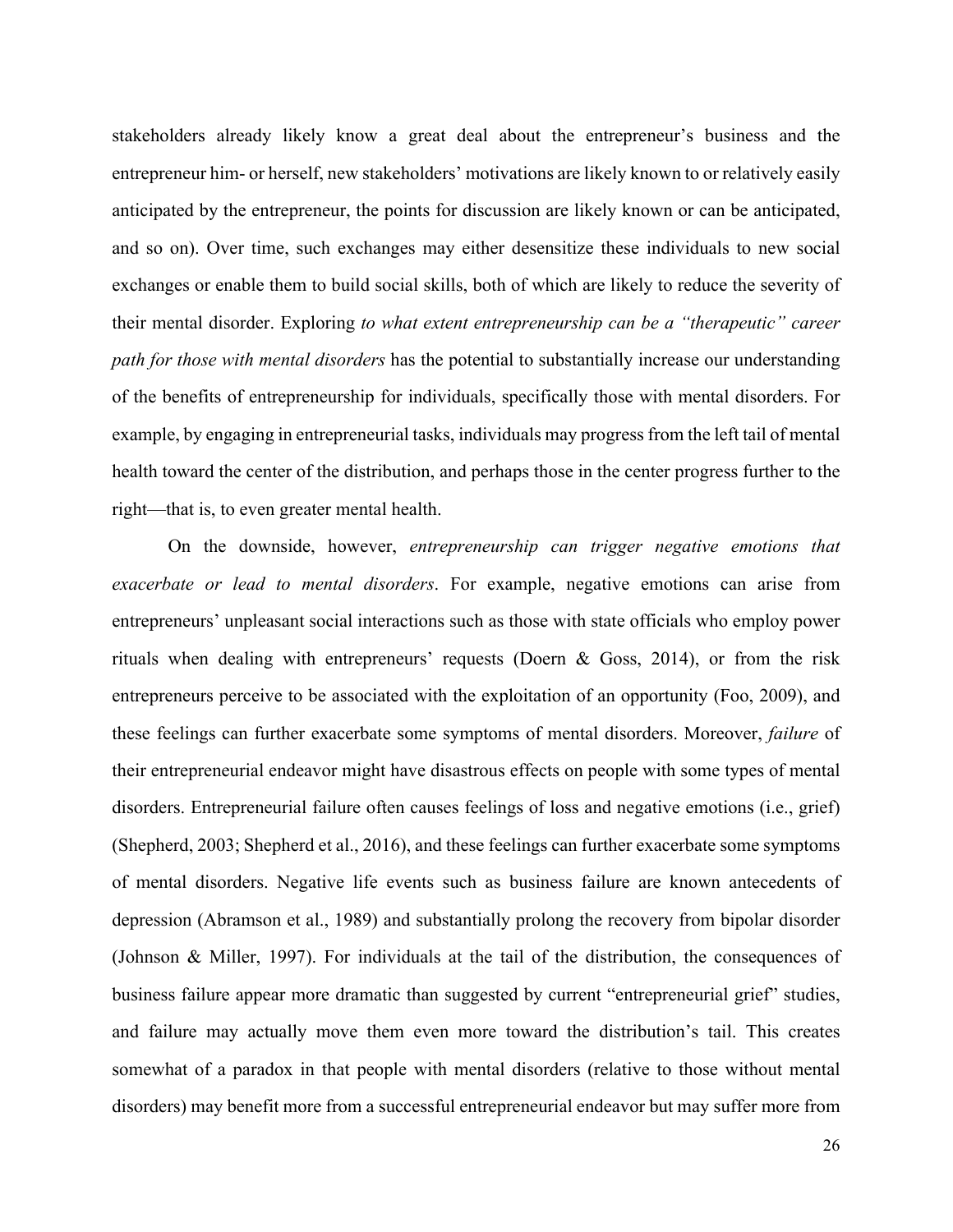a failed entrepreneurial endeavor—a greater dispersion of psychological outcomes from undertaking an entrepreneurial endeavor.

The *tools that help individuals emotionally recover and learn from their failure experiences* (e.g., an oscillation orientation [Shepherd, 2003; Shepherd et al., 2011])—that is, tools that truncate the failure tail of the outcome distribution—may not be highly applicable to people with specific mental disorders. This suggests that entrepreneurs with mental disorders develop different tools for coping with grief (we need to gain a deeper understanding of what they are), or take the risk (we need to understand how entrepreneurs with mental disorders attend to, interpret, and act in highly uncertain environments; it could be that they decide to take the plunge or that they are not fully aware of what a failure will mean to them). Such research is important because it can eventually help reduce the suffering of individuals with mental disorders by hopefully maximizing the benefits of engaging in entrepreneurial action while minimizing the costs associated with failure—a frequently occurring outcome of entrepreneurial action (Shepherd, 2003; Shepherd et al., 2011).

However, there are potentially wider implications. By understanding, for example, why some entrepreneurs with a particular mental disorder are able to emotionally recover from failure and learn from the experience, the lessons learned may be transferable to entrepreneurs without mental disorders but importantly may be transferable to individuals with mental disorders who may face failure in other important life tasks (i.e., non-entrepreneurial tasks, such as in school, employment, and romantic relationships). Much research is needed into this topic.

Furthermore, studies have established that, on average, entrepreneurs work more (Eden, 1975; Bird, 1988; Harris et al., 1999) but earn less than employed people (Hamilton, 2000; Blanchflower & Shadforth, 2007; Shane, 2008; Astebro, Chen & Thompson, 2011), which could adversely impact mental health. High psychological work demands (i.e., excessive workload and extreme time demands) are positively associated with both the entrepreneurial process and higher risk of depression and anxiety (Melchior et al., 2007). Studies (for an overview, see Rauch et al., 2017; Stephan, 2017) point to both sides of the *entrepreneurship-stress relationship*: some studies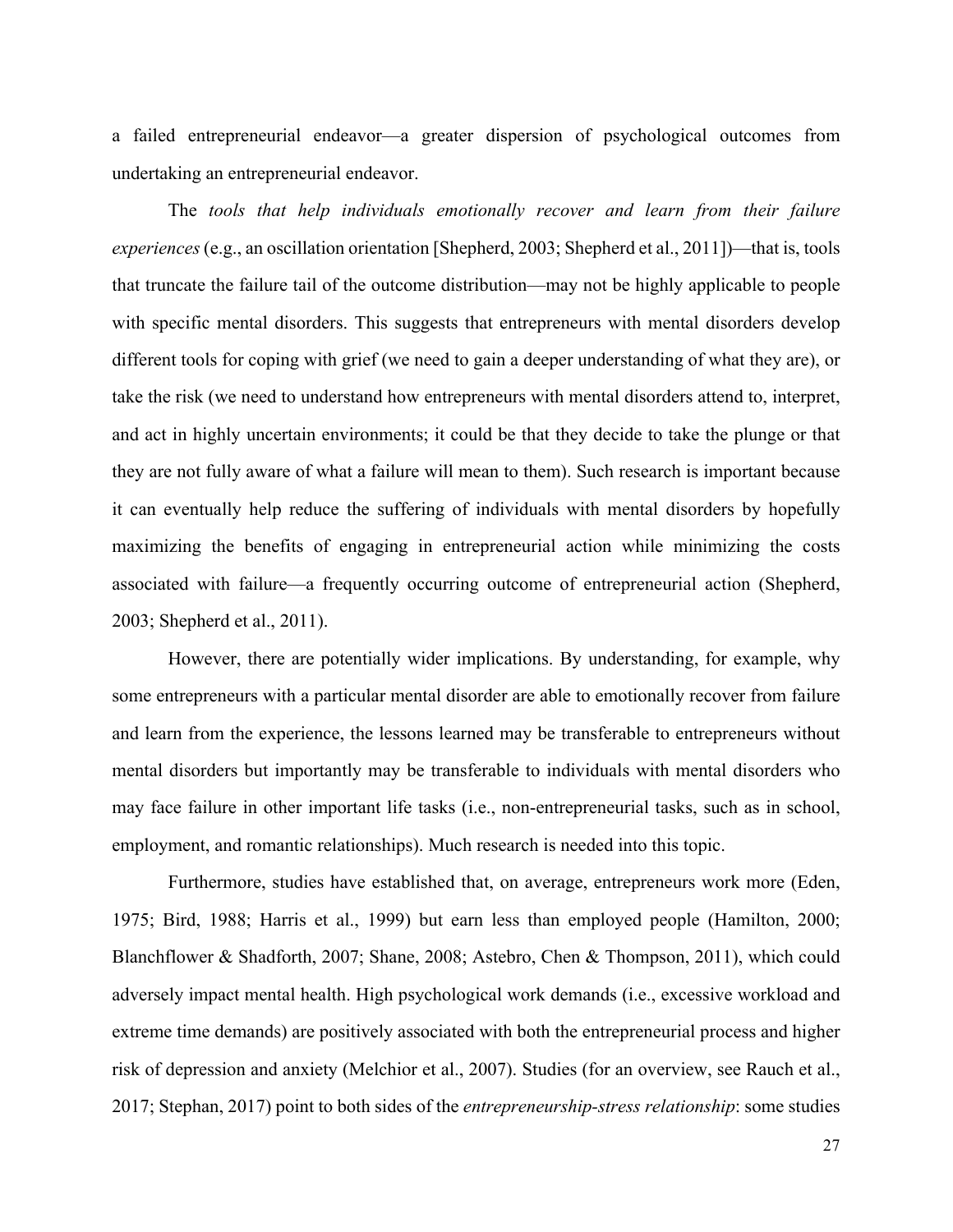indicate that entrepreneurship decreases stress (e.g., through job design), and others say it raises stress (e.g., through long work hours). Both of these lines of thinking can be right, just not for all people and not for all entrepreneurial ventures and not for all stages of the entrepreneurial lifecycle. That is, we need to gain a deeper understanding of how different aspects of the entrepreneurial process lead to stress for some and stress release for others and why, when, and with what effects.

An important step in such research is understanding differences in stressors and stress reactions for people with mental disorders vis-à-vis those without mental disorders and across the various mental disorders. For example, for entrepreneurs with bipolar disorder in hypomanic episodes, long working hours are unlikely to cause stress and may even reduce it. By exploring potential stressors and why they do not lead to stress in certain individuals may also provide important insights into resources and capabilities that can build resilience. Alternatively, stress reactions may have positive performance implications for some entrepreneurs with mental disorders by activating and effectively channeling their creativity. Such counterintuitive findings would not only be interesting but can contribute to resolving the empirical heterogeneity regarding outcomes of stress in entrepreneurship.

In this regard, taking account of environmental contingencies may be critical as some entrepreneurs operate in complex and dynamic high-tech business environments, which often demand ambidextrous entrepreneurial behavior that is both aligned and adaptable (Rauch et al., 2017). While the sensation seeking of entrepreneurs with ADHD (Wiklund et al., 2017b) may enable them to thrive in dynamic environments on the basis of excitement, high activation, and positive stress, they may experience performance-reducing boredom and distress in more stable, slowly changing contexts. Similarly, the characteristics of the entrepreneurial lifecycle need to be considered when examining the interplay of mental disorders, stressors, and stress reactions, or as Cardon and Patel (2015, p. 405) put it, the "entrepreneurial process is like a rollercoaster that one is trying to control while on it, suggesting that there are periods of high pressure and stress, but also periods that are slower and more stable and predictable." By focusing research on mental disorders, we can (hopefully) more readily identify the nature of these stress-inducing and stress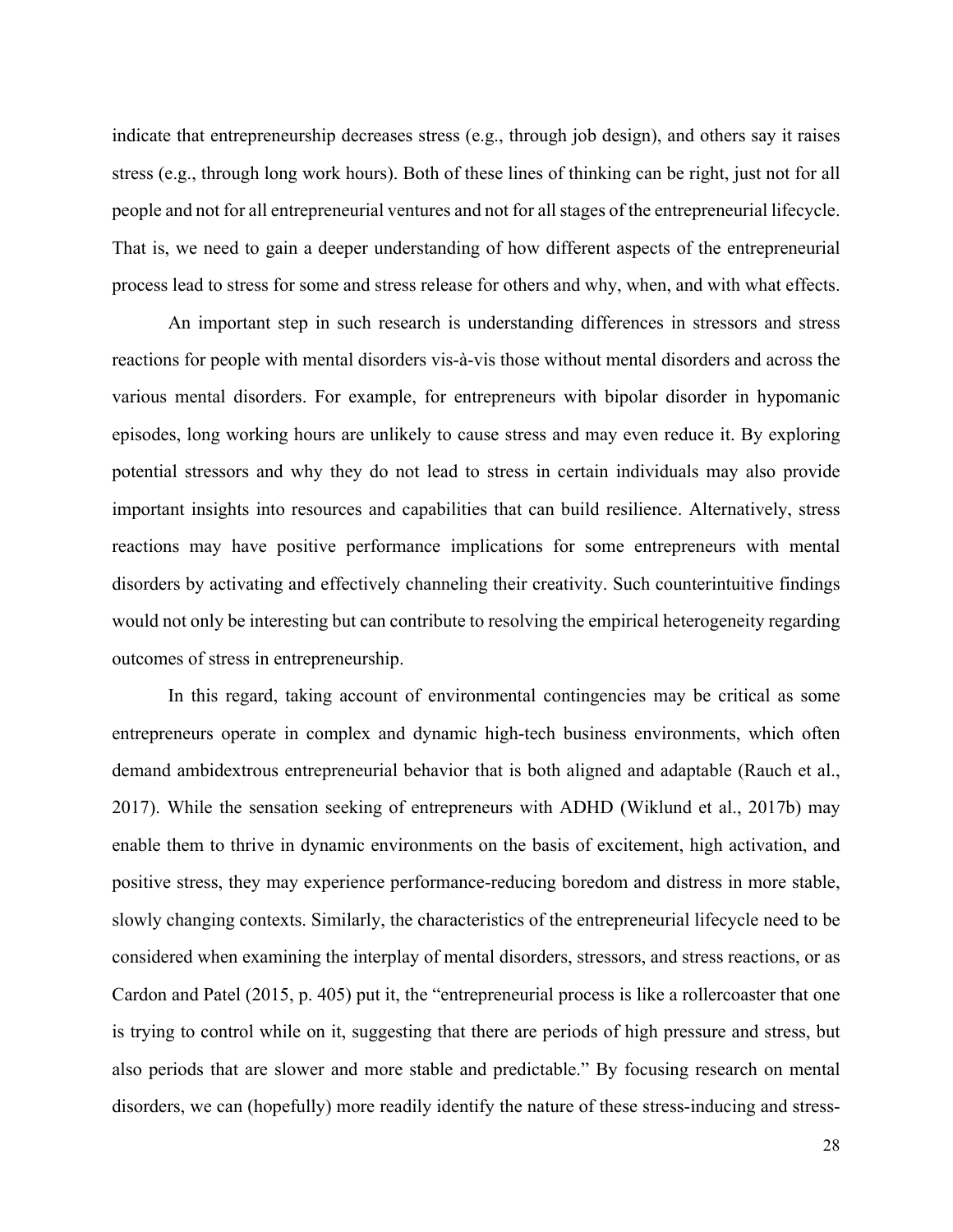releasing relationships as well as disentangle the outcomes of eustress and distress, thereby pushing the boundaries of existing theories on entrepreneurship and stress.

#### **Research Opportunity 7: Work-Life Balance, Entrepreneurship, and Mental Disorders**

Mental disorders influence all spheres of life, and problems in one sphere tend to spill over into other spheres (as do opportunities). For example, people with mental disorders, such as ADHD and/or autism, tend to be more vulnerable and react more strongly to stress in the workplace, which can have substantial implications for their private lives (Lerner, 2017). As such, it seems particularly important to consider the interplay between the individual and the wider context when studying entrepreneurship and mental disorders. Specifically, scholars have shown increased interest in work-life balance for entrepreneurs (e.g., Jennings & McDougald, 2007; Eddleston & Powell, 2012; Powell & Eddleston, 2013; Hsu et al., 2017), and studies of work-life balance among entrepreneurs with mental disorders are likely to be highly valuable. For example, is it easier or harder for people with mental disorders to find a *productive work-life balance* in an entrepreneurial career than in other lines of work?

On the one hand, entrepreneurs have the autonomy to choose and design their work tasks and performance benchmarks in ways that suit their personal needs (Miner, Smith & Bracker, 1989), including their non-work-related personal needs. Thus, an entrepreneurial career could potentially offer unique possibilities for people with mental disorders to achieve work-life balance. On the other hand, many people with mental disorders have problems with selfregulation (Corbisiero et al., 2017), potentially making them addicted to entrepreneurship (Spivack & McKelvie, 2017). Thus, the autonomy of entrepreneurship may actually entice them to become overly engaged and absorbed by their business, work too hard, and experience poor work-life balance and even burnout as an outcome of chronic stress. Future research can explore how entrepreneurs with mental disorders are able to best achieve work-life balance and, importantly, what work-life balance means to them (which could be a very different "balance" for an entrepreneur without a mental disorder or for entrepreneurs with different mental disorders). There is an extensive literature on *workplace adaptations or interventions* to

29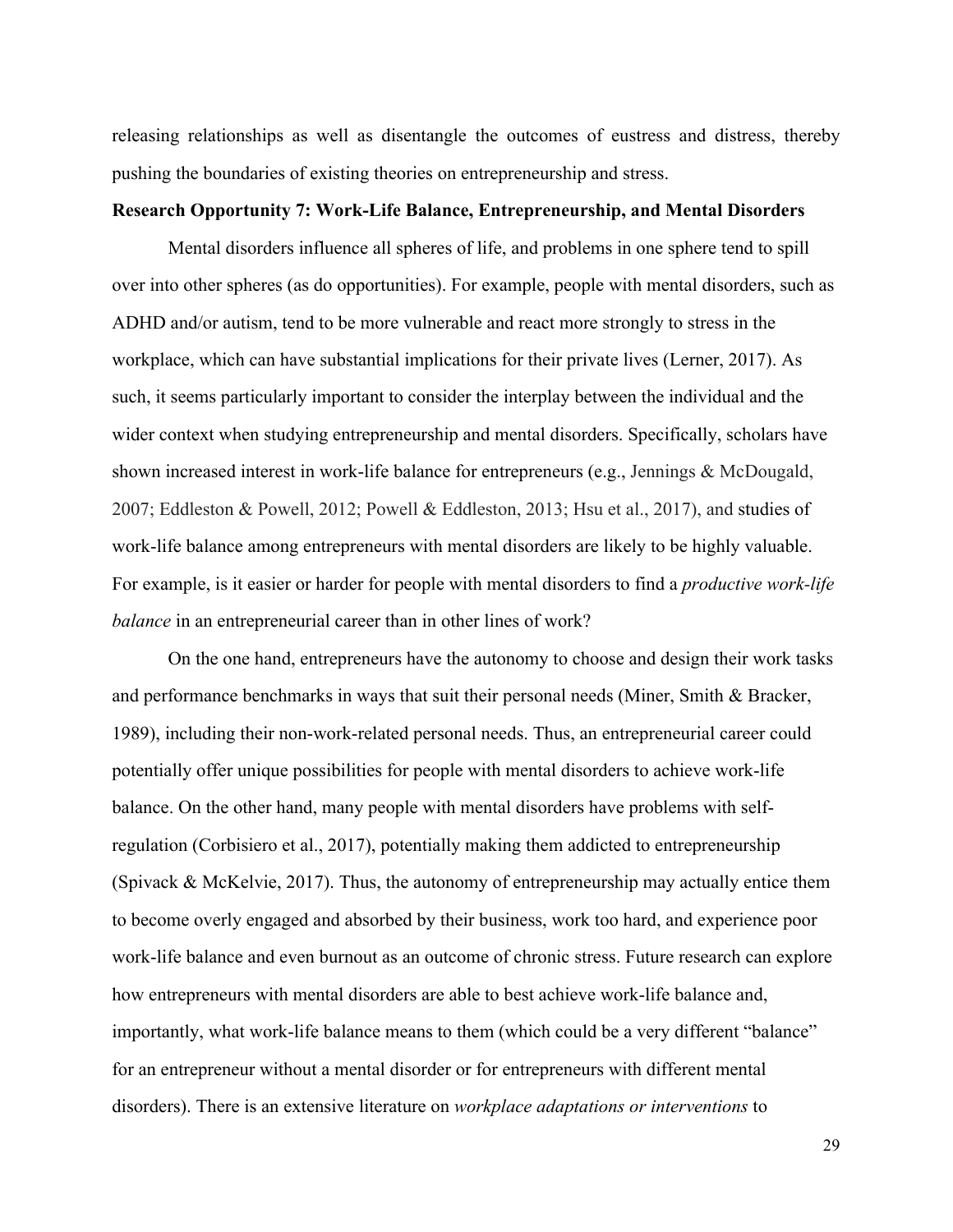accommodate various disabilities (e.g., Schonstein & Verbeek, 2006; Corbiére et al., 2009), which may form a basis from which future research can begin to investigate the adaptations entrepreneurs with mental disorders make to their own workplaces. Alternatively, research that inductively generates theories on how entrepreneurs with different mental disorders are able to achieve work-life balance may contribute to the workplace disability literature and can have important practical implications (e.g., workplaces may adopt some of the crafted workplaces of entrepreneurs with mental disabilities that help them achieve good work-life balance).

#### **Research Opportunity 8: Loved Ones, Entrepreneurship, and Mental Disorders**

It is not only the individual with the mental disorder who is impacted by symptoms and dysfunctions, but loved ones often suffer, too (Eakin et al., 2004). Loved ones are likely an important information source to gain a deeper understanding of the functioning of mental disorders in entrepreneurship. Indeed, there is an extensive literature on how families deal with living with a loved one diagnosed with a mental disorder (e.g., Pakenham, Samios & Sofronoff, 2005; Renty & Roeyers, 2007). Social support and effective coping strategies are essential for functioning in a relationship with an individual who has a mental disorder (Renty & Roeyers, 2007). Interestingly, although the family business literature has highlighted how the family and work spheres are interrelated for entrepreneurs and their families (Aldrich & Cliff, 2003; Jennings & McDougald, 2007) and entrepreneurship scholars have studied coping with stressful events (e.g., Shepherd, 2003; Jenkins, Wiklund, & Brundin, 2014), few (if any) studies have taken the *perspective of the spouse*, examining the implications of being in a romantic long-term relationship with an entrepreneur (in this case, an entrepreneur with a mental disorder). Living with an entrepreneur is generally a stressful experience for the entrepreneur's partner because of uncertainty regarding income levels and the future survival of the business spreading to the family sphere, with the resulting family dynamics bouncing back to the business sphere. This stress is likely exacerbated when the entrepreneur also has a mental disorder. Future research would benefit from studying the interplay of personal-, business-, and family-related consequences of being in a romantic long-term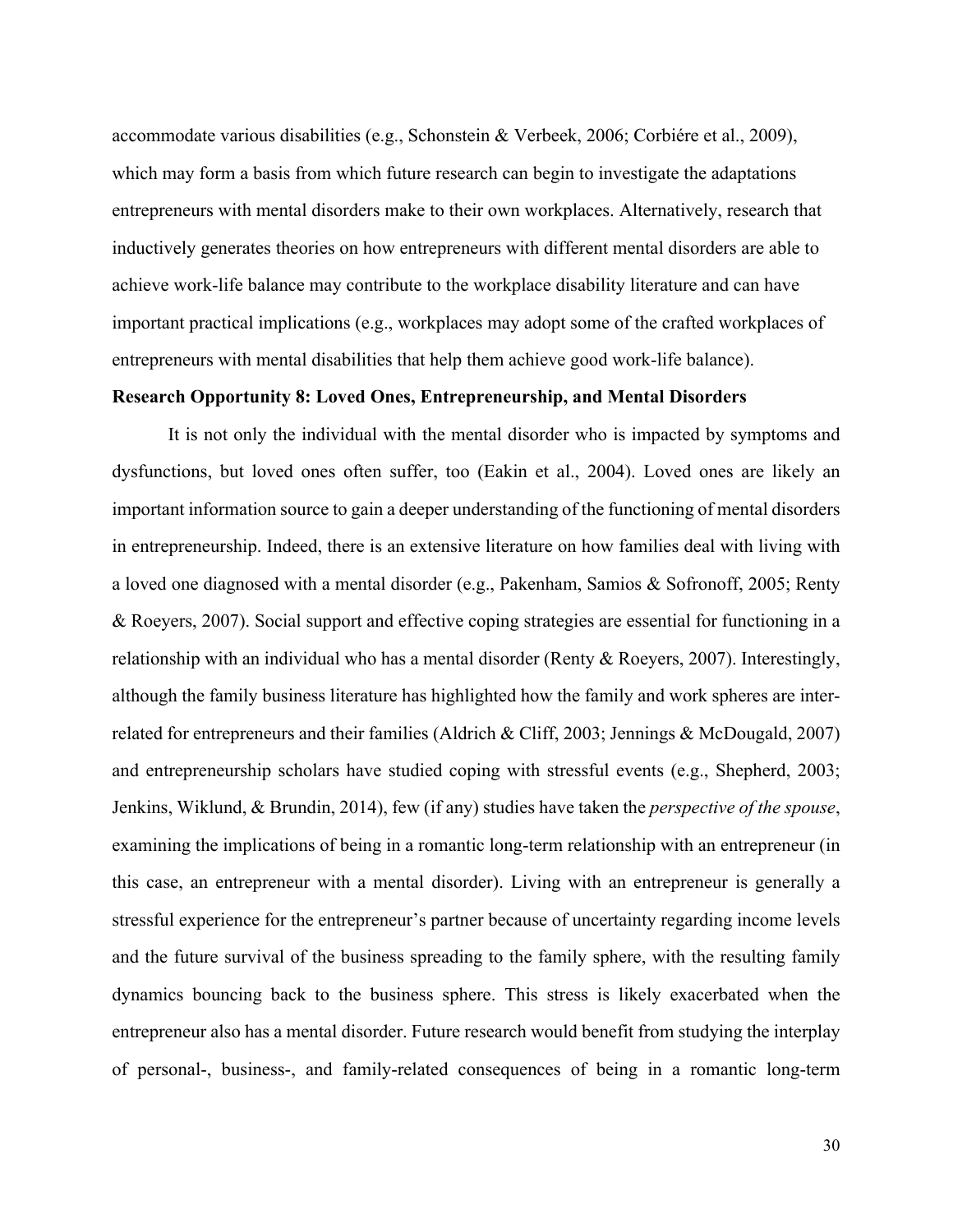relationship with an entrepreneur with a mental disorder, for example, using the double ABCX model of adjustment and adaptation (McCubbin & Patterson, 1983).

In addition, recent case studies of entrepreneurs with mental disorders suggest that their spouses play important roles in their businesses despite not having a formal role (Wiklund, Patzelt & Dimov, 2016). Challenges for entrepreneurs with mental disorders are similar in the family and the business spheres, and *spouses* seem to *compensate* for the problems faced by entrepreneurs with mental disorders in similar ways in both spheres (Wiklund et al., 2016). For example, people with ADHD often have problems focusing and seeing things through to fruition before jumping on to something new. Spouses can assist in providing more focus both in private and businessrelated matters.

Furthermore, the relationship between work stress and impaired mental health is attenuated for individuals who have a more satisfying, high-quality family life (Barnett et al., 1992). Thus, future research would benefit from studying the influence that family relationships, especially spousal relationships, have on the performance of entrepreneurs with mental disorders and their businesses. Based on this and the general finding that spouses' personalities influence job success (Solomon & Jackson, 2014), we believe that such future research on the informal contributions of spouses will be valuable to our understanding of entrepreneurship and families, especially family businesses.

#### **Research Opportunity 9: Clinical Approaches to Entrepreneurship**

Although a dominant force in the field of psychiatry, the study of mental disorders and the adoption of clinical approaches from neuroscience are virtually absent in entrepreneurship research, yet they have the potential to make a strong contribution to our understanding of entrepreneurial phenomena (Nicolaou & Shane, 2014). For example, one important insight from psychiatry is the notion of dual-model processing, the idea that two different decision systems (i.e., hot and cool) are involved in decision making when facing uncertainty (e.g., Wood & Bechara, 2014). The "hot" system is impulsive, rapid, intuitive, and emotional, and the "cool" system is slow, analytical, and reflective (Evans, 2008; Kahneman, 2011; Wood & Bechara, 2014). In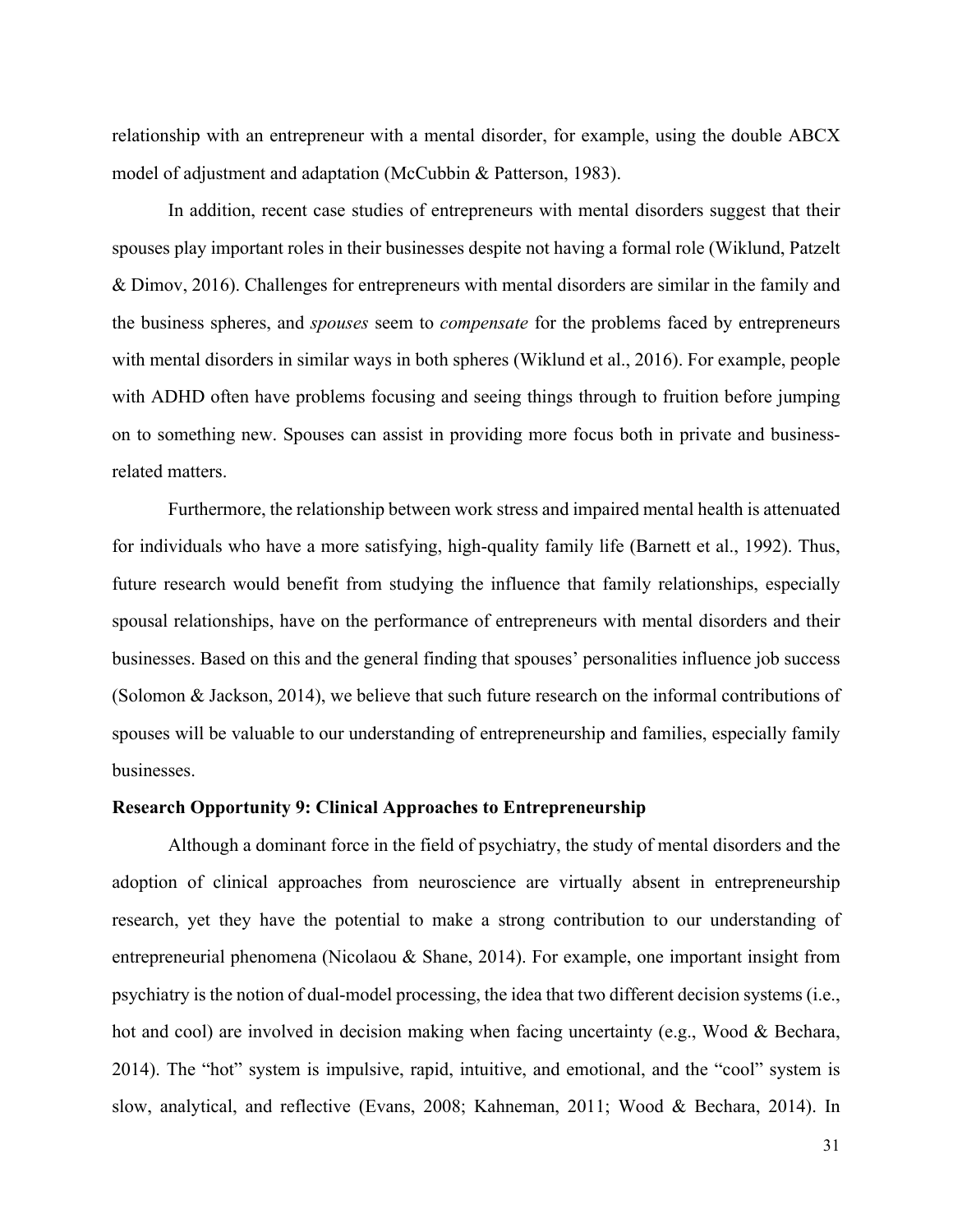entrepreneurship, with its fundamental premise of action under uncertainty (McMullen & Shepherd, 2006), the joint consideration of these hot and cool systems may be of particular value (Shepherd, 2015; Wiklund et al., 2017b)—even more so when we consider that several mental disorders are characterized by over-activation of the hot impulsive system (e.g., learning disorders, ADHD, and bipolar disorder).

It seems that society highly values the cool system with its slow, analytical, and reflective elements and perhaps maligns the hot impulsive system (e.g., it is not good to be labeled a "hot head"). By studying entrepreneurs with mental disorders that emphasize the hot impulsive system, we can gain a better understanding of when (situations, tasks, events, and so on) to effectively apply some heat. For entrepreneurs with certain mental disorders, we hope that we can shed light on the situations in which the hot impulsive system is well suited to them so that these individuals can self-select into business environments and focus on tasks that reward intuition. For example, in highly dynamic environments, such as the high-tech industry, and especially in the course of exploring innovation, it is likely more important to act quickly and make sense of those actions to move forward (Brown & Eisenhardt, 1997; McGrath, 1999), which is consistent with sensemaking (Weick, 1995), rather than use the slower cool system.

As we gain a deeper understanding of when the hot impulsive system is most effective (e.g., by studying entrepreneurs with mental disorders characterized by an over-activation of the impulsive system), we may be able to use this information to help individuals without mental disorders engage their hot impulsive systems in relevant situations. The irony is that while the focus has been on teaching people at the tail of the hot impulsive system to become more cool (we suspect because of an emphasis on problem solving based on known information), the same level of energy has not been applied to teaching those at the tail of the cool slow system to become more hot. Future research will add substantially to this conversation.

#### **Research Opportunity 10: Examining the Tails of the Distribution**

Most human characteristics, traits, and behaviors tend to generate normal distributions, which is reflected in the psychological theories purporting to explain them. Extreme cases are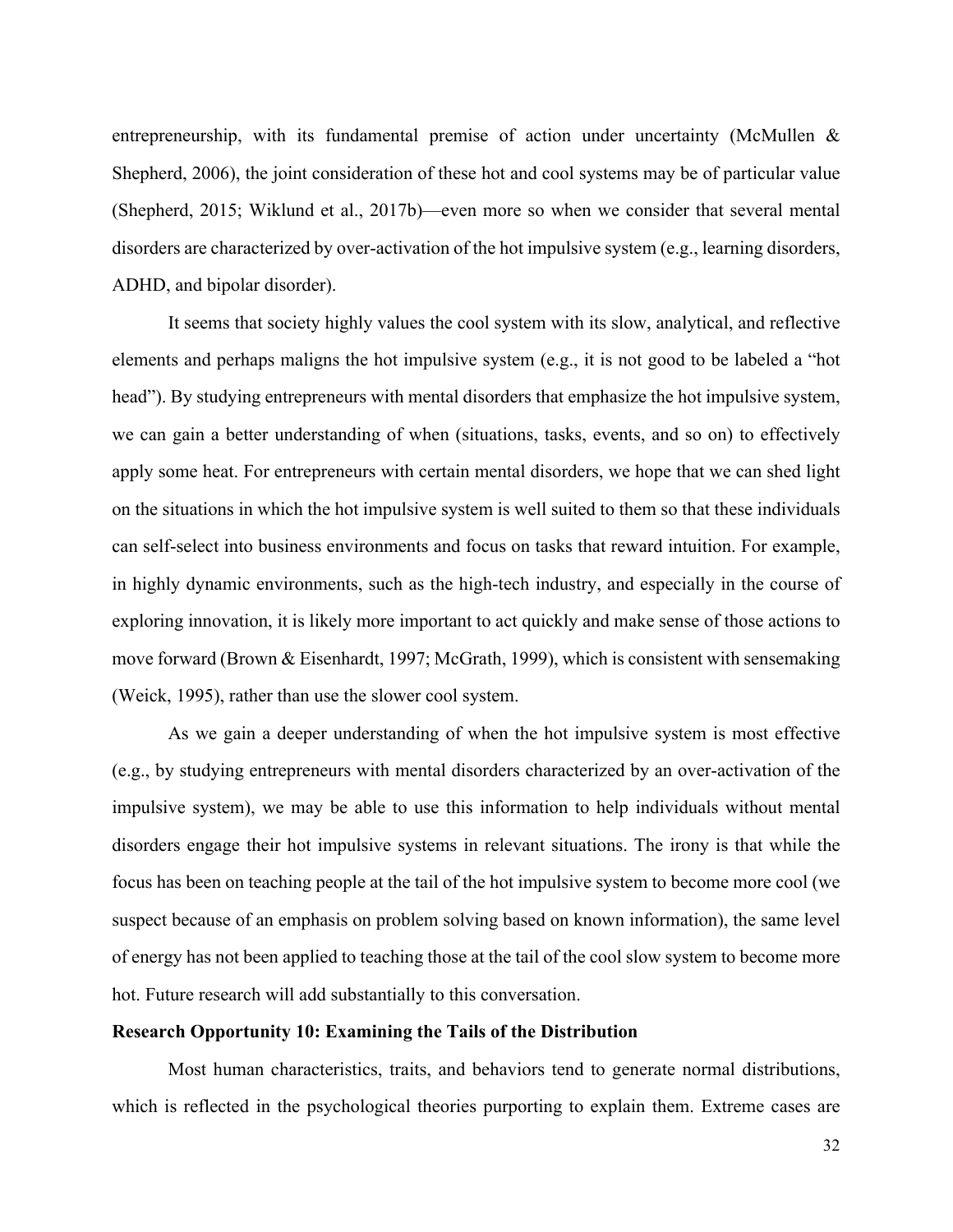captured in specific psychological theories of abnormality. With a few exceptions, psychological research in entrepreneurship has applied theories and empirical research methods that focus (implicitly or explicitly) on mean tendencies. That is, less scholarly attention has been paid to entrepreneurs at the tails of the distribution. However, these tails, or "extreme cases," deserve more attention by entrepreneurship scholars because most entrepreneurial phenomena do not follow normal distributions but rather power distributions where the few cases at the tails make extraordinary contributions to important entrepreneurial outcomes. For example, Crawford et al. (2015) illustrate that human capital is power law distributed, with "a minority of individuals who perform at a level that is many orders of magnitude above the rest" (p. 5). This observation is consistent with the above mentioned anecdotal evidence suggesting that some people with mental disorders have achieved extraordinary entrepreneurial success and that they view their mental disorder as an asset rather than a liability in achieving this success. Similarly, given the need to rely on others for effective entrepreneurial functioning, perhaps those with mental disorders may belong to the minority of entrepreneurs who possess extraordinarily large networks that account for the power distribution of social ties among the entrepreneurial population (Crawford et al., 2015). As a final example, Crawford et al. (2015) find that the number of entrepreneurial activities and time entrepreneurs invest in their ventures is power distributed. Some mental disorders such as ADHD are associated with extraordinarily high activity levels (Schecklmann et al., 2008) and might provide an explanation for this distribution of entrepreneurial effort. Scholars might find the framework provided by Crawford et al. (2015) as a useful starting point for exploring how mental disorders explain the power distribution of many important variables in entrepreneurship theory.

Moreover, the study of extreme cases is also important in generating new theoretical insights because interesting phenomena are more salient, and it is possible to select polar cases with extreme values along important variables to gain a deeper understanding of how these variables influence phenomena of interest (Eisenhardt, 1989; Yin, 1994). For example, it would be interesting to study entrepreneurship among people with bipolar disorder (Johnson et al., 2017) and compare their actions and outcomes during their manic periods with their actions and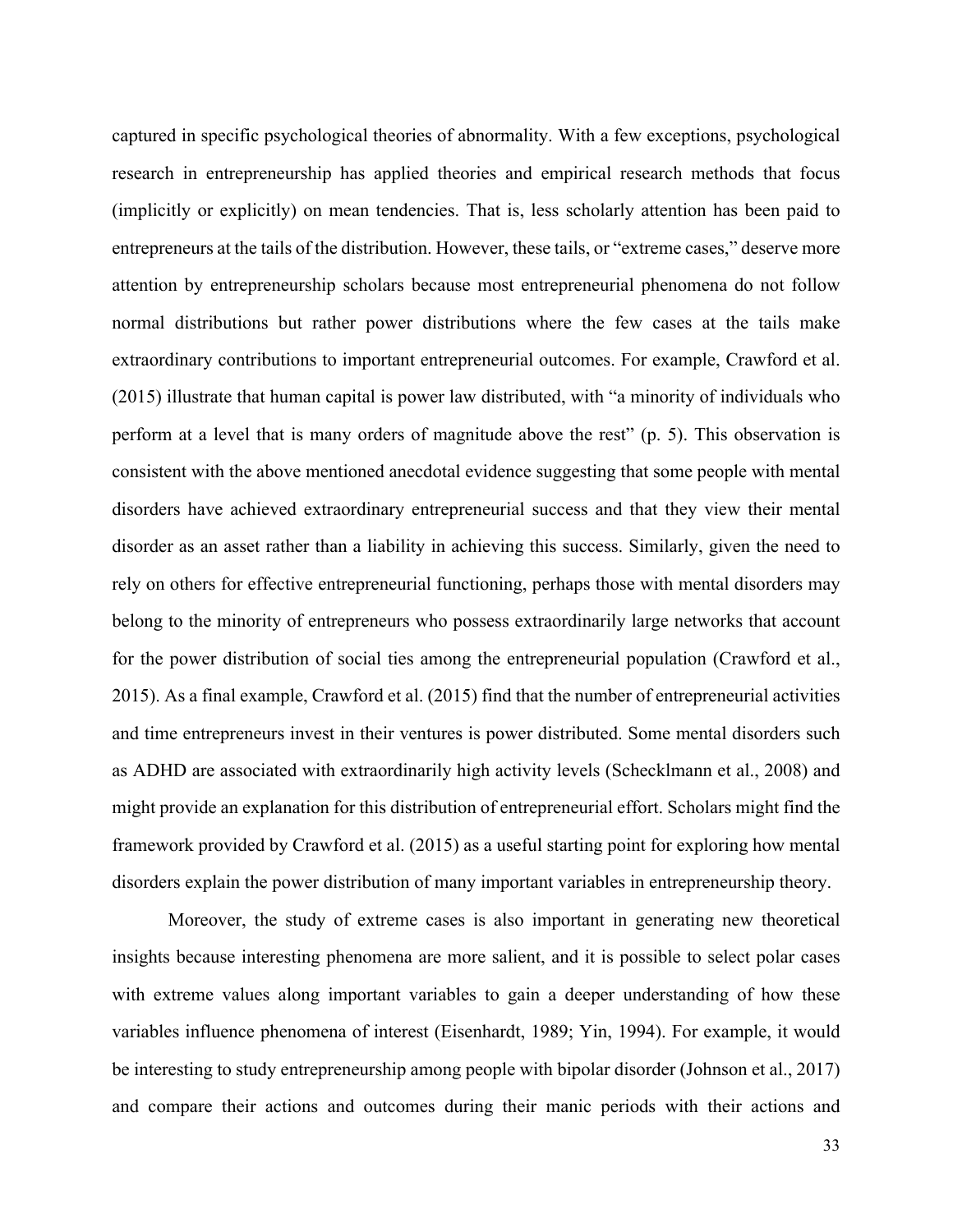outcomes during their depressed episodes. We acknowledge that during the depressed episodes, ventures might actually disappear, which makes them challenging to identify. Yet, such a setting would constitute a promising within-subject research design allowing the study of how important psychological variables, such as mood, passion, optimism, and drive, influence entrepreneurship. Both detailed case studies and broadly based surveys are foreseeable. In this regard, studying those extreme cases through interviews and surveys could be complemented with novel technology.

Given the central role of mobile, social, and wearable computing in people's lives, researchers may use mobile systems in conjunction with experience sampling to overcome the biases associated with retrospective reports (Morris & Aguilera, 2012) and develop a deeper understanding of the situational advantages and challenges associated with mental disorders in entrepreneurship. Specifically, recent developments in mobile applications and sensor technology not only enhance clinical management and early intervention through access to real-time patient data but also provide a tool for research. These sensor technologies allow for the generation of ultra-dense large sets of individualized data that–when matched, for example, with dynamic pattern analysis tools characterizing spaces of changing variables (Picard, 2009) will lead to a richer understanding of entrepreneurs with mental disorders. For example, there are mobile apps that focus on mood disorders such as a bipolar tracker, allowing users to input and keep track of subjective mood ratings, hours of sleep, anxiety levels, and medication use. These apps also generate reports that can be sent to family members, caregivers, clinicians, and researchers. Similar apps have been developed for developmental, cognitive, psychotic and substance-related disorders (Luxton et al., 2011). By additionally using sensors such as gyroscopes, accelerometers, microphones and cameras (all standard in most smartphones), it will be possible to continuously collect data as a basis for nuanced insights into entrepreneurs' thoughts, feelings, and behaviors. For example, observing subtle changes in sleep and activity patterns could enable the detection of early warning signs of mania, helping both the entrepreneur "manage" his or her mental disorders by adjusting treatment, and the researcher to better understand potential changes in the engagement and performance of specific activities, such as for example, opportunity identification and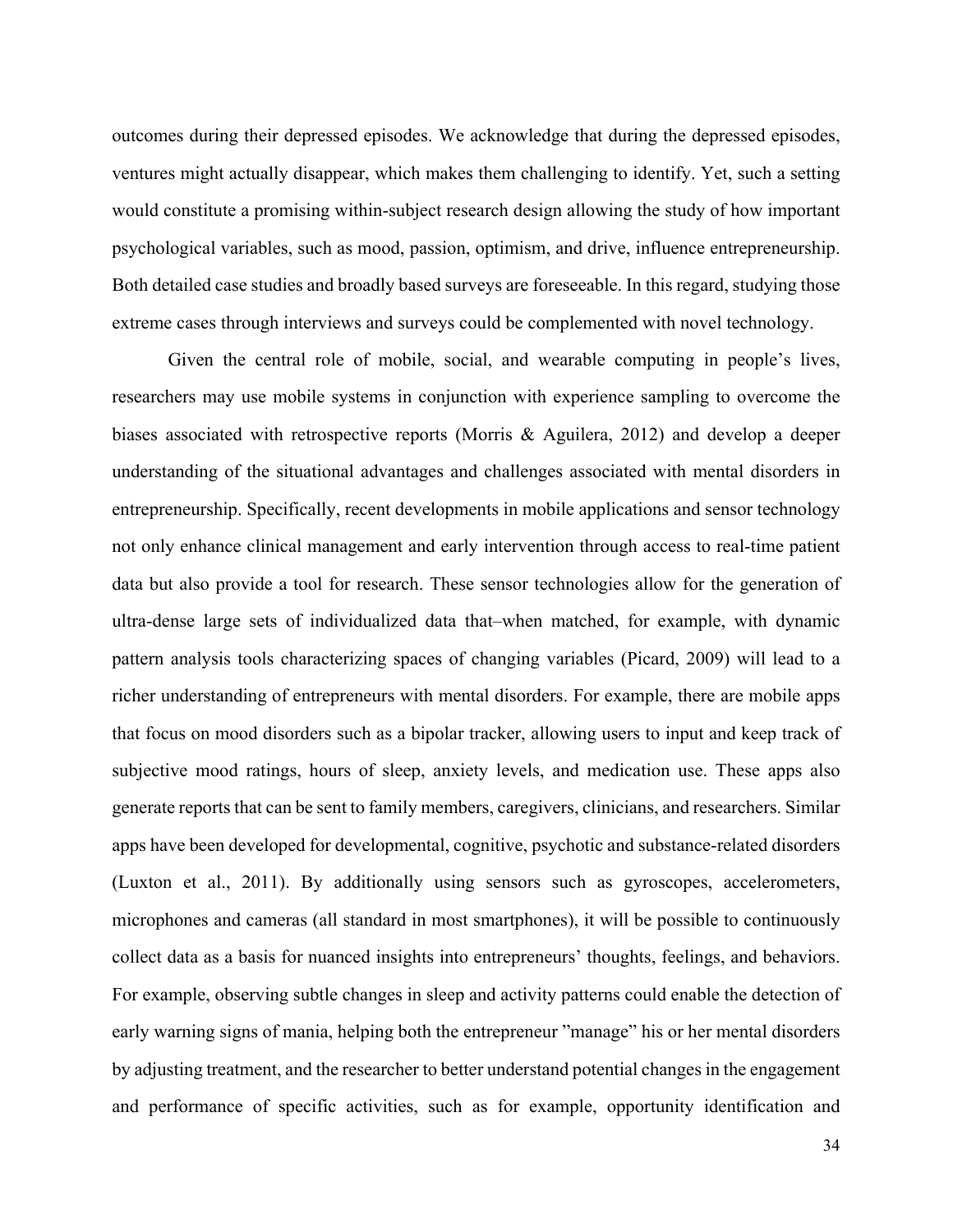evaluation. However, while the growing integration of mobile technology into mental disorder research has been evidenced by clinical trials of mobile interventions for depression (Arean et al., 2016), schizophrenia (Depp et al., 2010) and borderline personality disorder (Rizvi et al., 2011), these methodological innovations are largely absent in entrepreneurship research.

Similarly, another promising line of research involves studying entrepreneurs with specific mental disorders and comparing their behavior during periods in which they take medication for their conditions with periods in which they do not. This type of within-subject research design will allow researchers to isolate how factors associated with a disorder influence entrepreneurial behavior and outcomes. Such studies have been carried out in other fields. For example, the whole population of Swedes diagnosed with ADHD has been examined using this type of research approach. Scholars gathered information on more than 25,000 patients diagnosed with ADHD, their pharmacologic treatment, and subsequent criminal convictions in Sweden from 2006 to 2009. They found a reduction of 32% in the criminality rate for men and 41% for women among patients receiving ADHD medication compared to non-medication periods (Lichtenstein et al., 2012). Using similar data, another study showed that men with ADHD reduced their involvement in serious traffic accidents by 58% when taking ADHD medication compared to non-medication periods (Chang et al., 2014). Thus, ADHD medication seems to have a profound influence on important outcomes. With regard to the entrepreneurship context, medication may downplay the disorder's advantages, such as creativity, shifting those with mental disorders to the center of a normal distribution. Here, longitudinal research designs that take the use and discontinuation of medication into account are needed to clearly understand the relationships between mental disorders and entrepreneurship.

More generally, there is likely great opportunity to piggy-back on the extensive epidemiological studies focused on mental disorders. For example, databases involving the whole Swedish population diagnosed with serious mental disorders (used in Kyaga et al., 2011) or ADHD specifically (e.g., Lichtenstein et al., 2012) can be linked to other registers containing information about labor market activities, such as entrepreneurial endeavors or unemployment. In addition,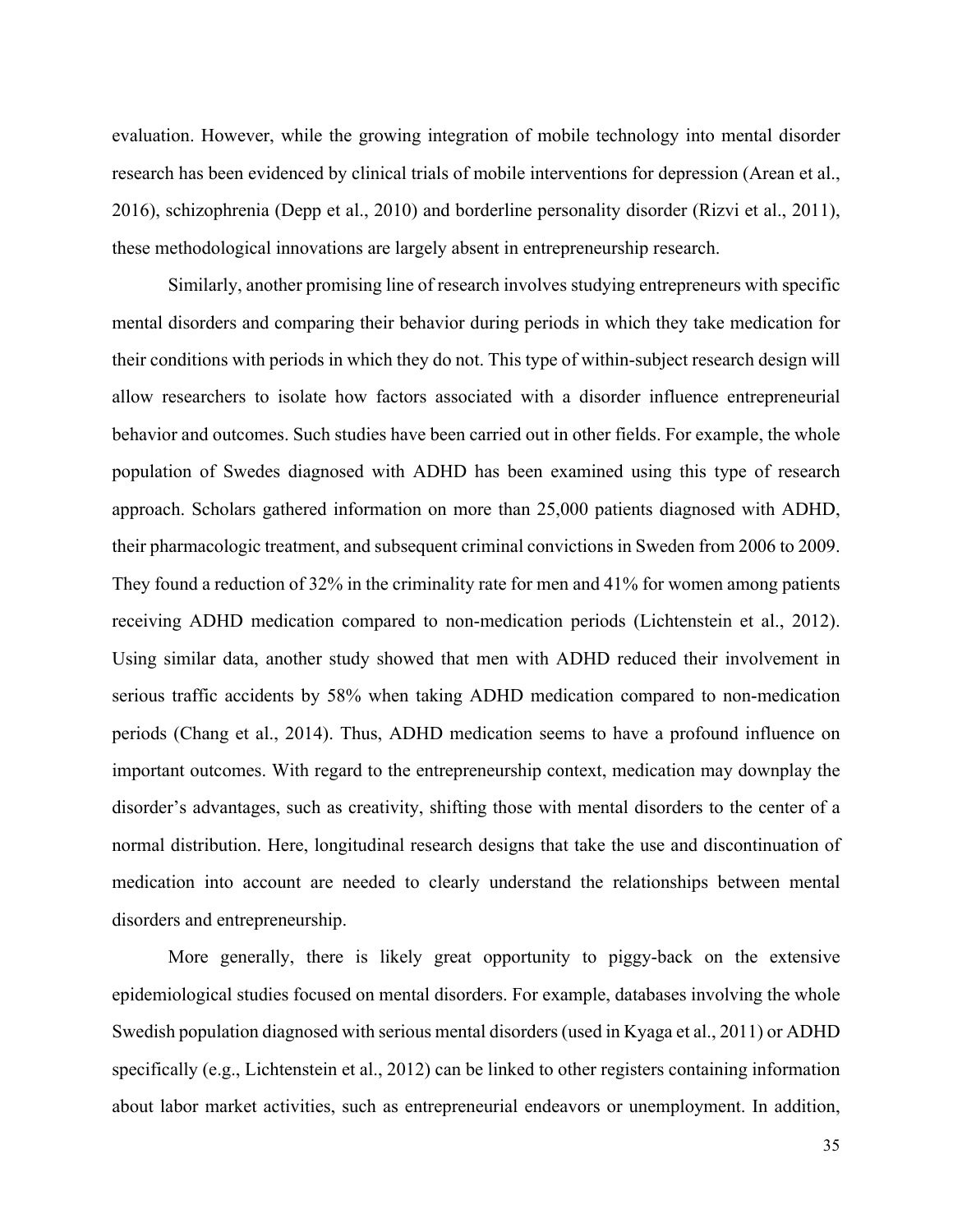panel studies of health in general, or of specific mental disorders, are conducted around the world. It should be possible to include aspects of entrepreneurship in such studies, such as whether and when these people entered self-employment or created a new organization.

## **CONCLUSION**

Entrepreneurship is predicated on one's ability to identify opportunities that others cannot, which highlights the importance of entrepreneurs' being different. The extent to which mental disorders provide unique abilities and perspectives that are particularly valuable in entrepreneurship remains an open question, but there are indications that certain mental disorders are over-represented among highly successful entrepreneurs. While there are good reasons from the perspective of those with a mental disorder to further explore the role of mental disorders in entrepreneurship, there are also theoretical incentives for exploring these relationships. There is a growing body of evidence on how certain personality characteristics are associated with entrepreneurial affect, cognition, and action, yet with a clinical approach, psychological characteristics associated with pathology provide an alternative focus. To the extent that such "negative" or "excessive" traits and characteristics are associated with common entrepreneurial outcomes, such as entry into self-employment, innovation, or new venture performance, there is an opportunity to push the boundaries of existing theories and provide new insights, including the notion of equifinality in entrepreneurial endeavors and plurality in entrepreneurial logics for action.

From a practical viewpoint, researching mental health with its far-reaching human, financial, and societal implications is of utmost importance. Given the problems of those suffering from mental disorders in the conventional workplace, entrepreneurship likely provides an important alternative career path for these individuals to earn a living, reduce suffering, and live a "good" life. For example, a study by Haynie and Shepherd (2011) showed that entrepreneurship education and practice helped military veterans traumatized by combat to overcome psychological constraints and move on with their lives. Further, Patzelt, Williams, and Shepherd (2014) found that recognizing and developing entrepreneurial opportunities as part of an entrepreneurship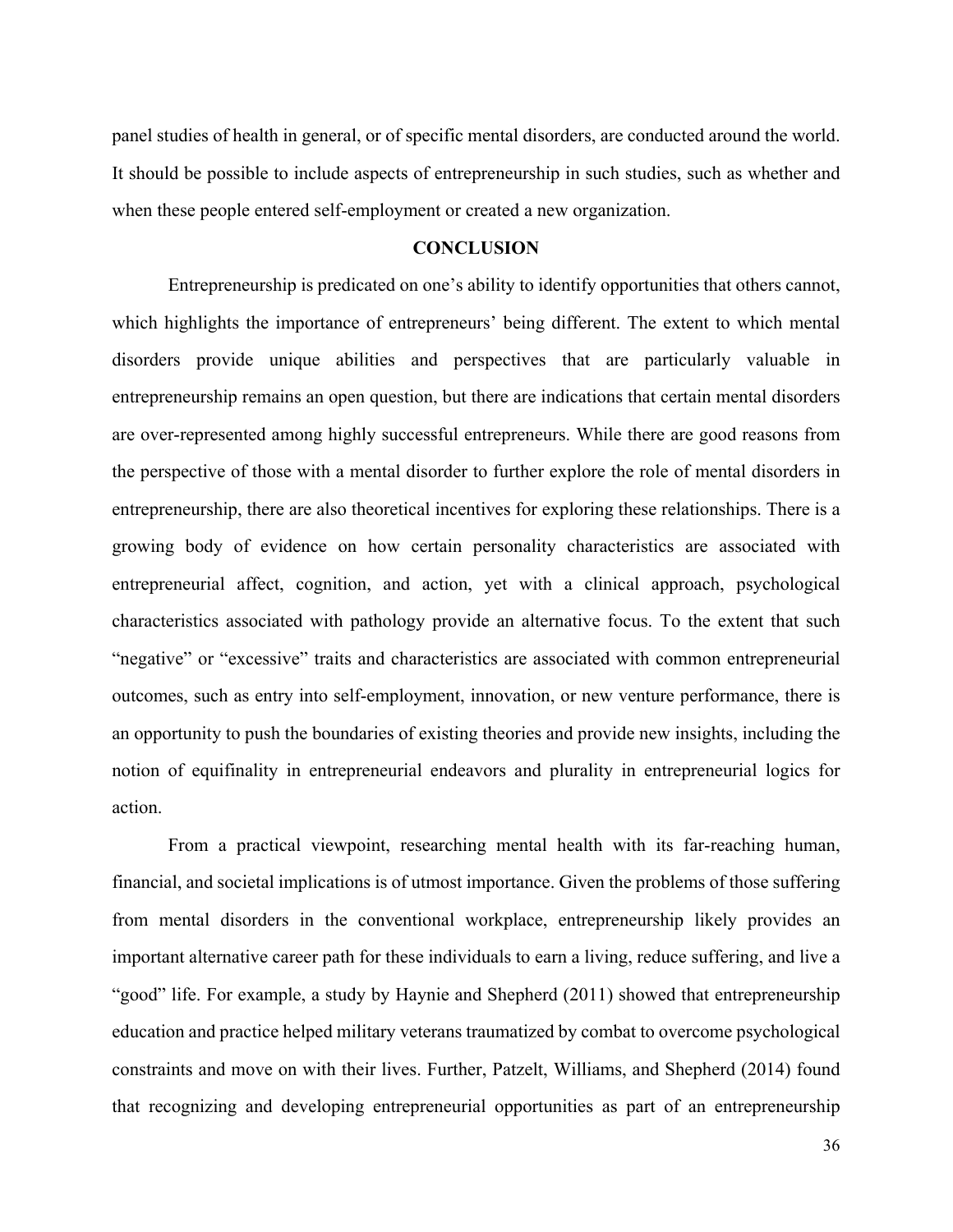program in the prison context helped inmates change their mental frames such that they gained more positive attitudes toward their own (entrepreneurial) competencies, their situation in prison, and others in their social environment. Nonetheless, given that the entrepreneurial outcomes of those suffering from mental disorders have not been rigorously investigated, it is of critical importance that future research explores the role of mental disorders in entrepreneurship to inform clinicians about the value of an entrepreneurial career for patients with certain mental disorders, a career in which their uniqueness may provide an advantage and the process may improve their mental health.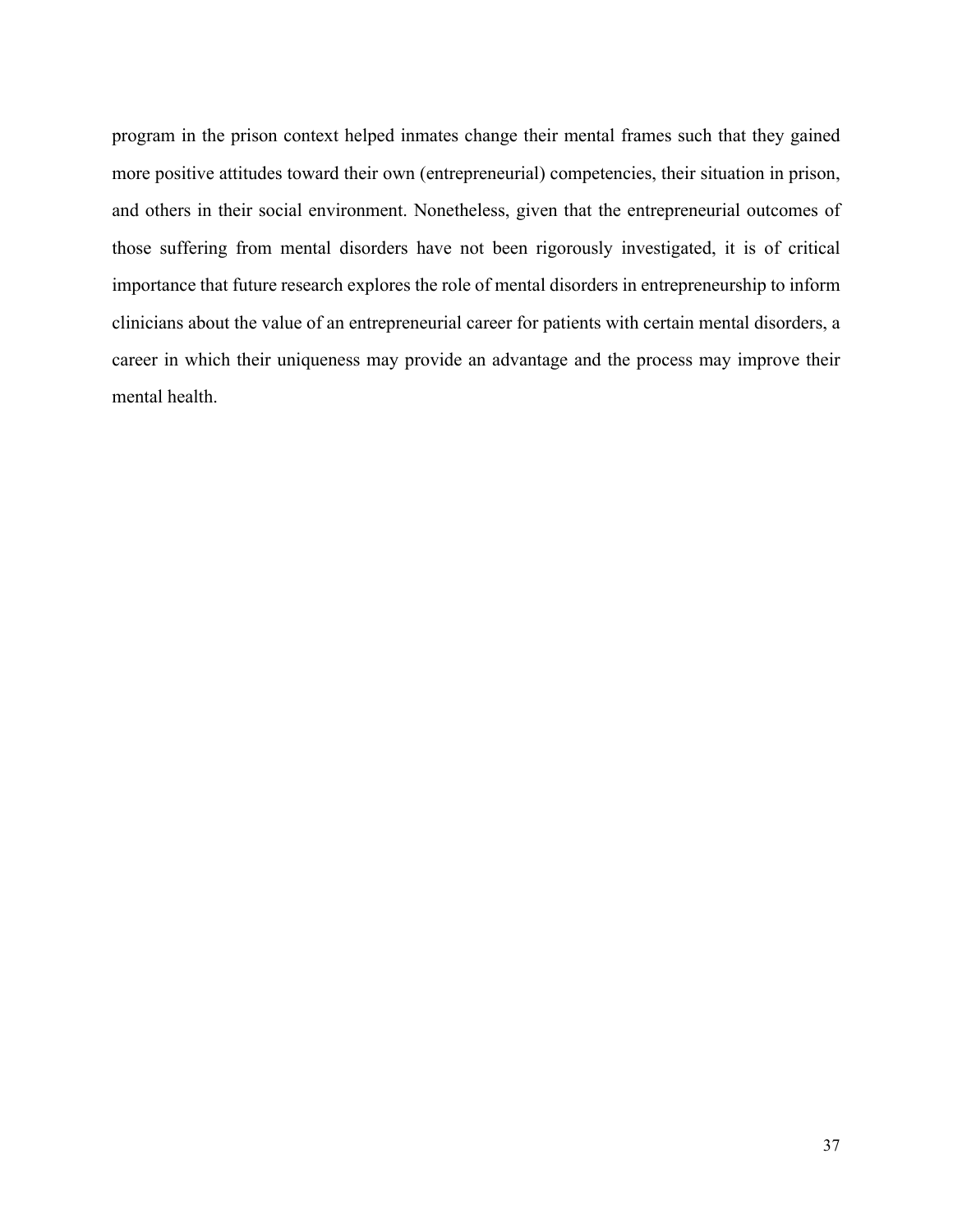## **References**

- Abramson, L. Y., Metalsky, G. I., & Alloy, L. B. (1989). Hopelessness depression: A theory-based subtype of depression. Psychological review, 96(2), 358.
- Aldrich, H. E., & Cliff, J. E. (2003). The pervasive effects of family on entrepreneurship: Toward a family embeddedness perspective. Journal of Business Venturing, 18(5), 573-596.
- Aldrich, H. E., & Fiol, C. M. (1994). Fools rush in? The institutional context of industry creation. Academy of Management Review, 19(4), 645-670.
- APA (2000). Diagnostic and statistical manual of mental disorders, (4th ed., text revision). Washington, DC: American Psychiatric Association.
- American Psychiatric Association (2013). Diagnostic and statistical manual of mental disorders (DSM-5®). American Psychiatric Pub.
- Anthsel, K. (2017). ADHD and entrepreneurship. Academy of Management Perspectives, forthcoming.
- Archer, D. (2014). ADHD: The entrepreneur's superpower. Forbes. Retrieved from http://www.forbes.com/sites/dalearcher/2014/05/14/adhd-the-entrepreneurssuperpower/#3bfba1997063.
- Arean, P. A., Hallgren, K. A., Jordan, J. T., Gazzaley, A., Atkins, D. C., Heagerty, P. J., & Anguera, J. A. (2016). The Use and Effectiveness of Mobile Apps for Depression: Results From a Fully Remote Clinical Trial. Journal of Medical Internet Research, 18(12), e330.
- Åstebro, T., Chen, J., & Thompson, P. (2011). Stars and misfits: Self-employment and labor market frictions. Management Science, 57(11), 1999-2017.
- Back, M. D., Schmukle, S. C., & Egloff, B. (2010). Why are narcissists so charming at first sight? Decoding the narcissism–popularity link at zero acquaintance. Journal of Personality and Social Psychology, 98(1), 132.
- Barnett, R. C., Marshall, N. L., & Pleck, J. H. (1992). Men's multiple roles and their relationship to men's psychological distress. Journal of Marriage and the Family, 54, 358–367.
- Baron, R. A. (2000). Psychological perspectives on entrepreneurship: Cognitive and social factors in entrepreneurs' success. Current Directions in Psychological Science, 9(1), 15-18.
- Baron, R. A. (2008). The role of affect in the entrepreneurial process. Academy of Management Review, 33(2), 328-340.
- Baron, R. A. (2010). Job design and entrepreneurship: Why closer connections= mutual gains. Journal of Organizational Behavior, 31(2-3), 370-378.
- Baron, R. A., & Tang, J. (2011). The role of entrepreneurs in firm-level innovation: Joint effects of positive affect, creativity, and environmental dynamism. Journal of Business Venturing, 26,  $49-60$ .
- Baron, R. A., Franklin, R. J., & Hmieleski, K. M. (2016). Why Entrepreneurs Often Experience Low, Not High, Levels of Stress The Joint Effects of Selection and Psychological Capital. Journal of Management, 42(3), 742– 768.
- Baron-Cohen, S., Ashwin, E., Ashwin, C., Tavassoli, T., & Chakrabarti, B. (2009). Talent in autism: hyper-systemizing, hyper-attention to detail and sensory hypersensitivity. Philosophical Transactions of the Royal Society of London B: Biological Sciences, 364(1522), 1377-1383.
- Becker, G. S. (1976). Human capital: A theoretical and empirical analysis, with special reference to education. University of Chicago Press.
- Bird, B. (1988). Implementing entrepreneurial ideas: The case for intention. Academy of management Review, 13(3), 442-453.
- Blanchflower, D. G., & Shadforth, C. (2007). Entrepreneurship in the UK. Foundations and Trends® in Entrepreneurship, 3(4), 257-364.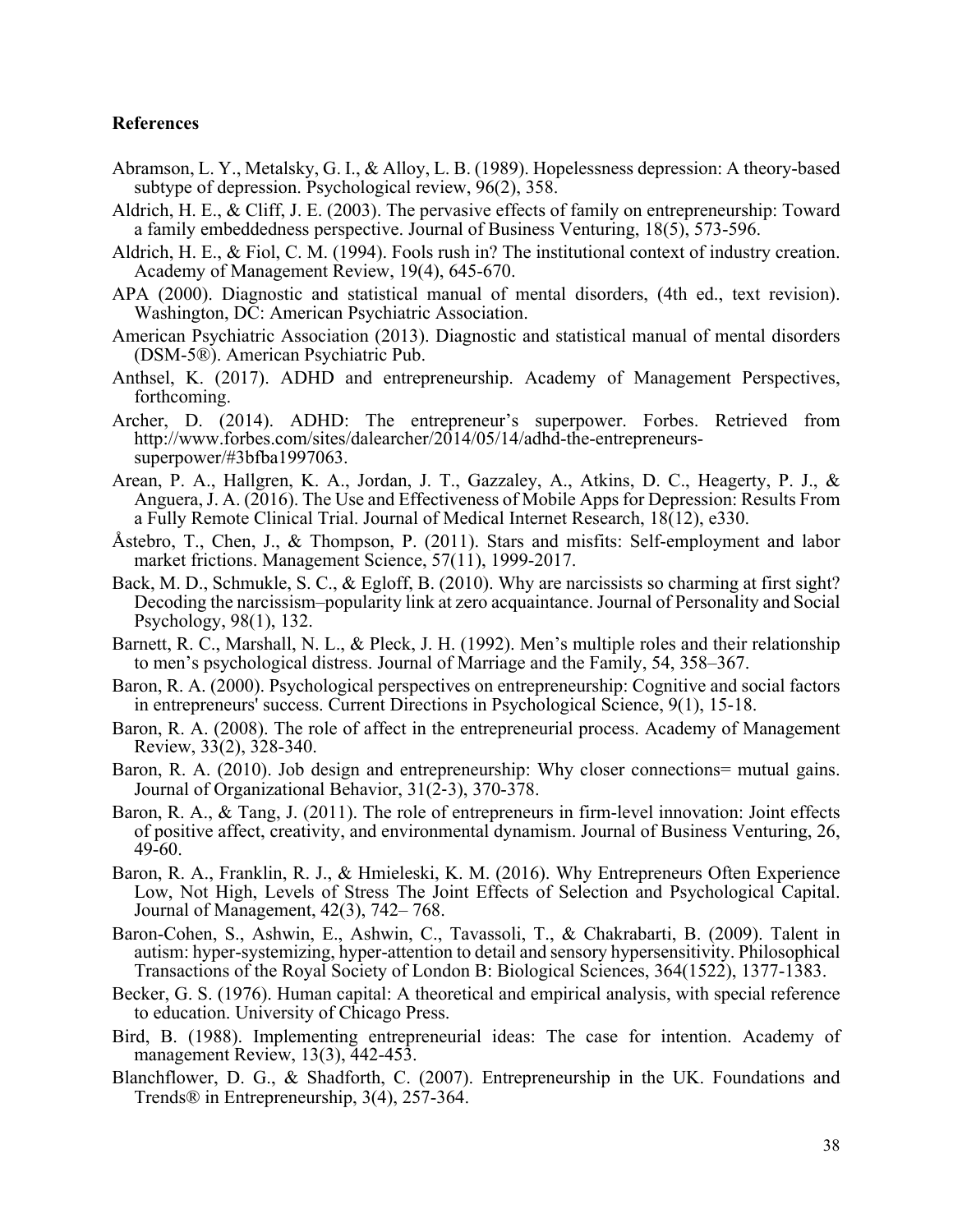- Blume, B. D., & Covin, J. G. (2011). Attributions to intuition in the venture founding process: Do entrepreneurs actually use intuition or just say that they do?. Journal of Business Venturing, 26(1), 137-151.
- Bogan, V., Fertig, A., & Just, D. (2013). Self-Employment and Mental Health. Available at SSRN 2259765.
- Boyd, D. P., & Gumpert, D. E. (1983). Coping with entrepreneurial stress. Harvard Business Review, 61(2), 44–64.
- Brown, S. L., & Eisenhardt, K. M. (1997). The art of continuous change: Linking complexity theory and time-paced evolution in relentlessly shifting organizations. Administrative Science Quarterly, 1-34.
- Byrne, D. (1971). The attraction paradigm. New York: Academic Press.
- Byrne, O., & Shepherd, D. A. (2015). Different strokes for different folks: Entrepreneurial narratives of emotion, cognition, and making sense of business failure. Entrepreneurship Theory and Practice, 39(2), 375-405.
- Campbell, W. K., Hoffman, B. J., Campbell, S. M., & Marchisio, G. (2011). Narcissism in organizational contexts. Human Resource Management Review, 21(4), 268-284.
- Cardon, M. S., & Patel, P. C. (2015). Is stress worth it? Stress-related health and wealth trade-offs for entrepreneurs. Applied Psychology, 64(2), 379–420.
- Cardon, M. S., Foo, M. D., Shepherd, D., & Wiklund, J. (2012). Exploring the heart: Entrepreneurial emotion is a hot topic. Entrepreneurship Theory and Practice, 36(1), 1-10.
- Cardon, M. S., Wincent, J., Singh, J., & Drnovsek, M. (2009). The nature and experience of entrepreneurial passion. Academy of Management Review, 34(3), 511–532.
- Chang, Z., Lichtenstein, P., D'Onofrio, B. M., Sjölander, A., & Larsson, H. (2014). Serious transport accidents in adults with attention-deficit/hyperactivity disorder and the effect of medication: a population-based study. JAMA Psychiatry, 71(3), 319-325.
- Chen, X. P., Yao, X., & Kotha, S. (2009). Entrepreneur passion and preparedness in business plan presentations: a persuasion analysis of venture capitalists' funding decisions. Academy of Management Journal, 52(1), 199-214.
- Christie, R., & Geis, F. L. (1970). Studies in machiavellianism. London: Academic Press.
- Corbière, M., Shen, J., Rouleau, M., & Dewa, C. S. (2009). A systematic review of preventive interventions regarding mental health issues in organizations. Work, 33(1), 81-116.
- Corbisiero, S., Mörstedt, B., Bitto, H., & Stieglitz, R. D. (2017). Emotional Dysregulation in Adults With Attention-Deficit/Hyperactivity Disorder–Validity, Predictability, Severity, and Comorbidity. Journal of Clinical Psychology, 73(1), 99-112.
- Corrigan, P. W., Markowitz, F. E., & Watson, A. C. (2004). Structural levels of mental illness stigma and discrimination. Schizophrenia Bulletin, 30, 481–491.
- Crawford, G. C., Aguinis, H., Lichtenstein, B., Davidsson, P., & McKelvey, B. (2015). Power law distributions in entrepreneurship: Implications for theory and research. Journal of Business Venturing, 30(5), 696-713.
- Dahl, M. S., Nielsen, J., & Mojtabai, R. (2010). The effects of becoming an entrepreneur on the use of psychotropics among entrepreneurs and their spouses. Scandinavian Journal of Social Medicine, 38(8), 857-863.
- Dane, E., & Pratt, M. G. (2007). Exploring intuition and its role in managerial decision making. Academy of Management Review, 32(1), 33-54.
- D'Angelo, B., & Wierzbicki, M. (2003). Relations of daily hassles with both anxious and depressed mood in students. Psychological reports, 92(2), 416-418.
- Davis, G. F. (2015). Editorial essay: what is organizational research for?. Administrative Science Quarterly, 60(2), 179-188.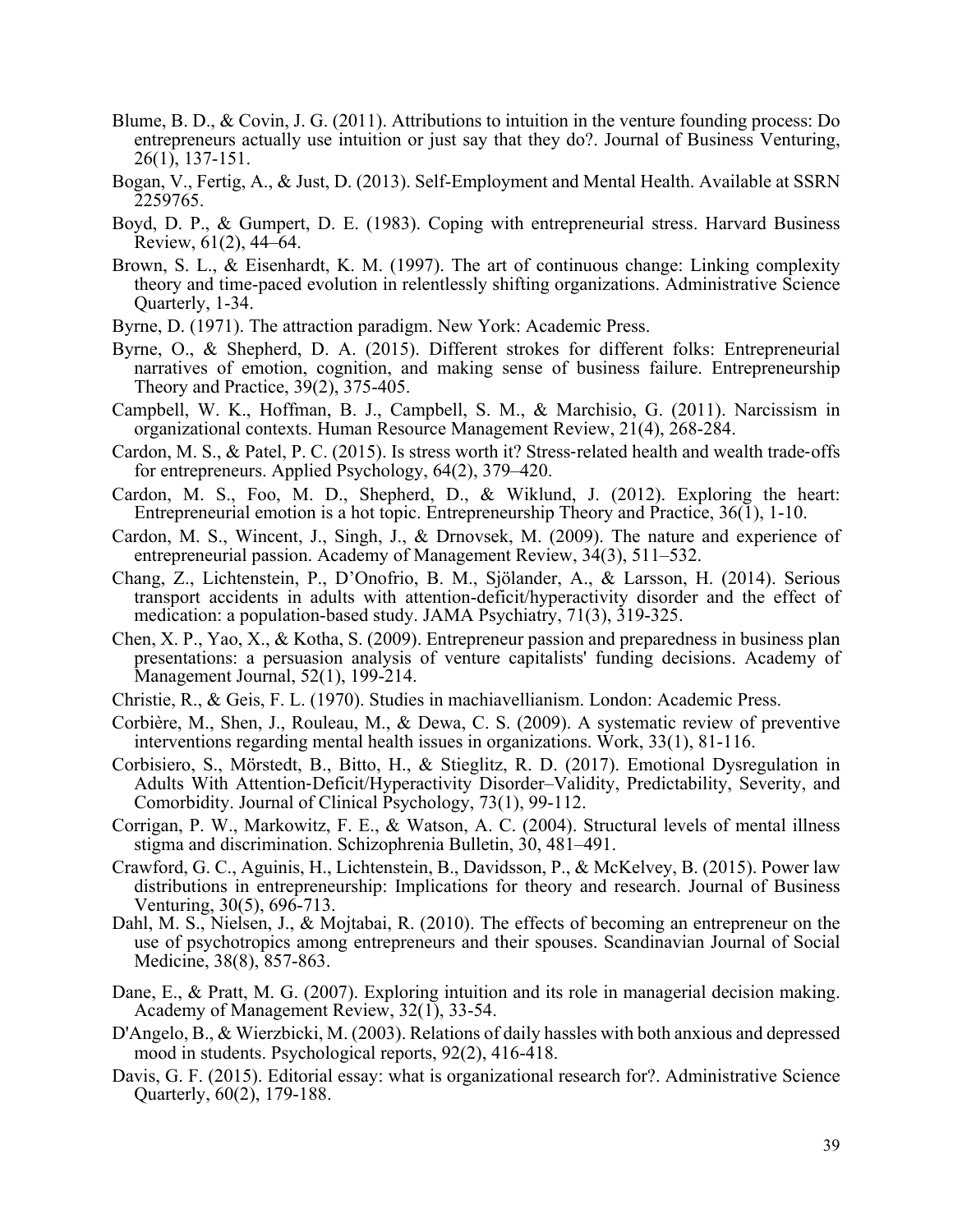- Depp C.A., Mausbach, B., Granholm, E., Cardenas, V., Ben-Zeev, D., Patterson, T.L., & Jeste, D.V. (2010). Mobile interventions for severe mental illness: Design and preliminary data from three approaches. Journal of Nervous and Mental Disease, 198, 715–721.
- Doern, R., & Goss, D. (2014). The Role of Negative Emotions in the Social Processes of Entrepreneurship: Power Rituals and Shame-Related Appeasement Behaviors. Entrepreneurship Theory and Practice, 38(4), 863-890.
- Douglas, E. J., & Shepherd, D. A. (2000). Entrepreneurship as a utility maximizing response. Journal of Business Venturing, 15(3), 231-251.
- Douglas, E. J., & Shepherd, D. A. (2002). Self-employment as a career choice: attitudes, entrepreneurial intentions, and utility maximization. Entrepreneurship Theory and Practice, 26(3), 81-90.
- Eakin, L., Minde, K., Hechtman, L., Ochs, E., Krane, E., Bouffard, R., ... & Looper, K. (2004). The marital and family functioning of adults with ADHD and their spouses. Journal of Attention Disorders, 8(1), 1-10.
- Eckblad, M., & Chapman, L. J. (1986). Development and validation of a scale for hypomanic personality. Journal of Abnormal Psychology, 95(3), 214-222.
- Eddleston, K. A., & Powell, G. N. (2012). Nurturing entrepreneurs' work–family balance: A gendered perspective. Entrepreneurship Theory and Practice, 36(3), 513-541.
- Eden, D. (1975). Organizational membership vs self-employment: Another blow to the American dream. Organizational Behavior and Human Performance, 13(1), 79-94.
- Eden, G. F., VanMeter, J. W., Rumsey, J. M., & Maisog, J. M. (1996). Abnormal processing of visual motion in dyslexia revealed by functional brain imaging. Nature, 382(6586), 66-69.
- Eisenhardt, K. M. (1989). Building theories from case study research. Academy of Management Review, 14(4), 532-550.
- Eisenhauer, J. G. (1995). The entrepreneurial decision: Economic theory and empirical evidence. Entrepreneurship: Theory and Practice, 19(4), 67-80.
- Evans, J. S. B. (2008). Dual-processing accounts of reasoning, judgment, and social cognition. Annual Review of Psychology, 59, 255-278.
- Everatt, J., Steffert, B., Smythe, I., 1999. An eye for the unusual: creative thinking in dyslexics. Dyslexia 5 (1), 28–46.
- Eysenck, H. J. (1993). Creativity and personality: Suggestions for a theory. Psychological Inquiry, 4(3), 147-178.
- Fauchart, E., & Gruber, M. (2011). Darwinians, communitarians, and missionaries: The role of founder identity in entrepreneurship. Academy of Management Journal, 54(5), 935-957.
- Fisher, S. E., & Francks, C. (2006). Genes, cognition and dyslexia: learning to read the genome. Trends in Cognitive Sciences, 10(6), 250-257.
- Florin, J., Lubatkin, M., & Schulze, W. (2003). A social capital model of high-growth ventures. Academy of Management Journal, 46(3), 374-384.
- Foo, M.D. (2009). Emotions and entrepreneurial opportunity evaluation. Entrepreneurship Theory and Practice, 35(2), 375–393.
- Fredrickson, B. L. (1998). What good are positive emotions?. Review of General Psychology, 2(3), 300-319.
- Frese, M., & Gielnik, M. M. (2014). The psychology of entrepreneurship. Annual Review of Organizational Psychology and Organizational Behavior, 1(1), 413-438.
- Galaburda, A. M. (1993). Dyslexia and development: Neurobiological aspects of extra-ordinary brains. Harvard University Press.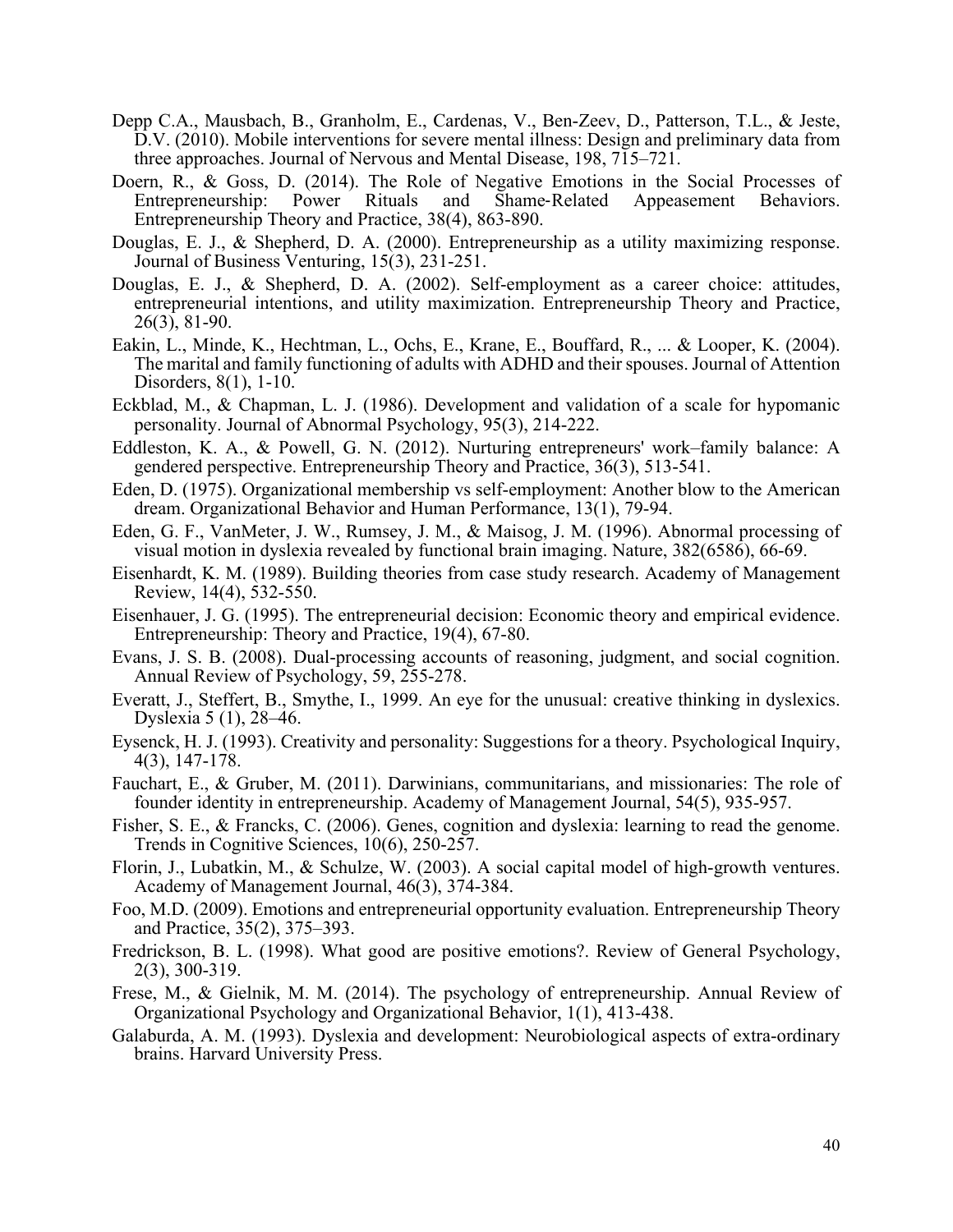- Gardner, H. H., Kleinman, N. L., Brook, R. A., Rajagopalan, K., Brizee, T. J., & Smeeding, J. E. (2006). The economic impact of bipolar disorder in an employed population from an employer perspective. The Journal of Clinical Psychiatry, 67(8), 1209-1218.
- Gielnik, M. M., Spitzmuller, M., Schmitt, A., Klemann, D. K., & Frese, M. (2015). "I put in effort, therefore I am passionate": Investigating the path from effort to passion in entrepreneurship. Academy of Management Journal, 58(4), 1012-1031.
- Gimeno, J., Folta, T. B., Cooper, A. C., & Woo, C. Y. (1997). Survival of the fittest? Entrepreneurial human capital and the persistence of underperforming firms. Administrative Science Quarterly, 750-783.
- Goncalo, J., Flynn, F., & Kim, S. (2010). Are two narcissists better than one? The link between narcissism, perceived creativity, and creative performance. Personality and Social Psychology Bulletin, 36, 1484-1495.
- Grand Challenges Canada (2016). Global Mental Health. Available from http://www.grandchallenges.ca/grand-challenges/global-mental-health. [October 19 2016]
- Grijalva, E., & Harms, P. D. (2014). Narcissism: An integrative synthesis and dominance complementarity model. Academy of Management Perspectives, 28(2), 108-127.
- Grijalva, E., Harms, P. D., Newman, D., Gaddis, B., & Fraley, R. C. (2015). Narcissism and leadership: A meta-analytic review of linear and nonlinear relationships. Personnel Psychology, 68(1), 1-47.
- Gruber, M. (2007). Uncovering the value of planning in new venture creation: A process and contingency perspective. Journal of Business Venturing, 22(6), 782-807.
- Gruber, M., MacMillan, I. C., & Thompson, J. D. (2008). Look before you leap: Market opportunity identification in emerging technology firms. Management Science, 54(9), 1652- 1665.
- Gruber, M., MacMillan, I. C., & Thompson, J. D. (2013). Escaping the prior knowledge corridor: What shapes the number and variety of market opportunities identified before market entry of technology start-ups?. Organization Science,  $24(1)$ ,  $280-300$ .
- Gunia, B. (2017). The sleep trap: Do sleep problems prompt entrepreneurial motives but undermine entrepreneurial means?. Academy of Management Perspectives. DOI: 10.5465/amp.2016.0159.
- Hamilton, B. H. (2000). Does entrepreneurship pay? An empirical analysis of the returns to self-<br>employment. Journal of Political economy, 108(3), 604-631.
- Harris, J. A., Saltstone, R., & Fraboni, M. (1999). An evaluation of the job stress questionnaire with a sample of entrepreneurs. Journal of Business and Psychology, 13(3), 447-455.
- Hatak, I., & Snellman, K. (2017). The influence of anticipated regret on business start-up behavior. International Small Business Journal, 35(3), 349-360.
- Hatak, I., Kautonen, T. & Fink, M. (2013). Senior-Unternehmertum. Empirische Evidenz aus 27 europäischen Ländern. Die Betriebswirtschaft, 73(1), 7-26.
- Hayden, E. P., Bodkins, M., Brenner, C., Shekhar, A., Nurnberger Jr, J. I., O'Donnell, B., & Hetrick, W. P. (2008). A multimethod investigation of the behavioral activation system in bipolar disorder. Journal of Abnormal Psychology, 117, 164-170
- Haynie, J. M., & Shepherd, D. (2011). Toward a theory of discontinuous career transition: investigating career transitions necessitated by traumatic life events. Journal of Applied Psychology, 96(3), 501-524.
- Hayward, M. L., Forster, W. R., Sarasvathy, S. D., & Fredrickson, B. L. (2010). Beyond hubris: How highly confident entrepreneurs rebound to venture again. Journal of Business Venturing, 25(6), 569-578.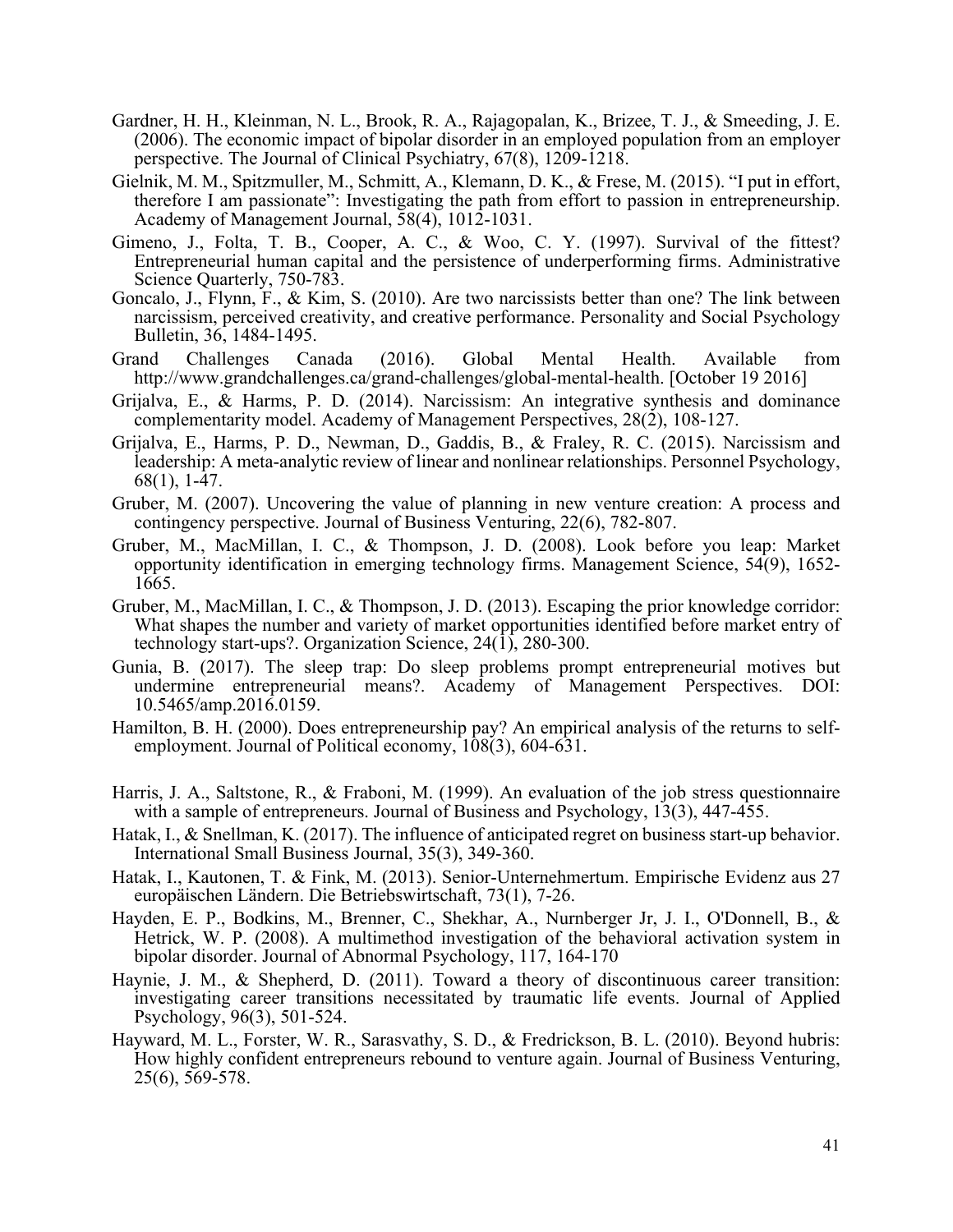- Hessels, J., Rietveld, C. A., & van der Zwan, P. (2014). Unraveling two myths about entrepreneurs. Economics Letters, 122(3), 435-438.
- Hessels, J., Rietveld, C.A., Thurik, R., & van der Zwan, P. (2017). Mental health and entrepreneurial exit. Academy of Management Perspectives, forthcoming.
- Hmieleski, K. M., & Carr, J. C. (2008). The relationship between entrepreneur psychological capital and new venture performance. Frontiers of Entrepreneurship Research, 28(4), 1.
- Hoang, H., & Gimeno, J. (2010). Becoming a founder: How founder role identity affects entrepreneurial transitions and persistence in founding. Journal of Business Venturing, 25(1), 41-53.
- Hoogman, M., Bralten, J., Hibar, D. P., Mennes, M., Zwiers, M. P., Schweren, L. S., ... & de Zeeuw, P. (2017). Subcortical brain volume differences in participants with attention deficit hyperactivity disorder in children and adults: a cross-sectional mega-analysis. The Lancet Psychiatry, 4(4), 310-319.
- Hsu, D. K., Wiklund, J., & Cotton, R. D. (2017). Success, Failure, and Entrepreneurial Reentry: An Experimental Assessment of the Veracity of Self-Efficacy and Prospect Theory. Entrepreneurship Theory and Practice, 41(1), 19-47.
- Iversen, J., Malchow-Møller, N., & Sørensen, A. (2010). Returns to schooling in self-employment. Economics Letters, 109(3), 179-182.
- Jaarsma, P., & Welin, S. (2012). Autism as a natural human variation: Reflections on the claims of the neurodiversity movement. Health Care Analysis, 20(1), 20-30.
- Jamison, K. R. (2005). Exuberance: The passion for life. Vintage Books USA.
- Jenkins, A. S., Wiklund, J., & Brundin, E. (2014). Individual responses to firm failure: Appraisals, grief, and the influence of prior failure experience. Journal of Business Venturing, 29(1), 17- 33.
- Jennings, J. E., & McDougald, M. S. (2007). Work-family interface experiences and coping strategies: Implications for entrepreneurship research and practice. Academy of Management Review, 32(3), 747-760.
- Johnson, S. L., & Miller, I. (1997). Negative life events and time to recovery from episodes of bipolar disorder. Journal of Abnormal Psychology, 106(3), 449-457.Johnson, S. L., Madole, J., & Freeman, M. (2017). Mania risk and entrepreneurship: Overlapping personality traits. Academy of Management Perspectives, forthcoming.
- Kahneman, D. (2011). Thinking, fast and slow. New York: Farrar, Straus and Giroux.
- Kaplan, R. (1991). Beyond ambition: How driven managers can lead better and live better. San Francisco, CA: Jossey-Bass Limited.
- Kaplan, R. E., & Kaiser, R. B. (2009). Stop overdoing your strengths. Harvard Business Review, 87(2), 100-103.
- Karasek, R. A. (1979). Job demands, job decision latitude, and mental strain: Implications for job redesign. Administrative Science Quarterly, 24, 285–308.
- Karolyi, C., Winner, E., Gray, W., & Sherman, G. F. (2003). Dyslexia linked to talent: Global visual-spatial ability. Brain and language, 85(3), 427-431.
- Kasof, J. (1997). Creativity and breadth of attention. Creativity Research Journal, 10(4), 303-315.
- Kato, S. & Wiklund, J. (2011). Doing good to feel good: A theory of entrepreneurial action based in hedonic psychology. Paper presented at the Babson College Entrepreneurship Research Conference, Syracuse, NY.
- Katragadda, S., & Schubiner, H. (2007). ADHD in children, adolescents, and adults. Primary Care: Clinics in Office Practice, 34(2), 317-341.
- Kawachi, I., & Berkman, L. F. (2001). Social ties and mental health. Journal of Urban Health, 78(3), 458-467.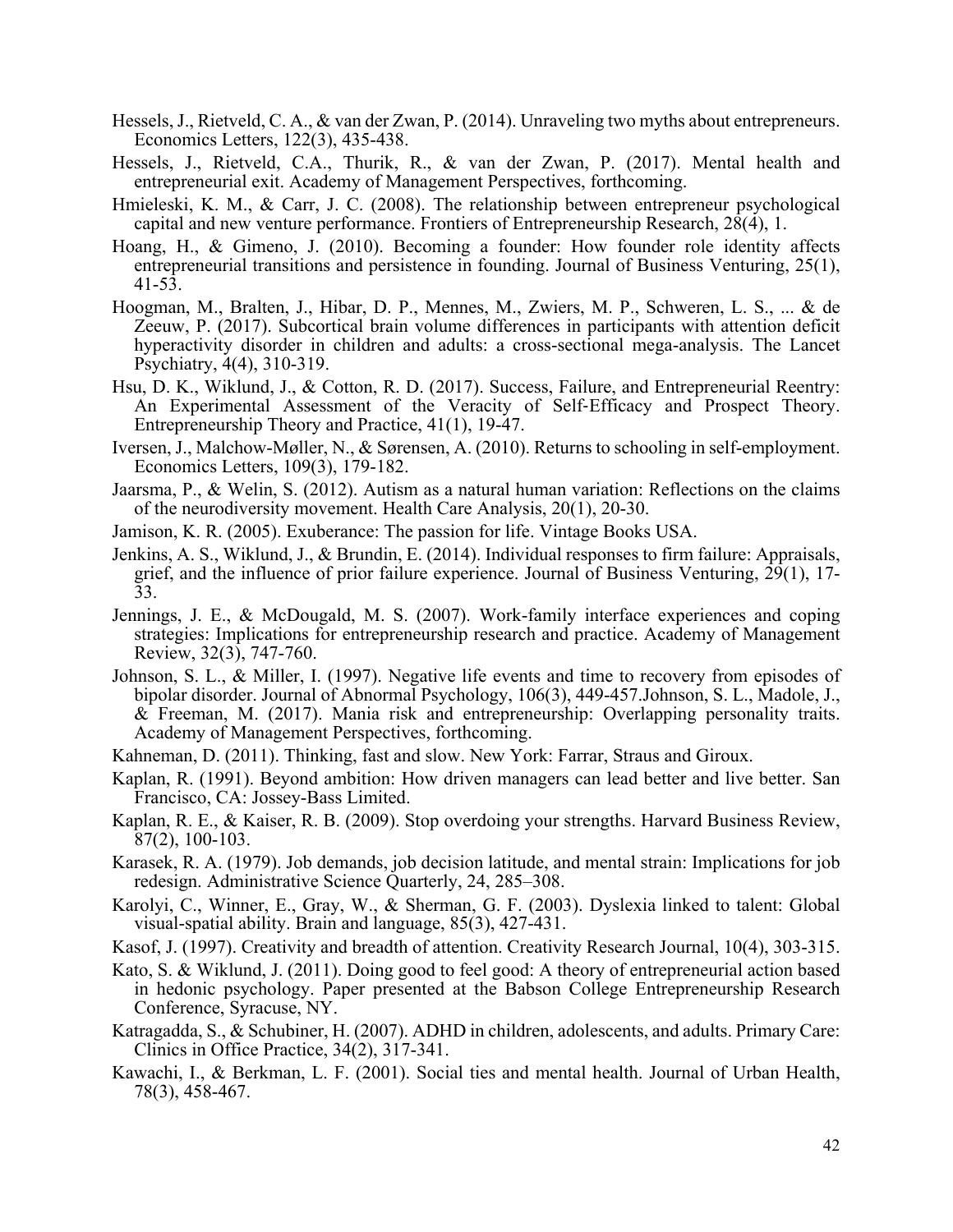- Kessler, R. C., Aguilar-Gaxiola, S., Alonso, J., Chatterji, S., Lee, S., Ormel, J., ... & Wang, P. S. (2009). The global burden of mental disorders: an update from the WHO World Mental Health (WMH) surveys. Epidemiology and Psychiatric Sciences, 18(1), 23-33.
- Kirk, J., & Reid, G. (2001). An examination of the relationship between dyslexia and offending in young people and the implications for the training system. Dyslexia, 7(2), 77-84.
- Klotz, A. C., Hmieleski, K. M., Bradley, B. H., & Busenitz, L. W. (2014). New venture teams: A review of the literature and roadmap for future research. Journal of Management, 40(1), 226-<br>255.
- Kreiser, P. M., Marino, L. D., Kuratko, D. F., & Weaver, K. M. (2013). Disaggregating entrepreneurial orientation: the non-linear impact of innovativeness, proactiveness and risktaking on SME performance. Small Business Economics, 40(2), 273-291.
- Kristof, A. L. (1996). Person-organization fit: An integrative review of its conceptualizations, measurement, and implications. Personnel Psychology, 49(1), 1-49.
- Kristof-Brown, A. L., Zimmerman, R. D., & Johnson, E. C. (2005). Consequences of individuals' fit at work: A meta-analysis of person-job, person-organization, person-group, and personsupervisor fit. Personnel Psychology, 58(2), 281-342.
- Kyaga, S., Lichtenstein, P., Boman, M., Hultman, C., Långström, N., & Landén, M. (2011). Creativity and mental disorder: family study of 300 000 people with severe mental disorder. The British Journal of Psychiatry, 199(5), 373-379.
- Lasky, A. K., Weisner, T. S., Jensen, P. S., Hinshaw, S. P., Hechtman, L., Arnold, L. E., Murray, D., & Swanson, J. M. (2016). ADHD in context: Young adults' reports of the impact of occupational environment on the manifestation of ADHD. Social Science & Medicine, 161,160-168.
- Lerner, D. & Verheul, I. (2017). ADHD & entrepreneurship: What are we talking about and why? Academy of Management Perspectives, forthcoming.
- Lerner, D. (2016). Behavioral disinhibition and nascent venturing: Relevance and initial effects on potential resource providers. Journal of Business Venturing.
- Lerner, T. (2017, February 15). Kopplingen mellan ADHD och stress missas ofta. Dagens Nyheter, p. 8.
- Levesque, M., Shepherd, D. A., & Douglas, E. J. (2002). Employment or self-employment: A dynamic utility-maximizing model. Journal of Business Venturing, 17(3), 189-210.
- Li, W., Fay, D., Frese, M., Harms, P. D., & Gao, X. Y. (2014). Reciprocal relationship between proactive personality and work characteristics: A latent change score approach. Journal of Applied Psychology, 99, 948-965.
- Lichtenstein, P., Halldner, L., Zetterqvist, J., Sjölander, A., Serlachius, E., Fazel, S., ... & Larsson, H. (2012). Medication for attention deficit–hyperactivity disorder and criminality. New England Journal of Medicine, 367(21), 2006-2014.
- Link, B. G., Yang, L. H., Phelan, J. C., & Collins, P. Y. (2004). Measuring mental illness stigma. Schizophrenia Bulletin, 30(3), 511–541.
- Logan, J. & Martin, N. (2012). Unusual talent: A study of successful leadership and delegation in entrepreneurs who have dyslexia. Inclusive Practice, 4, 57–76.
- Logan, J. (2001). Entrepreneurial success: A study of the incidence of dyslexia in the entrepreneurial population and the influence of dyslexia on success. Ph.D. thesis, unpublished, University of Bristol, UK.
- Logan, J. (2009). Dyslexic entrepreneurs: The incidence; their coping strategies and their business skills. Dyslexia, 15(4), 328-346.
- Loomes, G., & Sugden, R. (1982). Regret theory: An alternative theory of rational choice under uncertainty. The Economic Journal, 92(368), 805-824.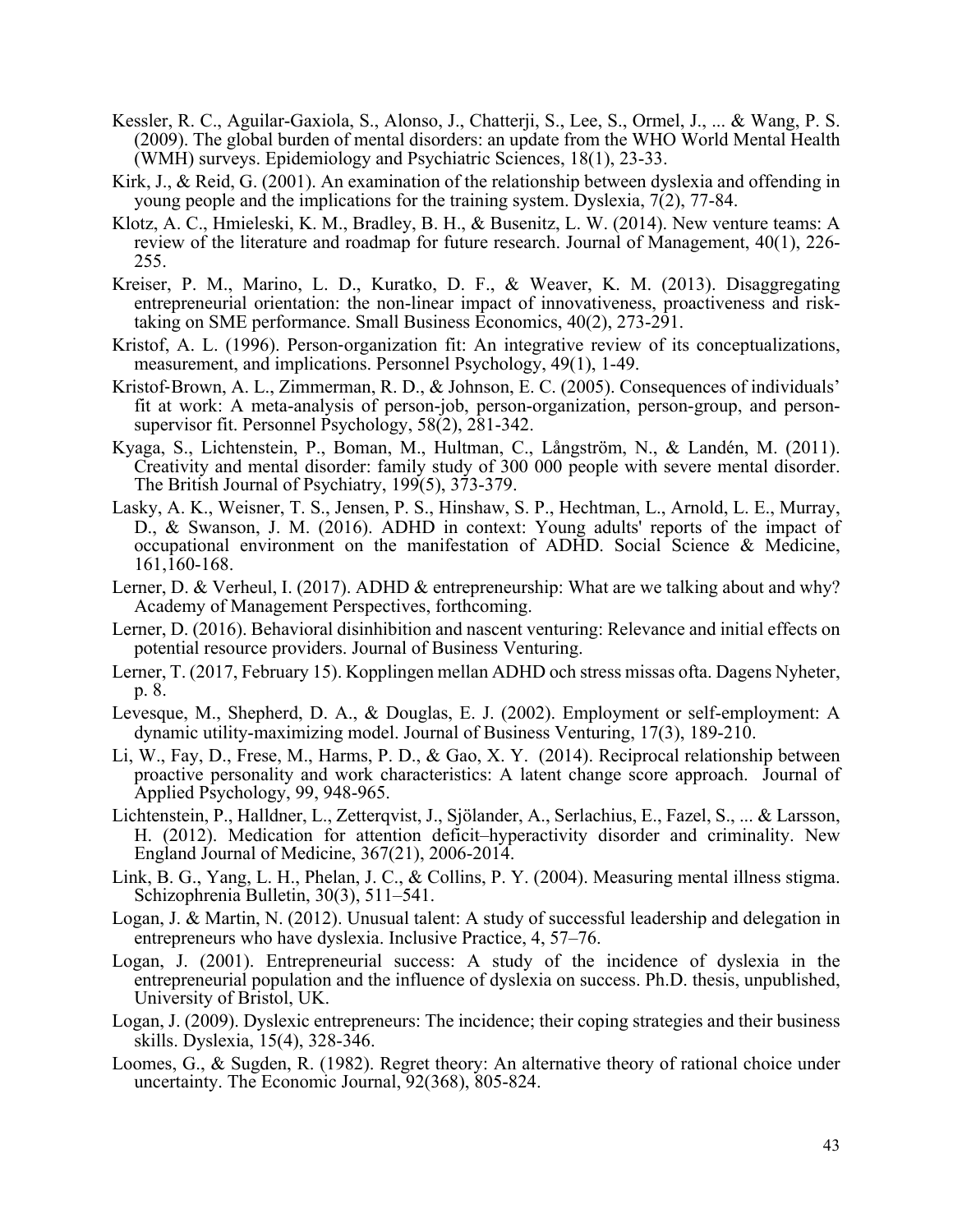- Lumpkin, G. T., & Dess, G. G. (1996). Clarifying the entrepreneurial orientation construct and linking it to performance. Academy of Management Review, 21(1), 135-172.
- Luxton, D. D., McCann, R. A., Bush, N. E., Mishkind, M. C., & Reger, G. M. (2011). mHealth for mental health: Integrating smartphone technology in behavioral healthcare. Professional Psychology: Research and Practice, 42(6), 505.
- Mannuzza, S., Klein, R. G., Bessler, A., Malloy, P., & LaPadula, M. (1993). Adult outcome of hyperactive boys: educational achievement, occupational rank, and psychiatric status. Archives of General Psychiatry, 50(7), 565-576.
- March, J. G. (1991). Exploration and exploitation in organizational learning. Organization Science, 2(1), 71-87.
- Maurer, I., & Ebers, M. (2006). Dynamics of social capital and their performance implications: Lessons from biotechnology start-ups. Administrative Science Quarterly, 51(2), 262-292.
- McCubbin, H. I., & Patterson, J. M. (1983). The family stress process: The double ABCX model of adjustment and adaptation. Marriage & Family Review, 6(1-2), 7-37.
- McEwen, B.S. & Stellar, E. (1993). Stress and the individual. Mechanisms leading to disease. Archives of Internal Medicine, 153(18), 2093-2101.
- McEwen, B.S. (2005). Stressed or stressed out: What is the difference? Journal of Psychiatry and Neuroscience, 30(5), 315-318.
- McGrath, R. G. (1999). Falling forward: Real options reasoning and entrepreneurial failure. Academy of Management Review, 24(1), 13-30.
- McMullen, J. S., & Shepherd, D. A. (2006). Entrepreneurial action and the role of uncertainty in the theory of the entrepreneur. Academy of Management Review, 31(1), 132-152.
- McPherson, M., Smith-Lovin, L., & Cook, J. M. (2001). Birds of a feather: Homophily in social networks. Annual review of sociology, 27(1), 415-444.
- Miller, D. (2015). A downside to the entrepreneurial personality?. Entrepreneurship Theory and Practice, 39(1), 1-8.
- Miller, D., & Breton-Miller, L. (2017). Underdog Entrepreneurs: A Model of Challenge-Based Entrepreneurship. Entrepreneurship Theory and Practice, 41(1), 7-17.
- Miner, J. B. (1994). Role motivation theories. Psychology Press.
- Miner, J. B., Smith, N. R., & Bracker, J. S. (1989). Role of entrepreneurial task motivation in the growth of technologically innovative firms. Journal of Applied Psychology, 74(4), 554-560.
- Mitchell, J. R., Friga, P. N., & Mitchell, R. K. (2005). Untangling the intuition mess: Intuition as a construct in entrepreneurship research. Entrepreneurship Theory and Practice, 29(6), 653-679.
- Morris, M. E., & Aguilera, A. (2012). Mobile, social, and wearable computing and the evolution of psychological practice. Professional Psychology: Research and Practice, 43(6), 622-626.
- Nicolaou, N., & Shane, S. (2014). Biology, neuroscience, and entrepreneurship. Journal of Management Inquiry, 23(1), 98-100.
- Nicolaou, N., Shane, S., Adi, G., Mangino, M., & Harris, J. (2011). A polymorphism associated with entrepreneurship: evidence from dopamine receptor candidate genes. Small Business Economics, 36(2), 151-155.
- OECD (Organisation for Economic Co-operation and Development). (2013). Mental health and work. Sweden.
- Ortega, F. (2009). The cerebral subject and the challenge of neurodiversity. BioSocieties, 4(4), 425-445.
- Overton, S. L., & Medina, S. L. (2008). The stigma of mental illness. Journal of Counseling and Development, 86(2), 143-151.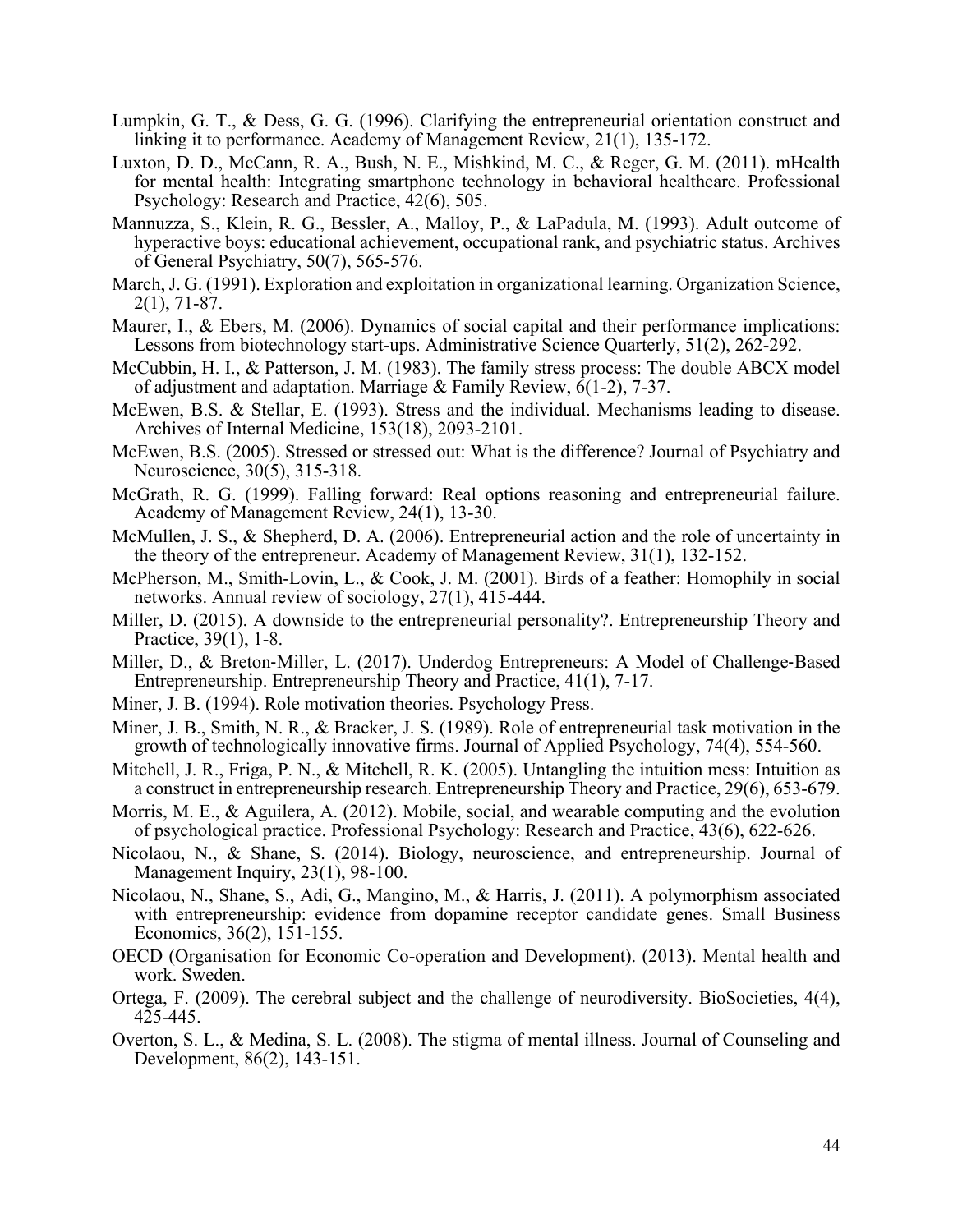- Ozgen, E., & Baron, R. A. (2007). Social sources of information in opportunity recognition: Effects of mentors, industry networks, and professional forums. Journal of Business Venturing, 22(2), 174-192.
- Pachankis, J. E. (2007). The psychological implications of concealing a stigma: a cognitiveaffective-behavioral model. Psychological bulletin, 133(2), 328-345.
- Pakenham, K. I., Samios, C., & Sofronoff, K. (2005). Adjustment in mothers of children with Asperger syndrome: An application of the double ABCX model of family adjustment. Autism, 9(2), 191-212.
- Parrish, B. P., Cohen, L. H., & Laurenceau, J. P. (2011). Prospective relationship between negative affective reactivity to daily stress and depressive symptoms. Journal of Social and Clinical Psychology, 30(3), 270-296.
- Patzelt, H., & Shepherd, D. A. (2011). Negative emotions of an entrepreneurial career: Self-<br>employment and regulatory coping behaviors. Journal of Business Venturing, 26(2), 226-238.
- Patzelt, H., Williams, T. A., & Shepherd, D. A. (2014). Overcoming the walls that constrain us: The role of entrepreneurship education programs in prison. Academy of Management Learning & Education, 13(4), 587-620.
- Perry-Smith, J. E., & Coff, R. W. (2011). In the mood for entrepreneurial creativity? How optimal group affect differs for generating and selecting ideas for new ventures. Strategic Entrepreneurship Journal, 5, 247–268.
- Picard, R. W. (2009). Future affective technology for autism and emotion communication. Philosophical Transactions of the Royal Society B: Biological Sciences, 364(1535), 3575-3584.
- Powell, G. N., & Eddleston, K. A. (2013). Linking family-to-business enrichment and support to entrepreneurial success: do female and male entrepreneurs experience different outcomes?. Journal of Business Venturing, 28(2), 261-280.
- Prottas, D. J., & Thompson, C. A. (2006). Stress, satisfaction, and the work-family interface: A comparison of self-employed business owners, independents, and organizational employees. Journal of Occupational Health Psychology, 11(4), 366–378.
- Puranam, P., Alexy, O., & Reitzig, M. (2014). What's "new" about new forms of organizing?. Academy of Management Review, 39(2), 162-180.
- Rauch, A., & Frese, M. (2007). Let's put the person back into entrepreneurship research: A metaanalysis on the relationship between business owners' personality traits, business creation, and success. European Journal of Work and Organizational Psychology, 16(4), 353-385.
- Rauch, A., & Hatak, I. (2016). A meta-analysis of different HR-enhancing practices and performance of small and medium sized firms. Journal of Business Venturing, 31(5), 485-504.
- Rauch, A., Hatak, I., & Fink, M. (2017). Stress processes: A neglected ingredient in the entrepreneurial process. Academy of Management Perspectives, forthcoming.
- Renty, J., & Roeyers, H. (2007). Individual and marital adaptation in men with autism spectrum disorder and their spouses: The role of social support and coping strategies. Journal of autism and developmental disorders, 37(7), 1247-1255.
- Rietveld, C. A., Kippersluis, H., & Thurik, A. R. (2015). Self-employment and health: Barriers or benefits?. Health Economics, 24(10), 1302-1313.
- Rizvi, S. L., Dimeff, L. A., Skutch, J., Carroll, D., & Linehan, M. M. (2011). A pilot study of the DBT coach: an interactive mobile phone application for individuals with borderline personality disorder and substance use disorder. Behavior Therapy, 42(4), 589-600.
- Robins, R. W., & Beer, J. S. (2001). Positive illusions about the self: Short-term benefits and longterm costs. Journal of Personality and Social Psychology, 80(2), 340.
- Rosenthal, S. A., & Pittinsky, T. L. (2006). Narcissistic leadership. The Leadership Quarterly, 17(6), 617-633.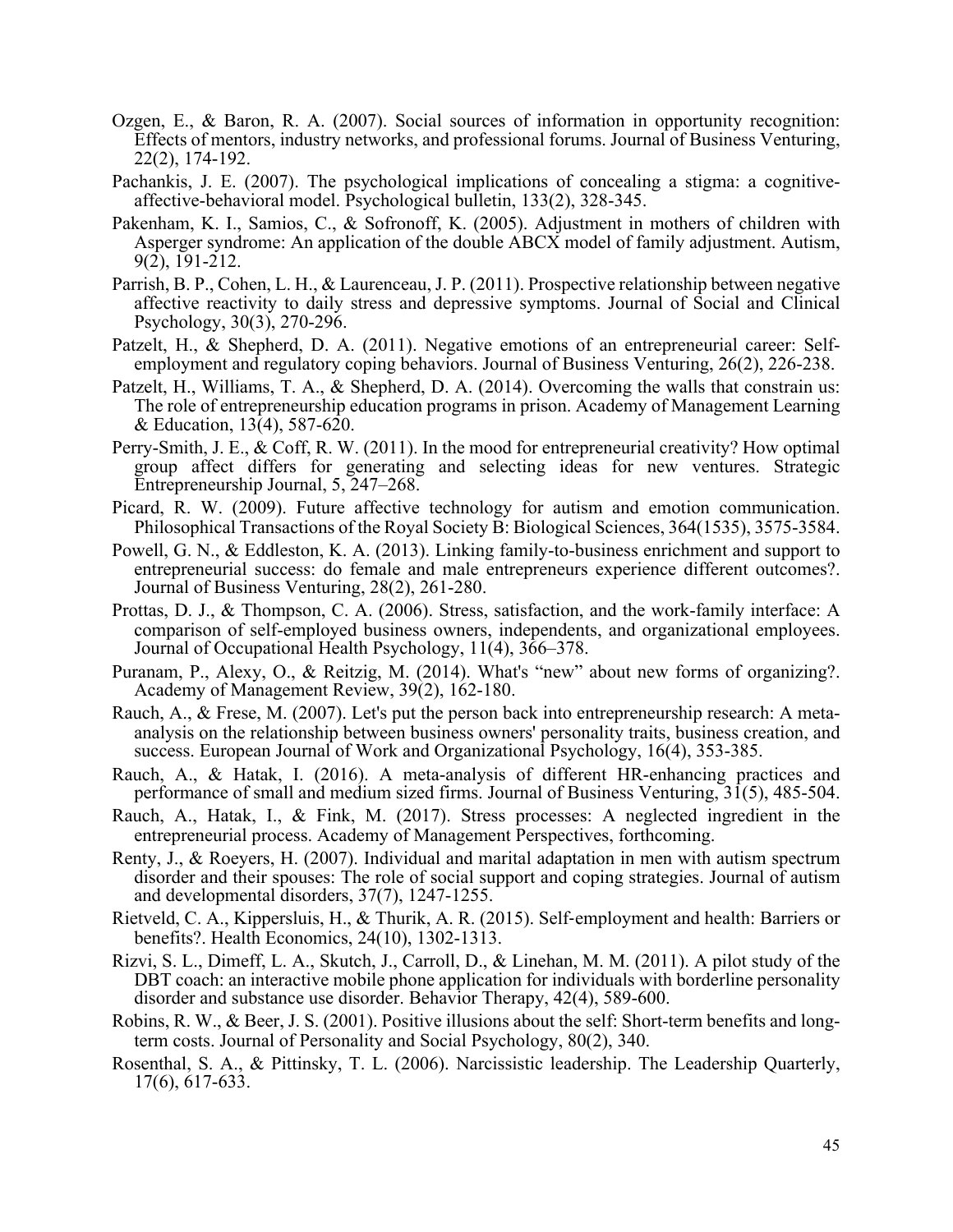- Schecklmann, M., Ehlis, A.-C., Plichta, M. M., Romanos, J., Heine, M., Boreatti-Hümmer, A., Jacob, C., & Fallgatter, A. J. (2008). Diminished prefrontal oxygenation with normal and above-average verbal fluency performance in adult ADHD. Journal of Psychiatric Research, 43(2), 98-106.
- Schönfeld, P., Brailovskaia, J., Bieda, A., Zhang, X. C., & Margraf, J. (2016). The effects of daily stress on positive and negative mental health: Mediation through self-efficacy. International Journal of Clinical and Health Psychology, 16(1), 1-10.
- Schonstein, E., & Verbeek J. H. (2003). Occupational health systematic reviews: An overview. Work, 26(3), 255–8.
- Schulze, B. (2007). Stigma and mental health professionals: a review of the evidence on an intricate relationship. International review of Psychiatry, 19(2), 137-155.
- Shane, S. A. (2008). The illusions of entrepreneurship: The costly myths that entrepreneurs, investors, and policy makers live by. Yale University Press.
- Shane, S., & Delmar, F. (2004). Planning for the market: business planning before marketing and the continuation of organizing efforts. Journal of Business Venturing, 19(6), 767-785.
- Shane, S., Locke, E. A., & Collins, C. J. (2003). Entrepreneurial motivation. Human resource management review, 13(2), 257-279.
- Shepherd, D. A. (2003). Learning from business failure: Propositions of grief recovery for the self-employed. Academy of management Review, 28(2), 318-328.
- Shepherd, D. A. (2015). Party On! A call for entrepreneurship research that is more interactive, activity based, cognitively hot, compassionate, and prosocial. Journal of Business Venturing, 30(4), 489-507.
- Shepherd, D. A., & Patzelt, H. (2015). The "heart" of entrepreneurship: The impact of entrepreneurial action on health and health on entrepreneurial action. Journal of Business Venturing Insights, 4, 22-29.
- Shepherd, D. A., & Patzelt, H. (2017). Trailblazing in Entrepreneurship: Creating New Paths for Understanding the Field. Cham: Springer.
- Shepherd, D. A., McMullen, J. S., & Jennings, P. D. (2007). The formation of opportunity beliefs: Overcoming ignorance and reducing doubt. Strategic Entrepreneurship Journal, 1(1-2), 75-95.
- Shepherd, D. A., McMullen, J. S., & Ocasio, W. (2017). Is that an opportunity? An attention model of top managers' opportunity beliefs for strategic action. Strategic Management Journal, 38(3), 626-644.
- Shepherd, D. A., Patzelt, H., & Wolfe, M. (2011). Moving forward from project failure: Negative emotions, affective commitment, and learning from the experience. Academy of Management Journal, 54(6), 1229-1259.
- Shepherd, D. A., Williams, T., Wolfe, M., & Patzelt, H. (2016). Learning from Entrepreneurial Failure. Cambridge University Press.
- Singer, J. (1999). Why can't you be normal for once in your life? From a 'problem with no name' to the emergence of a new category of difference. In M. Corker, & S. French (Eds), Disability discourse, 59–67. Buckingham: Open UP.
- Snowling, M. J. (2000). Dyslexia. Blackwell Publishing.
- Solomon, B. C., & Jackson, J. J. (2014). The long reach of one's spouse: Spouses' personality influences occupational success. Psychological Science, 25(12), 2189-2198.
- Spivack, A., & McKelvie, A. (2017). Entrepreneurship addiction: Highlighting diversity in work behavior patterns. Academy of Management Perspectives, forthcoming.
- Stephan, U. (2017). Entrepreneurs' mental health and well-being: A review. Academy of Management Perspectives, forthcoming.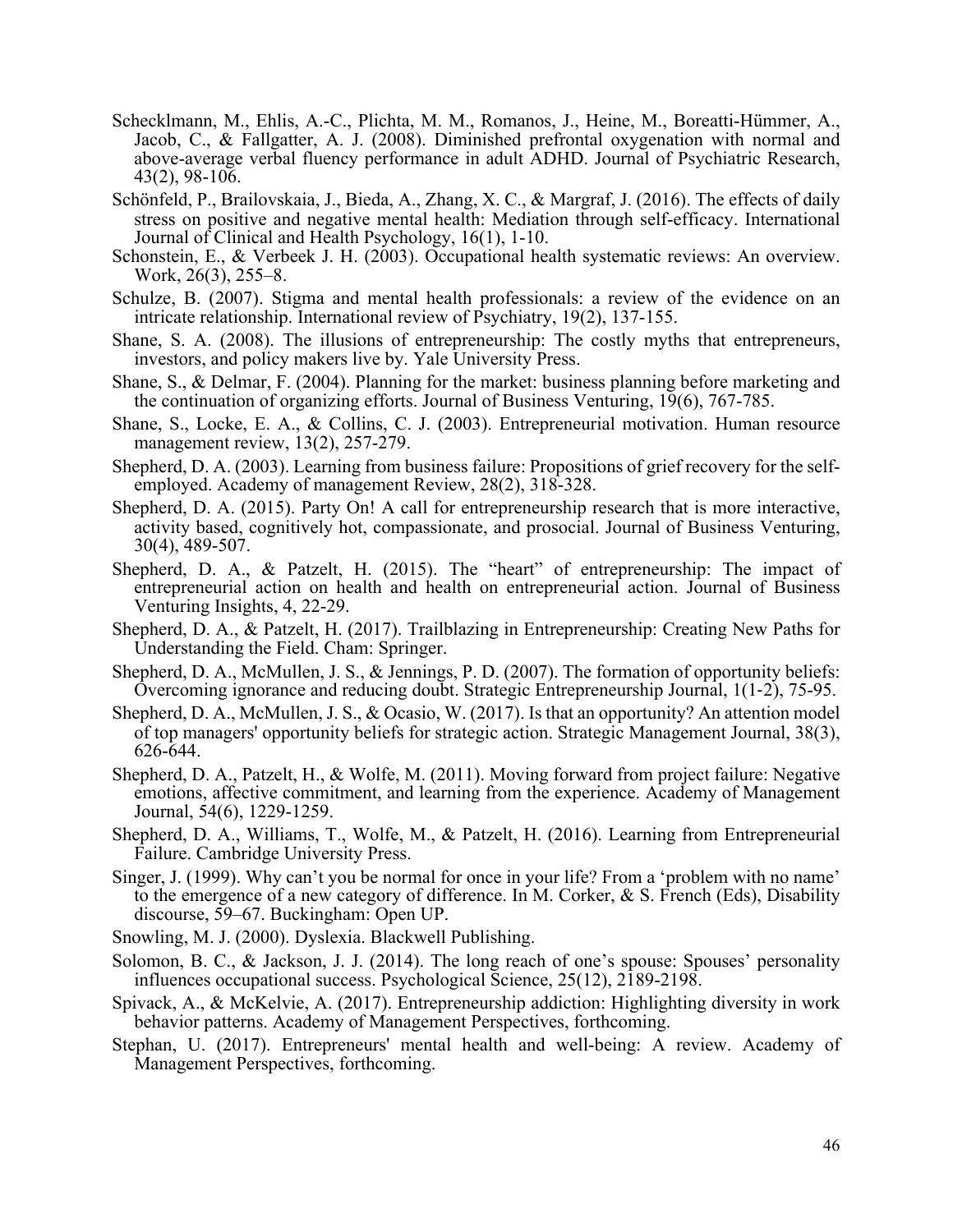- Stephan, U., & Roesler, U. (2010). Health of entrepreneurs vs. employees in a national representative sample. Journal of Occupational and Organizational Psychology, 83(3), 717– 738.
- Tafti, M. A., Hameedy, M. A., & Baghal, N. M. (2009). Dyslexia, a deficit or a difference: Comparing the creativity and memory skills of dyslexic and nondyslexic students in Iran. Social Behavior and Personality, 37(8), 1009-1016.
- Thoits, P. A. (2011). Mechanisms linking social ties and support to physical and mental health. Journal of Health and Social Behavior, 52(2), 145-161.
- Thurik, R., Khedhaouria, A., Torrès, O., & Verheul, I. (2016). ADHD symptoms and entrepreneurial orientation of small firm owners. Applied Psychology, 65(3), 568–586.
- Van Vegchel, N., De Jonge, J., Bosma, H., & Schaufeli, W. (2005). Reviewing the effort–reward imbalance model: drawing up the balance of 45 empirical studies. Social Science & Medicine, 60(5), 1117-1131.
- Verheul, I., Block, J., Burmeister-Lamp, K., Thurik, R., Tiemeier, H., & Turturea, R. (2015). ADHD-like behavior and entrepreneurial intentions. Small Business Economics, 45(1), 85-101.
- Wareham, J., & Sonne, T. (2008). Harnessing the power of autism spectrum disorder (Innovations Case Narrative: Specialisterne). Innovations, 3(1), 11-27.
- Wasserman, N. (2006). Stewards, agents, and the founder discount: Executive compensation in new ventures. Academy of Management Journal, 49(5), 960-976.
- Weick, K. E. (1995). Sensemaking in organizations (Vol. 3). Sage.
- White, H. A.,  $\&$  Shah, P. (2011). Creative style and achievement in adults with attentiondeficit/hyperactivity disorder. Personality and Individual Differences, 50(5), 673-677.
- Wiklund, J., Patzelt, H., & Dimov, D. (2016). Entrepreneurship and psychological disorders: How ADHD can be productively harnessed. Journal of Business Venturing Insights, 6, 14-20.
- Wiklund, J., Yu, W., Tucker, R., & Marino, L. (2017a). ADHD, impulsivity and entrepreneurship. Journal of Business Venturing, 32(6), 627-656.
- Wiklund, J., Yu, W., & Patzelt, H. (2017b). Impulsivity and entrepreneurial action. Academy of Management Perspectives, DOI: 10.5465/amp.2016.0177.
- Williams, T. A., Gruber, D. A., Sutcliffe, K. M., Shepherd, D. A., & Zhao, E. Y. (2017). Organizational Response to Adversity: Fusing Crisis Management and Resilience Research Streams. Academy of Management Annals, 11(2), 733-769. Wilmshurst, L., Peele, M., & Wilmshurst, L. (2011). Resilience and well-being in college students with and without a diagnosis of ADHD. Journal of Attention Disorders, 15(1), 11-17.
- Wood, S. M., & Bechara, A. (2014). The neuroscience of dual (and triple) systems in decision making. In V. Reyna  $\&$  V. Zayas (eds.), The neuroscience of risky decision making. Washington, DC, US: American Psychological Association (pp. 177-202).
- World Health Organization (2001). The World Health Report, 2001: Mental Health, New Understanding, New Hope. Geneva: World Health Organization.
- Yang, L. H., Kleinman, A., Link, B. G., Phelan, J. C., Lee, S., & Good, B. (2007). Culture and stigma: Adding moral experience to stigma theory. Social Science & Medicine, 64(7), 1524- 1535.
- Yin, R.K. (1994). Case study research. Thousand Oaks: Sage.
- Zott, C., & Huy, Q. (2007). Symbolic emphasizing: How entrepreneurs use symbolism to acquire resources. Administrative Science Quarterly, 52(1), 70-105.